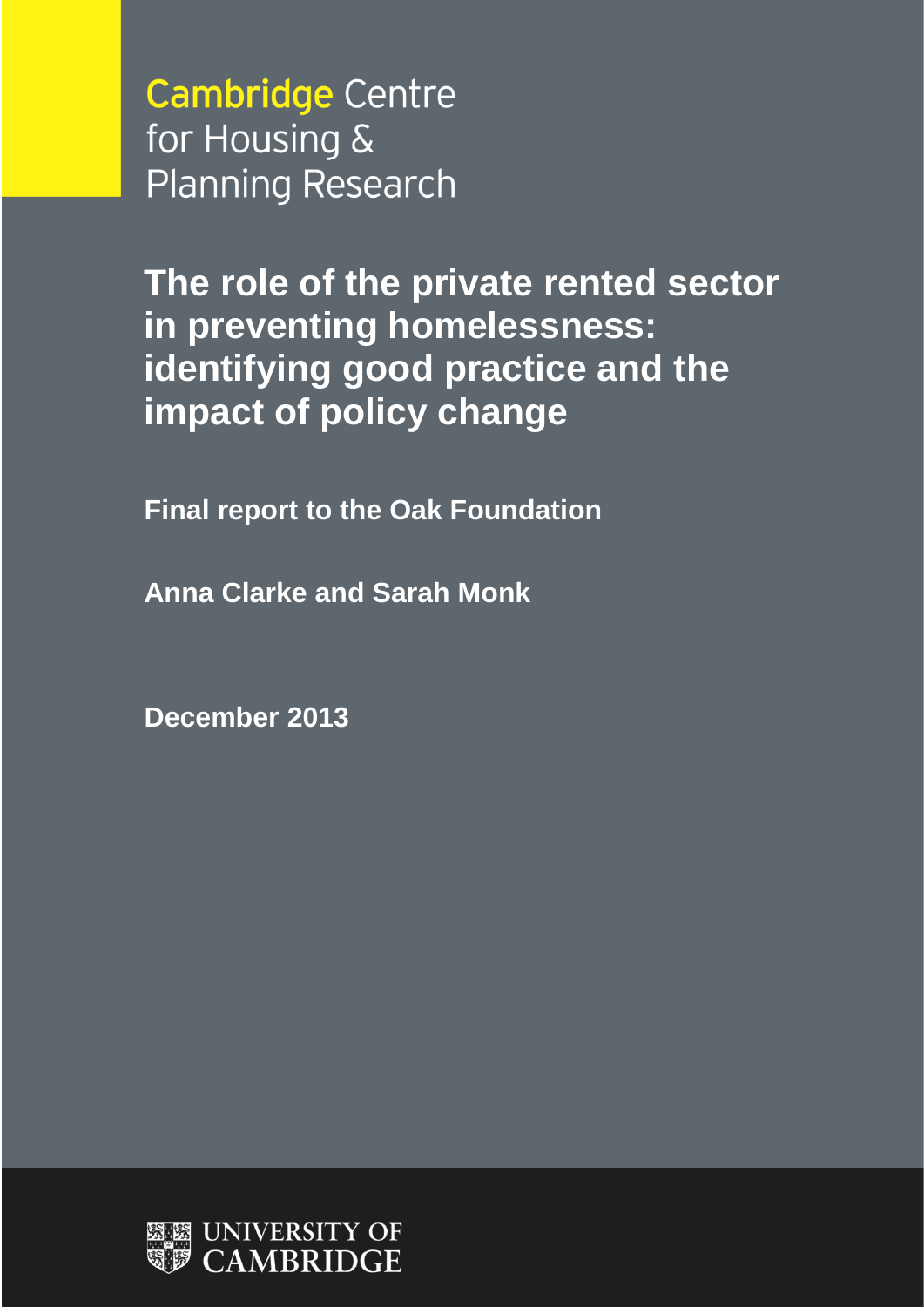# **The role of the private rented sector in preventing homelessness: identifying good practice and the impact of policy change**

Anna Clarke and Sarah Monk, Cambridge Centre for Housing and Planning Research, University of Cambridge

### **Contents**

| Section 2 Implications of welfare reform for PRS access schemes 13 |  |
|--------------------------------------------------------------------|--|
|                                                                    |  |
|                                                                    |  |
|                                                                    |  |
|                                                                    |  |
|                                                                    |  |
|                                                                    |  |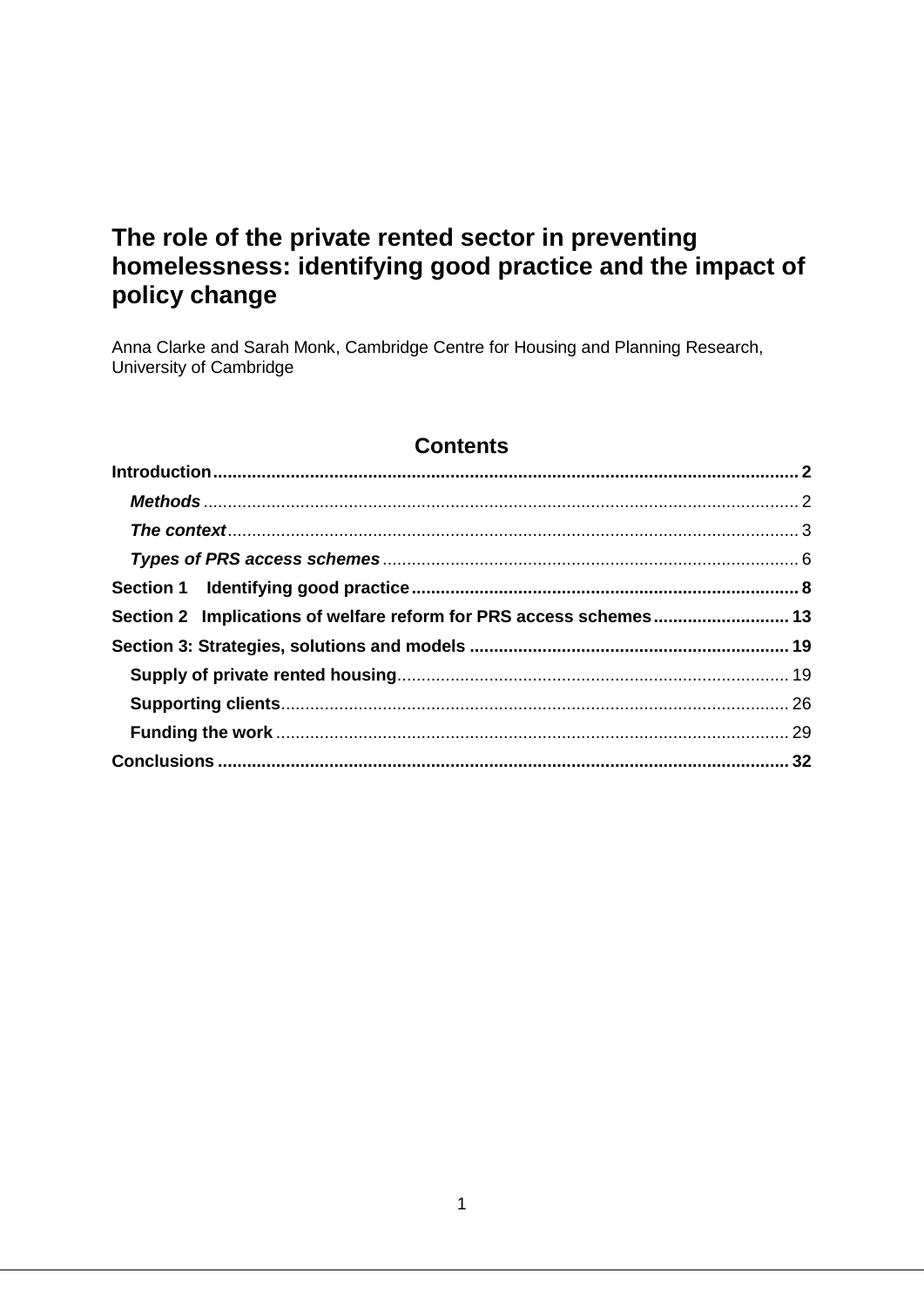# <span id="page-2-0"></span>**Introduction**

The Oak Foundation has commissioned research into private rented sector (PRS) access schemes that focuses on good practice, as demonstrated through Oak funded projects as well as other successful schemes. Such schemes aim to help homeless people and others in housing need to access and sustain tenancies in the PRS. These include other nongovernment organisation (NGO) schemes and schemes run directly by local authorities. This research aims to place identified good practice in the context of local housing markets in providing an analysis that highlights successful models and provides clear guidance on the circumstances that lead to success. It is hoped that this will be useful to organisations that are already providing PRS access schemes, as well as those who are considering them, and also to policy-makers, commissioners such social housing providers, local authorities and regional and national governments<sup>1</sup>.

The economic and policy context in which PRS access schemes are operating has been changing dramatically. The housing market is suffering from a lack of finance and affordability problems while the economy is only slowly recovering from a double dip recession. The government has made severe cuts in public spending including the welfare budget. Cuts to housing benefit introduced in the 2010 Budget and the subsequent Welfare Reform Act in 2012 to implement cost savings are gradually coming into force and the effects of these were already beginning to be felt when this research was carried out. Many of these changes have particular implications for PRS access schemes and their clients.

There is also concern that, with local authorities taking an increasing interest in helping people into the PRS, competition for landlords could emerge between PRS access schemes. In response to this the Oak Foundation has commissioned research to demonstrate good practice to those working in the sector or thinking about setting up PRS access schemes. The research focuses on the barriers and challenges presented to PRS access schemes in the changing economic and policy context and highlights potential solutions that are being taken up by some of the Oak-funded schemes as well as those established by other organisations such as the homeless charity Crisis and others.

## <span id="page-2-1"></span>*Methods*

-

The research included a literature and policy review and a series of telephone interviews with PRS access scheme managers and local authorities carried out in January 2013. A face to face discussion was held with Crisis which has received government funding to support the development of PRS access schemes across the UK. The research also drew on some previous analysis conducted to explore the potential impact of some of the recent and forthcoming policy changes. The research looked not only at schemes with Oak funding but also more widely at other NGO and local authority schemes.

Most PRS access schemes aim to find accommodation in the PRS and match it to prospective tenants, offering support to help them move in and in some cases on a longer term basis. An element of tenancy sustainment work is considered critical to most schemes as the ending of PRS tenancies is one of the major causes of statutory homelessness<sup>2</sup>.

A smaller number of the schemes reviewed here had a wider focus, including homelessness prevention, advocacy assistance and campaigning. Three of the Oak supported schemes

 $<sup>1</sup>$  We have used the term "PRS access scheme" throughout this report, as shorthand, but note that</sup> many of the schemes focus on tenancy sustainment as well as access.

<sup>2</sup> www.gov.uk/government/publications/statutory-homelessness-in-england-january-to-march-2013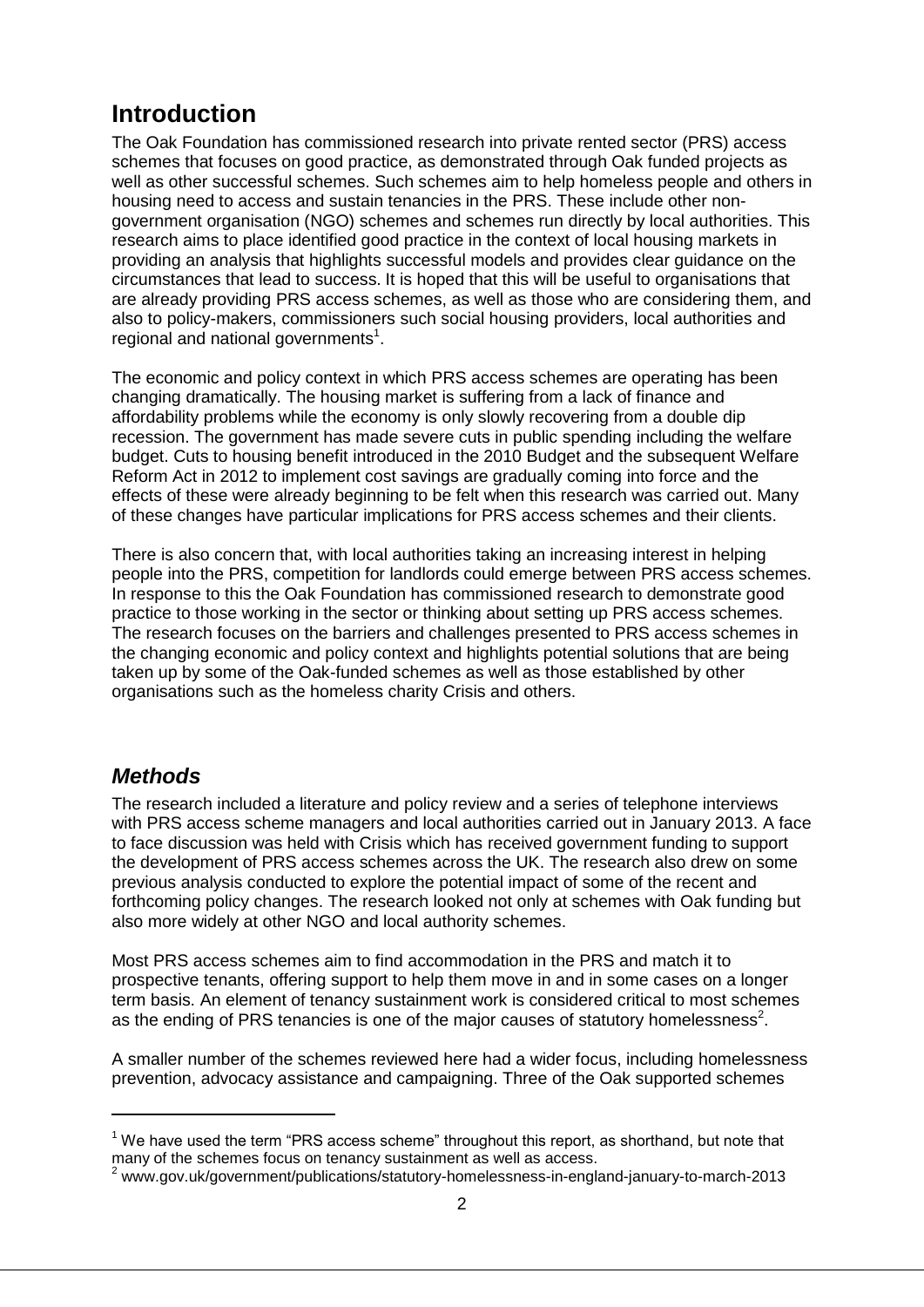examined came into this category. Two of them, one in Scotland and one in Northern Ireland, were advocacy schemes, aiming to prevent homelessness by intervening before a tenant is evicted, using techniques such as mediation and legal advice. The third scheme was an innovative project in Wales aimed at ensuring that the direct payment of housing benefit to tenants does not lead to increased rent arrears by involving landlords and tenants in credit unions. Payment of housing benefit direct to tenants is due to be rolled out to the large majority of tenants with the introduction of Universal Credit, making this valuable work. Some of the organisations that run PRS access schemes also undertake work with existing tenants helping them sustain tenancies.

### <span id="page-3-0"></span>*The context*

Access to social housing is constrained and waiting lists are long. Many people are unable to afford the entry costs to access PRS housing, such as a deposit or rent in advance, even where Housing Benefit and/or earned income may be sufficient to enable them to afford it on an ongoing basis. Low income households and those dependent on benefits may also struggle to find landlords willing to let to them, especially in the more pressured parts of the country.

Local authorities have a statutory duty to secure accommodation for particular groups of people who are homeless or at risk of homelessness and in priority need, such as families with children, young people leaving care, and other vulnerable groups provided that they are not intentionally homeless. These duties do not extend universally to people from abroad and subject to immigration control, some of whom may also be ineligible for social housing. Legal duties towards people who are not in the priority need groups or who are regarded as intentionally homeless extend only to the provision of advice and assistance to help them access accommodation.

Shelter (Fitzpatrick et al, 2011; 2012) are conducting a 'homelessness monitor' of the impacts of the recession and policy reforms. Their first report (2011) sets a baseline for monitoring change and they will revisit the statistics and other evidence over the next five years. Their first year findings for England (2012) already show an increase in visible forms of homelessness including the incidence of street homelessness, greater use of bed and breakfast temporary accommodation including for families with children and an increase in 'hidden' homelessness – concealed, overcrowded and sharing households.

A three year qualitative study of housing well-being in the private rented sector (Smith, 2012) confirms much other literature about the difficulties of accessing the PRS by homeless people. It finds for example that they often feel forced to accept the first place they can afford even if it is located far away from their informal support networks, and important features such as children's schools.

Lower income households are finding it increasingly difficult to access the PRS. This is in part because local housing allowance (LHA) was cut in 2011. It had previously been set at the median of local rents (as determined by the Rents Service and based on the rents paid by current tenants, rather than the rents of properties currently available for letting). In 2011 this was changed to the  $30<sup>th</sup>$  percentile and plans were made to increase it only in line with inflation, rather than the (historically higher) increases seen in actual rent rises. Analysis carried out at the time demonstrated the impact that this had on reducing affordability of the PRS (DWP, 2010; Fenton 2010). In the highest priced areas (mainly in London) LHA limits were reduced further as a result of caps for each property size. Further analysis of and modelling of the possible impact in London over coming years was also carried out and raised concerns that London would become increasingly unaffordable to tenants dependent on LHA (Fenton, 2011).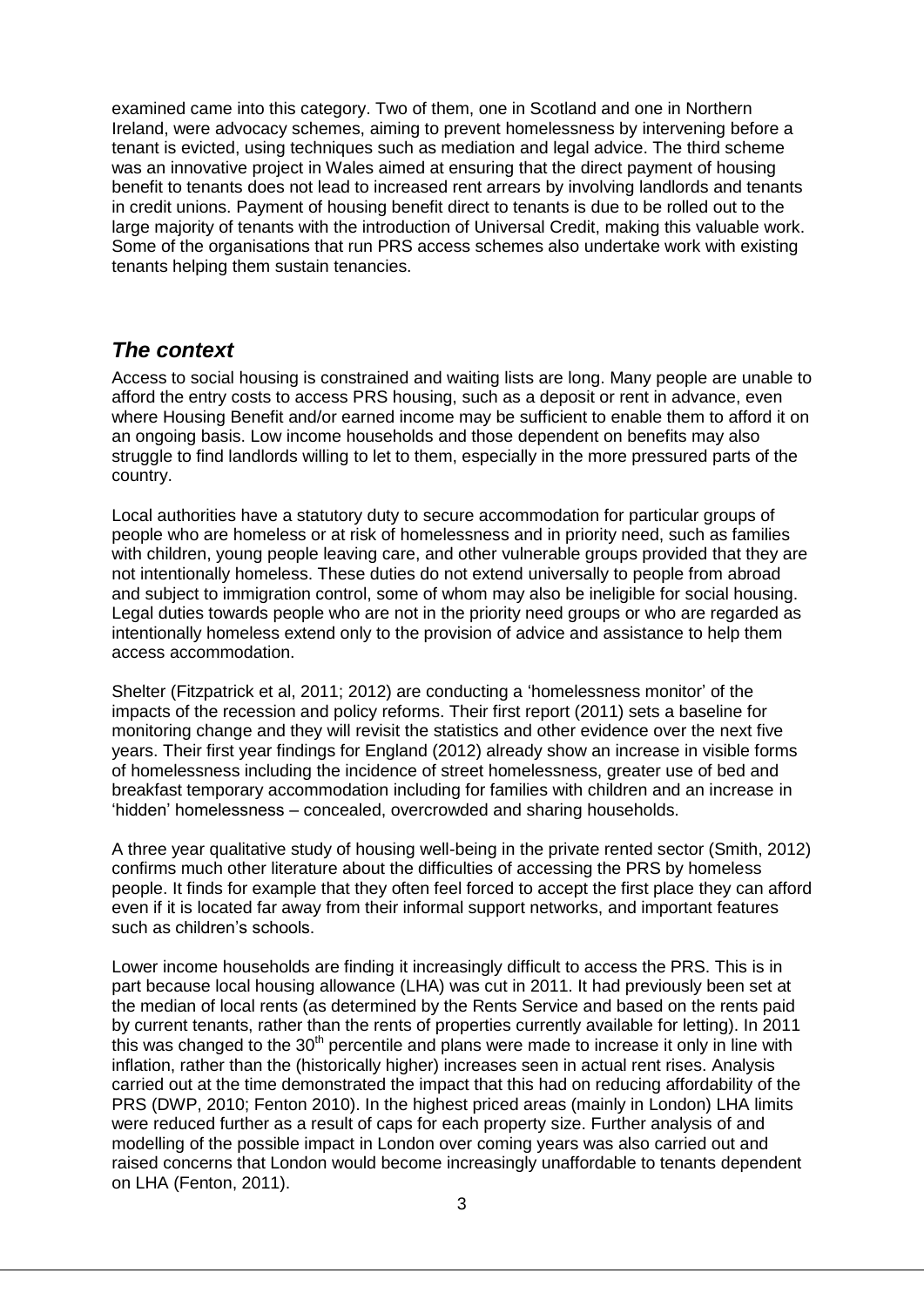The government has since limited future increases in LHA to one percent in each of the next two years, which is likely to mean that the gap between LHA and actual rents grows larger, and smaller proportions of the sector fall within LHA limits.

The overall household benefit cap of £500 a week for workless households has come into effect since this research was carried out and is likely to further reduce the ability of larger families and those in high priced areas to afford PRS rents.

In response to the needs of those unable to access social housing, housing charities and others have established PRS access schemes. There is an increasing interest from local authorities in particular which often refer people to them. Many local authorities also run their own schemes. For instance, Birmingham city council has recently announced plans to establish a social lettings agency, hoping to let up to 40 homes a week across the city to households in need. Some schemes run by local authorities are open to all people in need of accommodation, whilst others are restricted to those who, were they to have been formally assessed under the homeless legislation, would be found to have priority needs.

The Oak Foundation has supported some of these schemes by providing funding*.* It is a expected that the scheme will become self sustaining in the future by securing alternative funds. Many such schemes have received support from large national and regional charities or local authorities and in the cases of Wales and Northern Ireland, national governments. In England some national public funding has been provided through a PRS access development programme with funds dispersed by the homeless charity Crisis. The amount of funding is quite small per scheme but as a result of the programme Crisis has wide experience of PRS access schemes and has published several good practice reports. These include a set of key principles that should be followed by all schemes together with a new self-assessment tool to assess whether a scheme is following good practice and to identify any gaps or areas for improvement (see [www.privaterentedsector.org.uk](http://www.privaterentedsector.org.uk/) for more details).

It is only recently that local authorities have been able to discharge their homelessness duties into the PRS without the applicant's consent. The latest data available on the extent to which formal homeless duties are ended with the offer of a PRS tenancy dates for the first half of 2013 suggests that this new power has not, as yet, resulted in significant increases in the number of households accepting offers in the PRS and remains at around only one per cent of all households accepted in priority need, around 540 a year (DCLG live table 778).

The main role of PRS access schemes, however, lies within the area of work around homelessness prevention. This has been a growing area of work across the UK over the last ten years and enables local authorities to assist a wider range of households into new accommodation, as well as helping people to remain in their current housing where possible. The rise in homelessness prevention also resulted in a fall in statutory homeless acceptances because many applicants are assisted via homeless prevention services without the local authority having to accept formal homeless duties. The recession and welfare reforms have, however, led to an increase in homeless acceptances between 2010 and 2012, with rates remaining steady in the last year.

Table 1 shows the prevalence of such schemes within the wider context of homeless prevention and relief.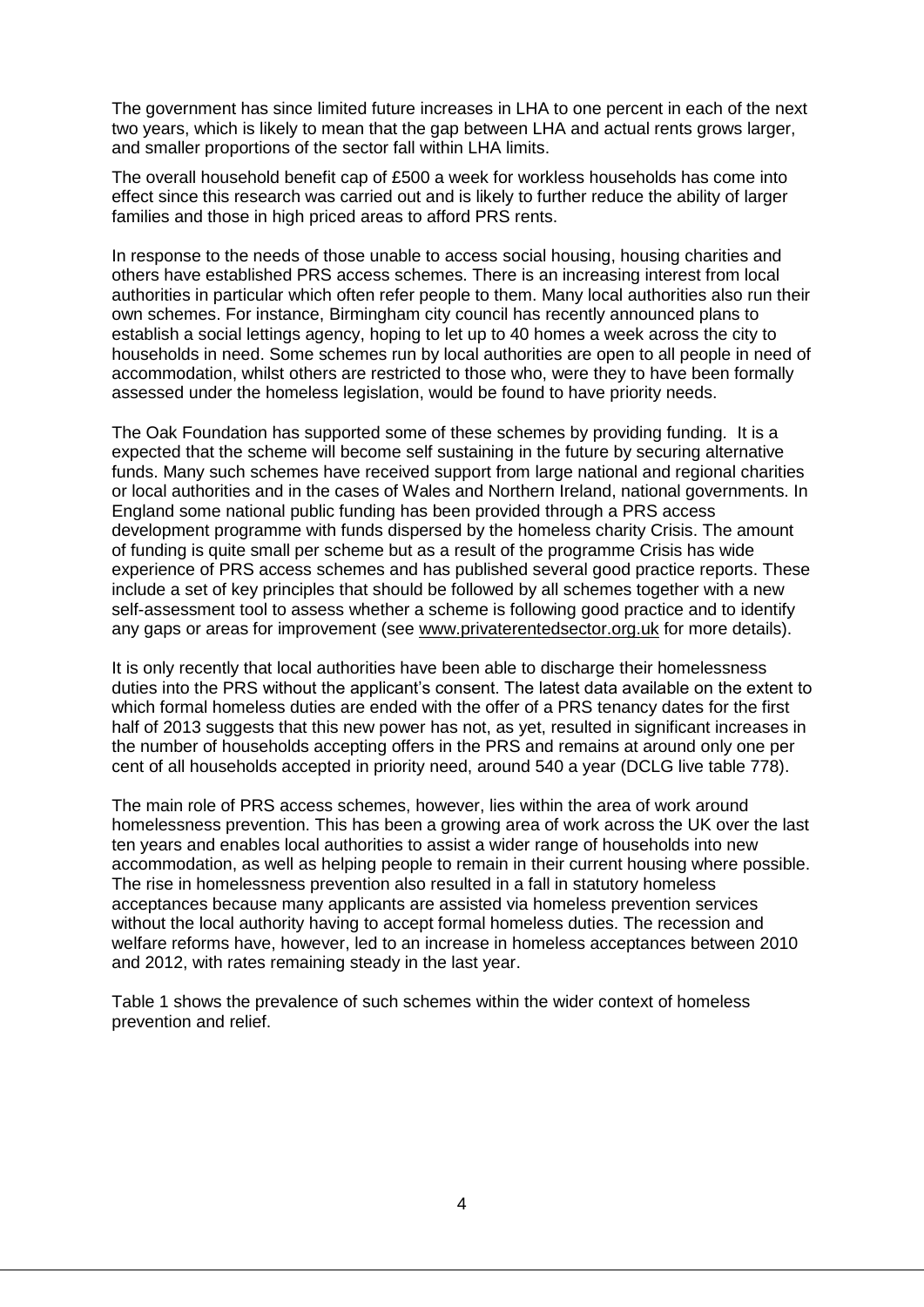|                                                              | 2009 10    |                                                            | 2010 11    |                                                            | 2011 12    |                                                            | 2012/13    |                                                            | $\%$<br>change                           |
|--------------------------------------------------------------|------------|------------------------------------------------------------|------------|------------------------------------------------------------|------------|------------------------------------------------------------|------------|------------------------------------------------------------|------------------------------------------|
|                                                              | Case<br>s  | As % of<br>all<br>homeless<br>preventio<br>n and<br>relief | Case<br>S  | As % of<br>all<br>homeless<br>preventio<br>n and<br>relief | Case<br>S  | As % of<br>all<br>homeless<br>preventio<br>n and<br>relief | Case<br>s  | As % of<br>all<br>homeless<br>preventio<br>n and<br>relief | 2009/1<br>0 <sub>to</sub><br>2012/1<br>3 |
| <b>PRS</b><br>with<br>landlord<br>incentiv<br>е<br>scheme    | 36,20<br>0 | 36%                                                        | 30,80<br>0 | 29%                                                        | 27,60<br>0 | 24%                                                        | 26,20<br>0 | 24%                                                        | $-28%$                                   |
| <b>PRS</b><br>without<br>landlord<br>incentiv<br>е<br>scheme | 14,50<br>0 | 14%                                                        | 14,80<br>0 | 14%                                                        | 1,400      | 12%                                                        | 14,50<br>0 | 13%                                                        | 0%                                       |
| <b>TOTAL</b>                                                 | 50,70<br>0 | 1                                                          | 45,60<br>0 | $\mathcal{O}$                                              | 29,00<br>0 | 0                                                          | 40,70<br>0 | 0                                                          | $-20%$                                   |

#### **Table 1: The use of PRS access schemes to prevent or relieve homelessness**

*Source: DCLG live table 787*

As can be seen, assisting people into the PRS – both with and without the use of landlord incentives – is a substantial component of local authorities' wider work in preventing and relieving homelessness.

Table 1 also shows that the number of people assisted into the PRS has fallen in the last three years, both in overall terms and as a proportion of homeless prevention and relief. The use of landlord incentive schemes appears to have fallen, as the number assisted without these incentives has remained stable. This raises concerns as to why this might be and whether PRS access schemes are struggling in the current economic circumstances. They may also be affected by welfare reform, possibly because landlords are becoming more reluctant to let to households dependent on Local Housing Allowance.

The extent of local authority involvement in assisting households into the PRS as part of their homeless prevention work varies across the country. Greater use is made of PRS access schemes in London and the south (table 2).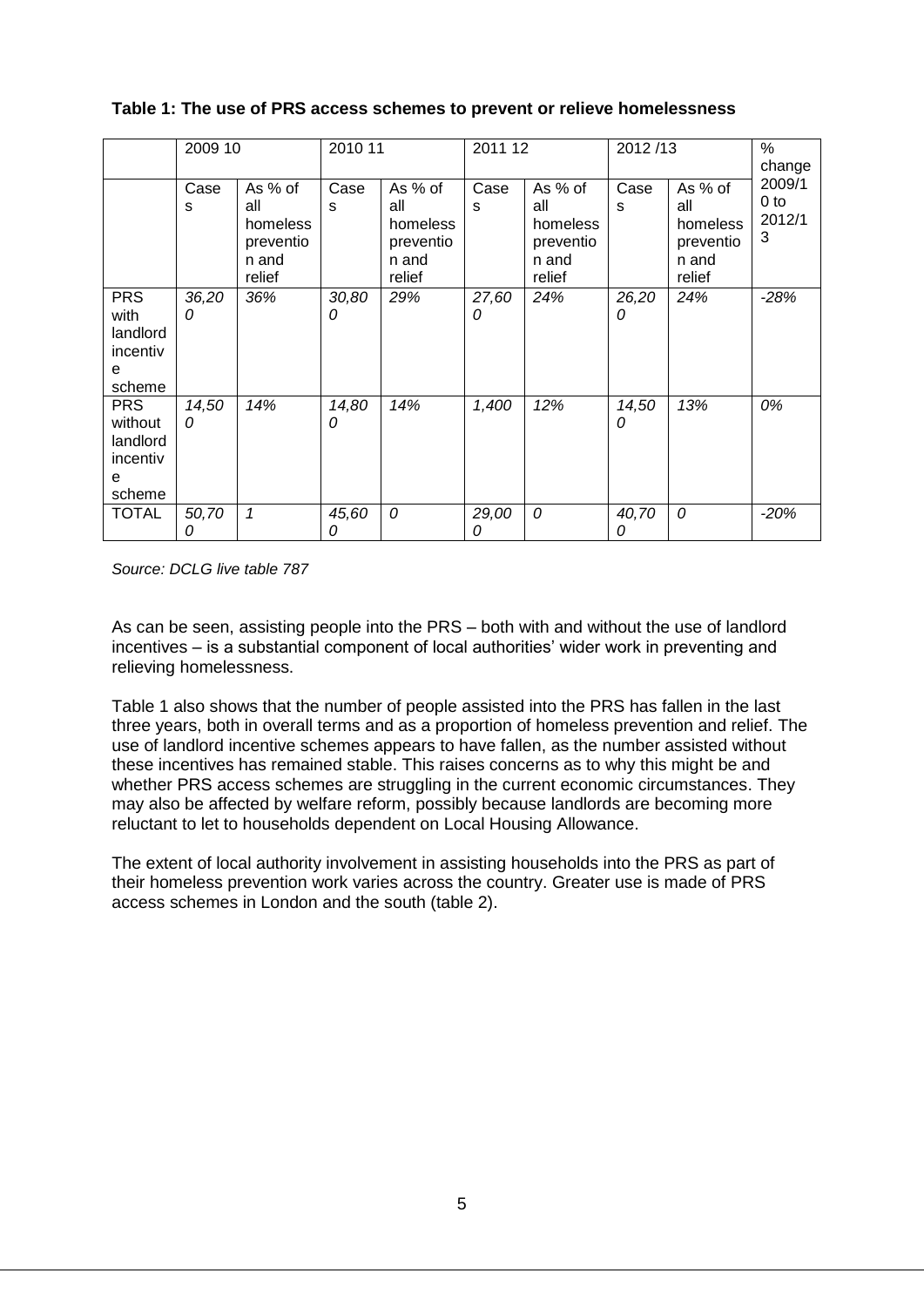| <b>Prevention and relief:</b> | <b>PRS with landlord incentive</b><br>scheme |      | <b>PRS without landlord</b><br>incentive scheme |      |
|-------------------------------|----------------------------------------------|------|-------------------------------------------------|------|
| England                       | 27,600                                       | 100% | 14,000                                          | 100% |
| North East                    | 700                                          | 3%   | 600                                             | 4%   |
| North West                    | 2,400                                        | 9%   | 1,300                                           | 9%   |
| Yorkshire and the Humber      | 2,100                                        | 8%   | 1,300                                           | 9%   |
| East Midlands                 | 2,000                                        | 7%   | 1,500                                           | 11%  |
| <b>West Midlands</b>          | 1,700                                        | 6%   | 1,000                                           | 7%   |
| East of England               | 2,300                                        | 8%   | 1,500                                           | 11%  |
| London                        | 6,400                                        | 23%  | 2,100                                           | 15%  |
| South East                    | 5,000                                        | 18%  | 3,000                                           | 21%  |
| South West                    | 5,000                                        | 18%  | 1,700                                           | 12%  |

#### **Table 2: Applicants assisted into PRS accommodation as a form of homeless prevention or relief (2011/12<sup>3</sup> )**

*Source: P1E data (DCLG live tables)*

## <span id="page-6-0"></span>*Types of PRS access schemes*

PRS access schemes vary considerably with different aims, client groups and the degree of support provided. They also vary by size, with some very small specialist schemes serving a particular client group in a locality while others are part of larger charities with wider aims and other activities. For some schemes, an important element of their work is around tenancy sustainment, both for new tenants and also for existing tenants who might otherwise be at risk of homelessness.

#### *Aims*

There are three key aims of PRS access schemes and individual schemes included in this research focused on one, two or all three of the following:

- Helping homeless people and others with difficulties in accessing housing independently to access tenancies in the PRS
- Helping tenants to sustain their tenancies during the first six to twelve months, or sometimes longer
- Helping other vulnerable tenants in the PRS or other tenures to sustain their tenancies and avoid becoming homeless. This often includes legal advice.

#### *Client groups*

-

Some schemes target specific groups while others accept a wider client base of anyone in need of housing. Conditions placed on receipt of public sector funding sometimes require schemes to take referrals only from certain sources, such as local authority homelessness departments, or probation services.

The government-funded PRS access development programme administered by Crisis requires those seeking funding to state whether their client group is:

- Prevention: non-statutory homeless and those at risk of homelessness but with few support needs
- Move-on: people engaged with homelessness services such as hostels, or services for vulnerable groups such as ex-offenders or those with substance misuse
- Rough sleepers: those who are currently homeless despite service interventions

 $3$  A regional breakdown was not provided by DCLG for 2012/13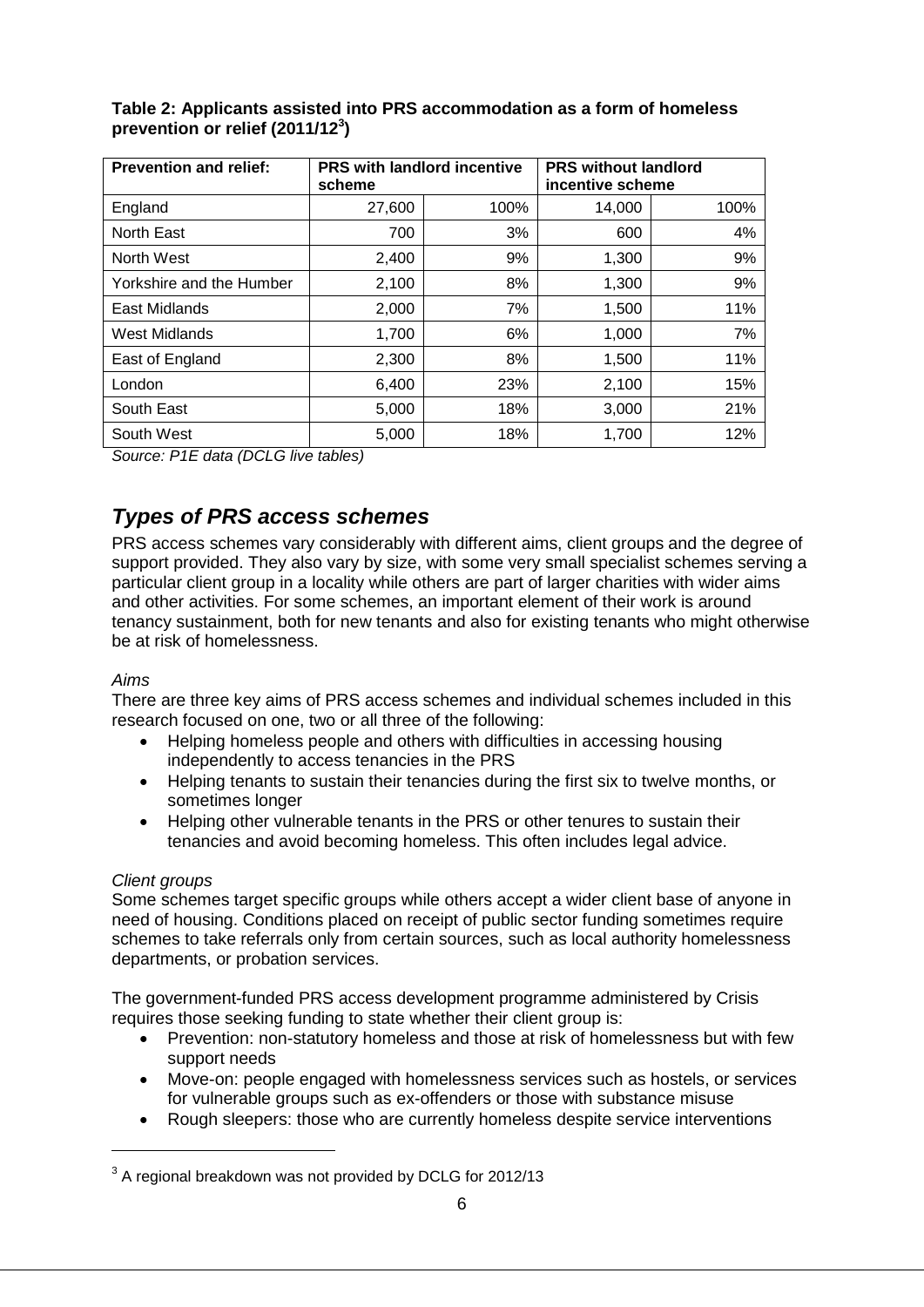The table below shows the different types of homeless clients assisted by schemes run by local authorities and the voluntary sector.

|                 |                                                                                                      | <b>Scheme provider</b> |                                               |  |
|-----------------|------------------------------------------------------------------------------------------------------|------------------------|-----------------------------------------------|--|
|                 |                                                                                                      | <b>Local authority</b> | <b>Voluntary sector</b>                       |  |
| Client<br>group | <b>Statutory homeless</b>                                                                            | Sometimes              | Sometimes via referral<br>protocols from LAs  |  |
|                 | Those who, were they to<br>be assessed, would<br>probably be found to be<br>in a priority need group | Often                  | Sometimes, via referral<br>protocols from LAs |  |
|                 | Single homeless, not<br>likely to be found to be in<br>priority need                                 | Sometimes              | Usually                                       |  |
|                 | Other households not in<br>priority need (eg<br>intentionally homeless<br>families)                  | Sometimes              | Sometimes                                     |  |
|                 | Specialist groups (eg ex-<br>offenders)                                                              | Not usually            | Sometimes                                     |  |

|  | Table 3: Which client groups are assisted by different types of schemes? |  |
|--|--------------------------------------------------------------------------|--|
|  |                                                                          |  |

Many schemes work with more than one client group.

#### *Type of scheme*

Schemes tend to fall into the following categories:

- Rent deposit where a deposit (usually for one month's rent) is provided for the landlord. This is how many schemes operated at first, but is less common today.
- Rent guarantee or bond where the deposit is guaranteed to the landlord, but does not actually change hands. This is the most common system in use at present.
- No deposit provided or guaranteed where landlords agree to let to tenants without the safeguard of a deposit. This approach relies on a high degree of trust between the landlord and PRS access scheme, except perhaps where local housing market conditions mean that landlords are finding it hard to let properties.
- A social lettings agency, where the PRS access scheme operates along the lines of a high street lettings agency, finding tenants for properties and keeping a percentage of the rent in exchange for management services to landlords. Local authorities increasingly run such schemes.
- Private sector leasing whereby the scheme leases the properties from landlords for an agreed period of time (such as five years) and commits to paying the rent for this duration. A lower rent than would usually be charged can usually be negotiated in exchange for the guaranteed income that the landlord will now receive. The difference between the rent paid to the landlord and the rent that can be charged can sometimes be used to (part) fund the scheme.

In addition, some schemes provide the first month's rent in advance themselves, whilst others have been relying on the Social Fund or Discretionary Housing Payments from the local authority for this, or negotiating with landlords to accept rent in arrears.

#### *Size of scheme*

Schemes can also be grouped by size. A large proportion are run only with one or two full time staff members, whilst some have larger teams. Schemes that are attached to or part of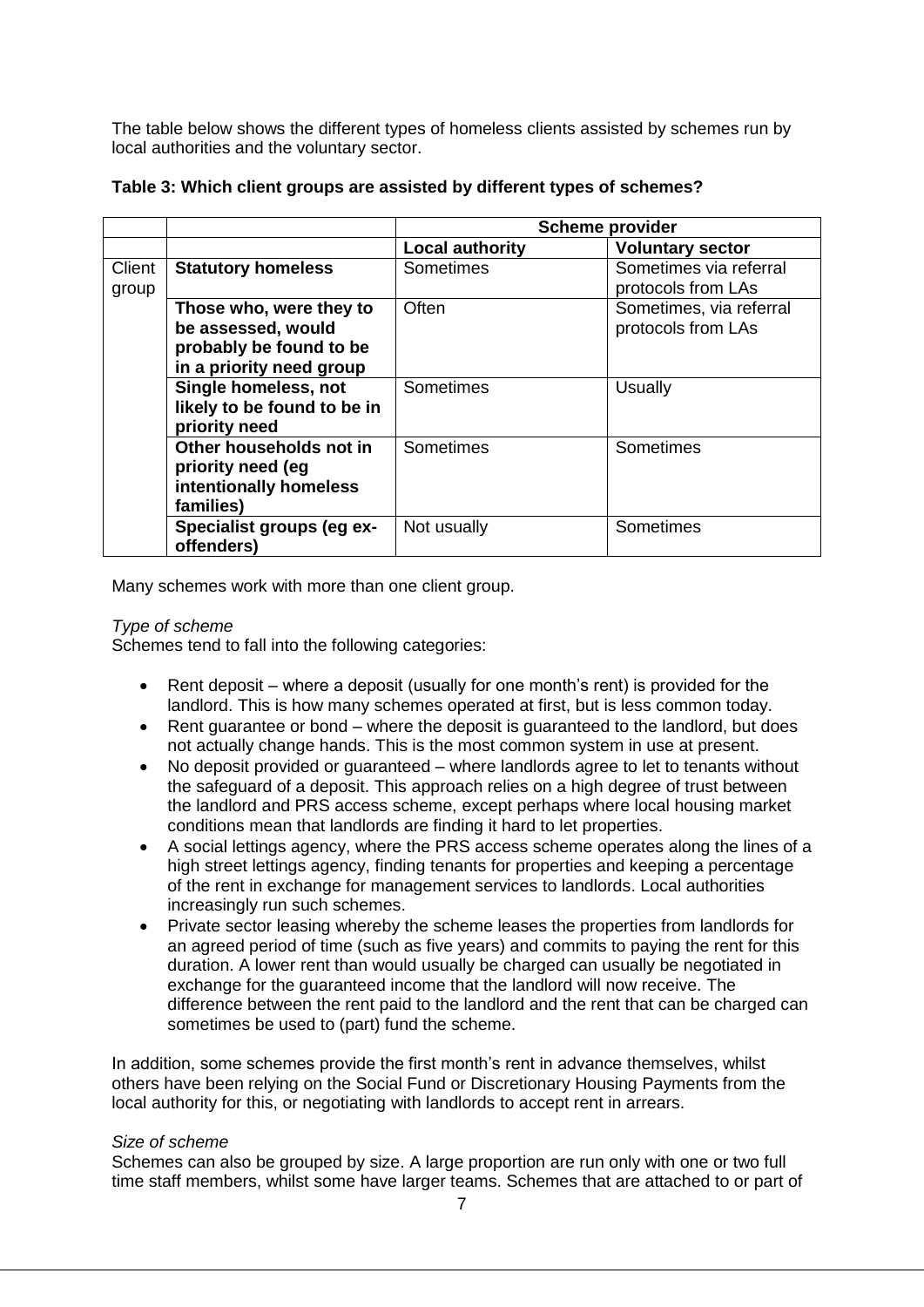a large national charity are likely to have greater fundraising powers than small local charities although some large schemes have grown from humble beginnings. This means that small schemes, while they may be more vulnerable to financial problems, nevertheless can have the potential to expand and survive. The schemes included in this research varied substantially in size and had helped anywhere between 15 and 800 clients in the past year.

# <span id="page-8-0"></span>**Section 1 Identifying good practice**

This section draws on the wider literature to describe the main characteristics of PRS access schemes and to identify what might be considered good practice.

There has been a range of evaluations of PRS access schemes in recent years. This research draws on these evaluations as well as existing identified good practice. In particular, the charity Crisis has produced its own guides and key principles for success (Crisis, 2010). Most recently it has published a toolkit for schemes to assess themselves with a view to increasing their access to funding (Rugg and Pleace, 2013). Research shows that schemes are not always good at selling themselves to potential funders such as Probation Service Commissioners, local authority service commissioners, charitable trusts and individual and corporate donors. The toolkit covers a range of areas where PRS schemes add value in addition to the more obvious benefits and cost savings they provide. This report draws on this and other research, including a recent survey of private sector landlords and their responses to the recession (Reynolds and Smith, 2009).

The Crisis (2012) report of its first round of the PRS access development programme identified the following common elements in the work of the most successful schemes:

- Knowing the local private rental market researching the local housing market and the competition, preparing a viable operational model and making a compelling business case to local landlords
- Tenant training providing pre-tenancy training and post tenancy support and mediation where required, tapering off as the tenant-landlord relationship becomes established
- Recruitment having the right scheme workers is crucial as the success and reputation of the schemes depends on the relationships established and maintained with both tenants and landlords
- Reputation a strong reputation with local landlords may start in formal networks such as landlord forums, but landlords are increasingly recruited through word of mouth as schemes become more established.
- Flexibility the most successful schemes are constantly applying others' learning and experience to their local markets; they are ready to adapt their services and are already anticipating changes to the housing market in the coming years.
- Clarity being honest with both clients and landlords about what the scheme can and can't offer so that expectations are managed and neither party is disappointed.
- Sharing experience and learning from others the best schemes tend to be those that enthusiastically share their learning with other schemes and seek support from Crisis when they need it.

These findings are echoed by Luby et al (2012) in a publication setting out good practice for commissioners and providers of PRS access schemes.

#### **Sustainment of tenancies**

Pre-tenancy training has been widely identified as important in enabling tenants to sustain their tenancy over the longer term. Crisis has suggested the following elements: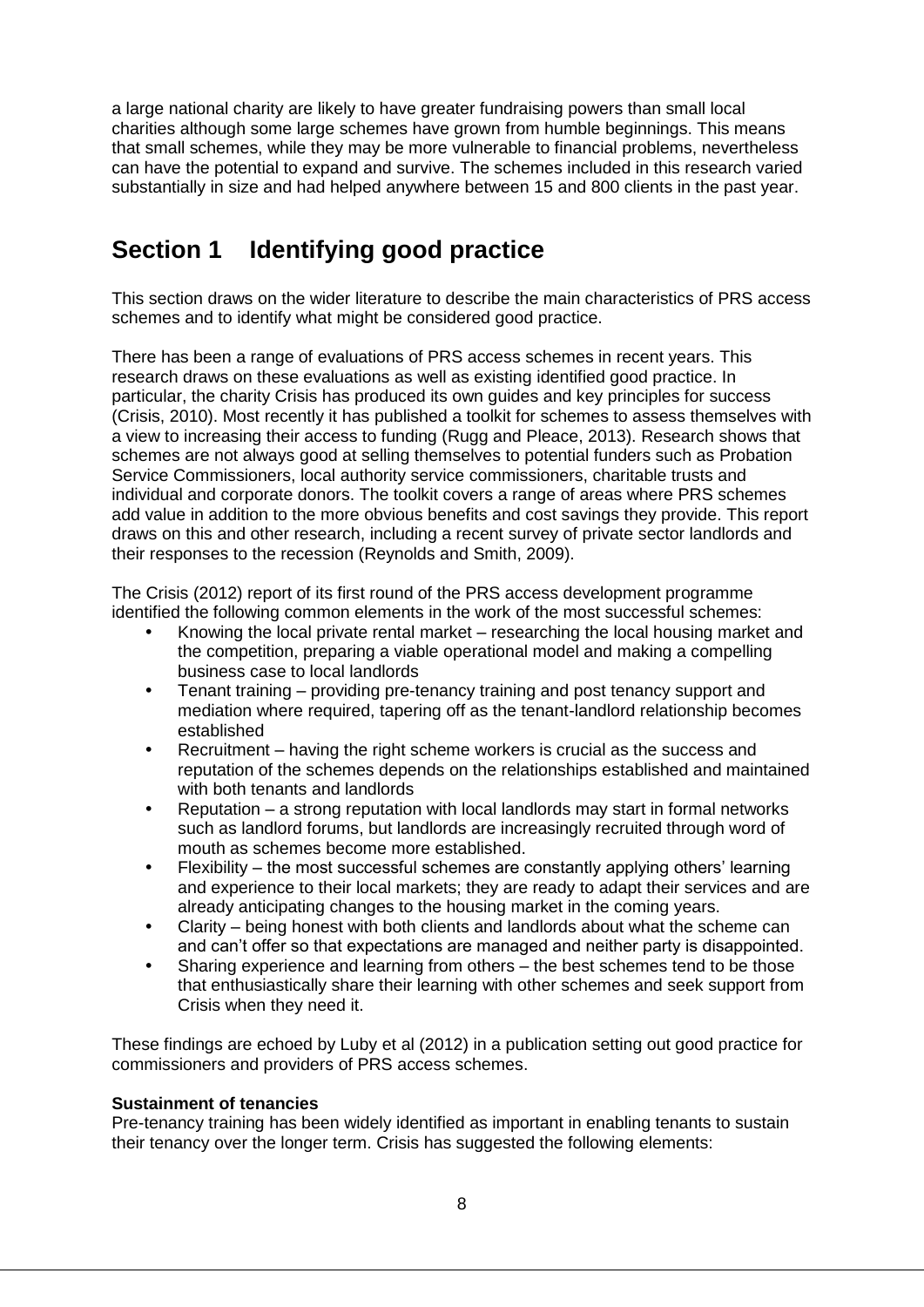#### **Pre-tenancy training**

This can take the form of one-to-one sessions or group workshops. These sessions or workshops could include information on:

*Finding accommodation*

- Finding properties
- Approaching and meeting the landlord
- Viewing the property
- *Finance (including referrals to appropriate local agencies)*
	- Budgeting
	- Information on managing debt
	- Setting up a bank account and direct debits
	- Local Housing Allowance (LHA) and paying the rent
	- **Utilities**
	- Fuel poverty/energy efficiency
	- Other forms of financial support, i.e. Community Care Grants, crisis and budgeting loans
	- Welfare benefit income maximisation
- *Managing your tenancy*
	- Furnishing your property
	- Basic D-I-Y such as how to change light-bulbs, bleed radiators etc
	- Basic cooking on a budget
	- Responsibilities and appropriate behaviour

It will be beneficial to PRS access schemes to look at partnership working in delivering these workshops particularly with voluntary sector training providers and adult education services.

Source: Crisis Private Rented Sector website accessed 3/2/13 [www.privaterentedsector.org.uk/pre-tenancy-training.asp](http://www.privaterentedsector.org.uk/pre-tenancy-training.asp)

Within these, however, the report acknowledged that the high demand for housing in London, particularly central London, presented particular difficulties. This was confirmed by the schemes covered in this research.

An important emerging lesson is to ensure that the scheme meets the needs of landlords, not just tenants. AHAS conducted a survey of 232 private landlords (AHAS, 2010) and found:

- Most landlords would like to get some form of rent guarantee or direct payment. Deposit Guarantee Schemes were the most popular and successful means of incentivising landlords to take part in a PRS access scheme.
- Landlords wanted a single point of contact for all their dealings.
- Landlords were willing to pay local authorities for management services provided that these are run efficiently and effectively.
- Landlords felt that a tenant-checking service is a vital part of any PRS access scheme.
- Landlords felt that tenants should be given comprehensive tenant training before they move into their property. Tenants should only be placed when they are ready and they should be given some responsibility and penalised when they act in an "un-tenant-like" manner.
- Landlords would like the right to move the tenant out without a court order when things go wrong or when the tenancy has legitimately ended.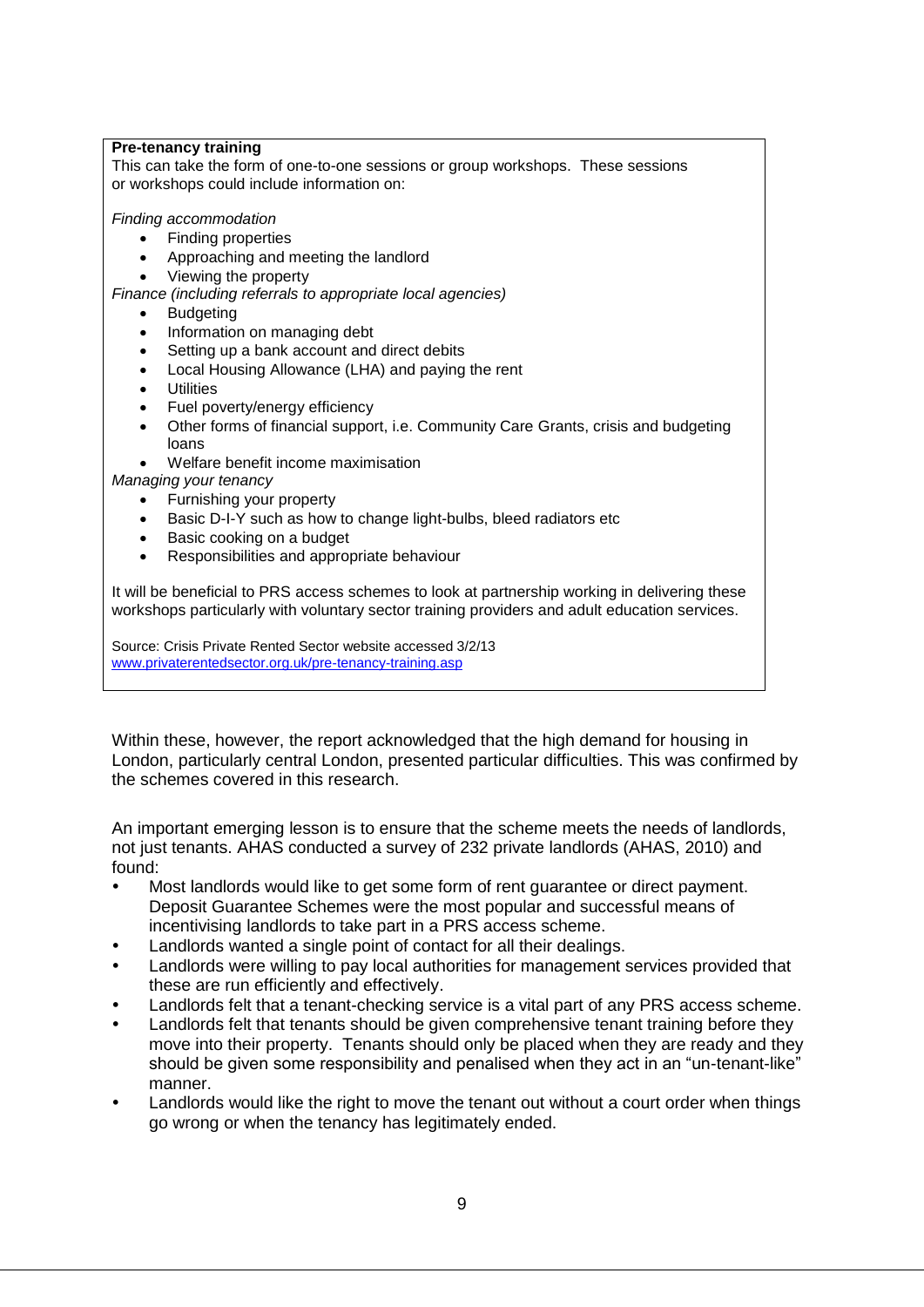Overall, AHAS (2010) concluded that the success of PRS access schemes is not based on large financial incentives but on the quality of the relationship with landlords. Donald, *et al*., (2011) reported similarly in Northern Ireland that 'amateur' landlords found the rent deposit scheme particularly valuable in terms of the support it brings to tenancy management and concluded that the key to the success of the scheme is striking a balance between the needs of tenants and those of the landlord.

Our own research found that successful practice included a social lettings agency in Bournemouth which charged landlords nine percent commission but offered a range of benefits including fast tenant referral, market rents achievable, high occupancy rates, dedicated Housing Benefit officers, free membership of the National Landlords' Association (NLA) and access to renovation grants.

#### **London**

Studies have found that PRS access schemes in London faced greater problems because of the high demand for rented housing, and local authorities therefore sought to ensure they targeted those to whom they would otherwise have duties to rehouse. Out of 42 schemes studied by Hoffland and Watson (2007), only 17 worked with single people not in priority need and most of these required a strong local connection to the specific local authority area or were for targeted groups of people only.

Different groups of people have different needs. For example, the issues faced by refugees are different from those faced by families with established roots in an area, or probationers recently out of prison and some charities or projects specialise in tackling the needs of particular groups.

#### **Particular groups**

#### *Single homelessness (statutorily homeless)*

Lewisham Hostels Diversion Project (HDP) is a pilot project which uses the PRS to tackle problems of single homelessness. The project (HDP) was developed as a joint venture between the London Housing Foundation, the London Borough of Lewisham and Thames Reach. HDP's Project Coordinator (employed by Thames Reach) is the primary source of support for tenants during the moving-in process and for the first three months of the tenancy, and is responsible for arranging longer-term support with one of the floating support services in the borough for those tenants who need it.

Landlords are paid two months' rent in advance from the project's funds, and this is then repaid to the project from the first instalments of Housing Benefit. Landlords do not receive a non-returnable cash payment; instead, the main incentive to participate in the project is the reassurance that:

- tenants have been intensively assessed by HDP staff
- there is support on hand to help tenants establish their tenancies successfully
- there is a clear point of contact in the event of problems with the tenancy
- a Housing Benefit claim has been established, and
- the first two months' rent has been paid

Cripps' (2010) evaluation of the Lewisham Hostels Diversion Project did, however, find a pool of willing landlords who see the housing of single homeless people as a viable business proposition, even without the use of large cash payments.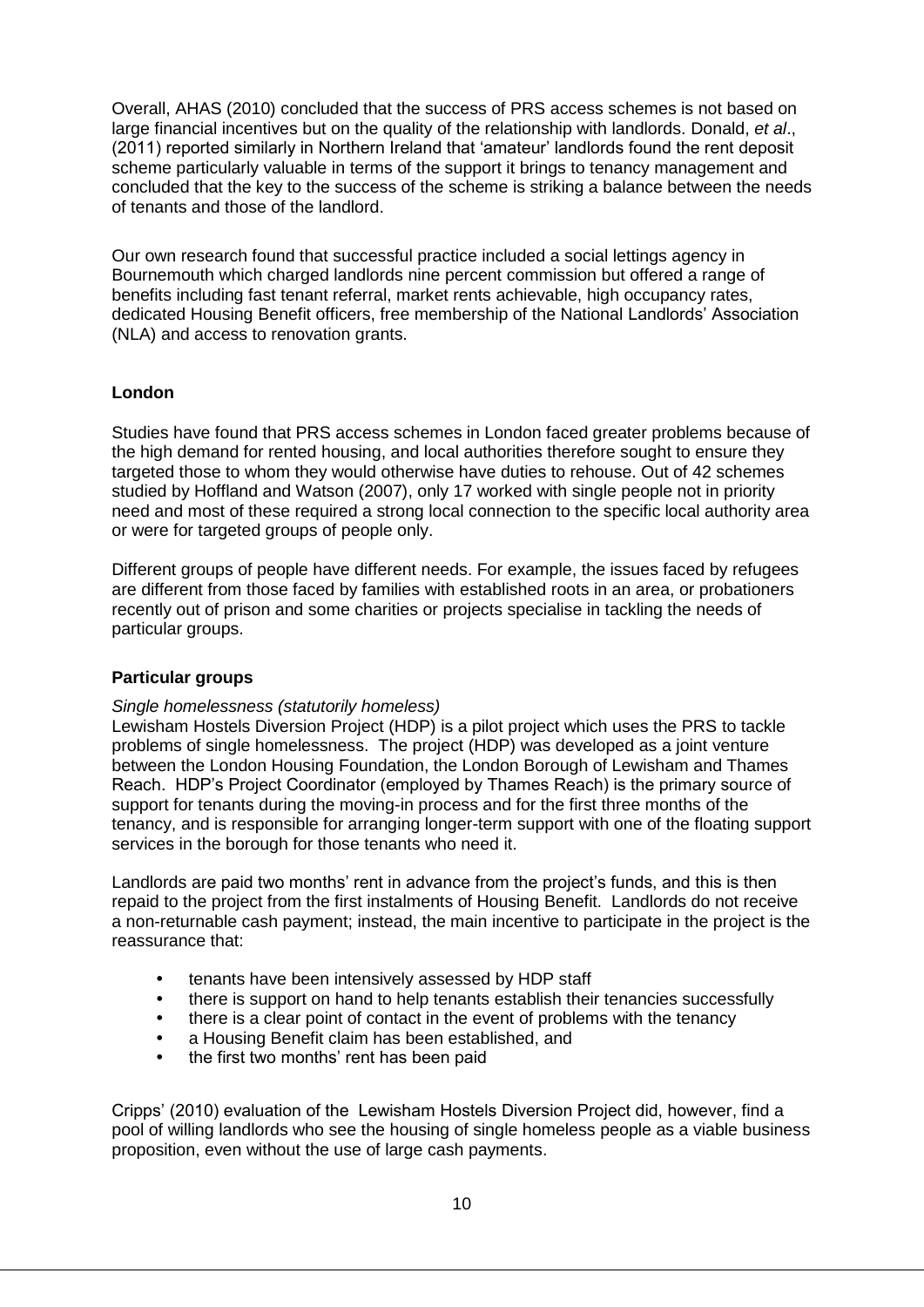The landlords that work with PRS access schemes in many areas are a distinct part of of the PRS, accepting tenants on Local Housing Allowance (Clarke and Udagawa, 2012).

#### *Ex-offenders*

Crisis' (Luby and Gallagher, 2012) guidance to frontline staff on how they can best support homeless offenders to find and keep a home in the PRS highlights the following key points:

- Particular consideration should be paid to offenders such as recovering alcoholics, abstinent drug users, people with mental health needs, and vulnerable women;
- Refer to private landlords only offenders who are believed to have a reasonable chance of sustaining the tenancy;
- Offenders in the PRS need a set of practical tenancy skills such as budgeting, paying bills, dealing with neighbours/co-sharers, and reporting repairs;
- For those offenders who are under the age of 35 who need to share with others in the PRS, it is particularly important to consider their needs and any associated risks from sharing;
- Offenders also need advice on presenting themselves to prospective landlords when they view the property.

DCLG's (Penfold, *et al*., 2009) guide to practice to prevent homelessness for ex-offenders was based on case studies such as Manchester Tenancy Support's service targeting exoffenders at risk of losing tenancies. Analysis of these examples identified the following immediate practical support needs to help ex-offenders into independent living:

- assistance with Benefit claims
- provision of 'moving in packs' containing toiletries, kitchen items, bedding and food
- help with accessing furnished tenancy schemes or grants to furnish properties
- transport (for example, to the accommodation at the start of the tenancy and/or transport to first appointments with local services)
- registering with a GP.

Longer-term support to help ex-offenders to sustain tenancies involved assistance with the following:

- developing independent living skills to maintain and sustain tenancies (for example, budgeting and housekeeping skills)
- accessing education, training and employment opportunities
- specialist substance misuse and mental health support
- linking in with other sources of support in the community
- family mediation (particularly for young people).

In order to make the relationship between tenant and landlord successful and sustainable, good PRS access schemes should provide (Luby, 2008):

- Financial security for the landlord against rent loss, damage, theft etc.
- A month's rent in advance and faster processing of Housing Benefit claims
- Minimum standards for property conditions, management practices and tenancy length to increase attractiveness to potential tenants
- Careful assessment of each tenant's needs to ensure their suitability for independent living
- Support for both landlord and tenants to ensure a successful landlord/tenant relationship

Pawson *et al*.'s (2007) evaluation of homelessness prevention initiatives for ex-offenders across ten local authorities areas in England identified the key elements of successful schemes which included flexible and client-centred provision, close liaison with key agencies and building in support from other agencies when necessary. The need for timely intervention was also highlighted, as was the need for active promotion of the availability of the service and early contact with clients on referral. To prevent the loss of accommodation, they suggested that actions should be carried out before release from prison, including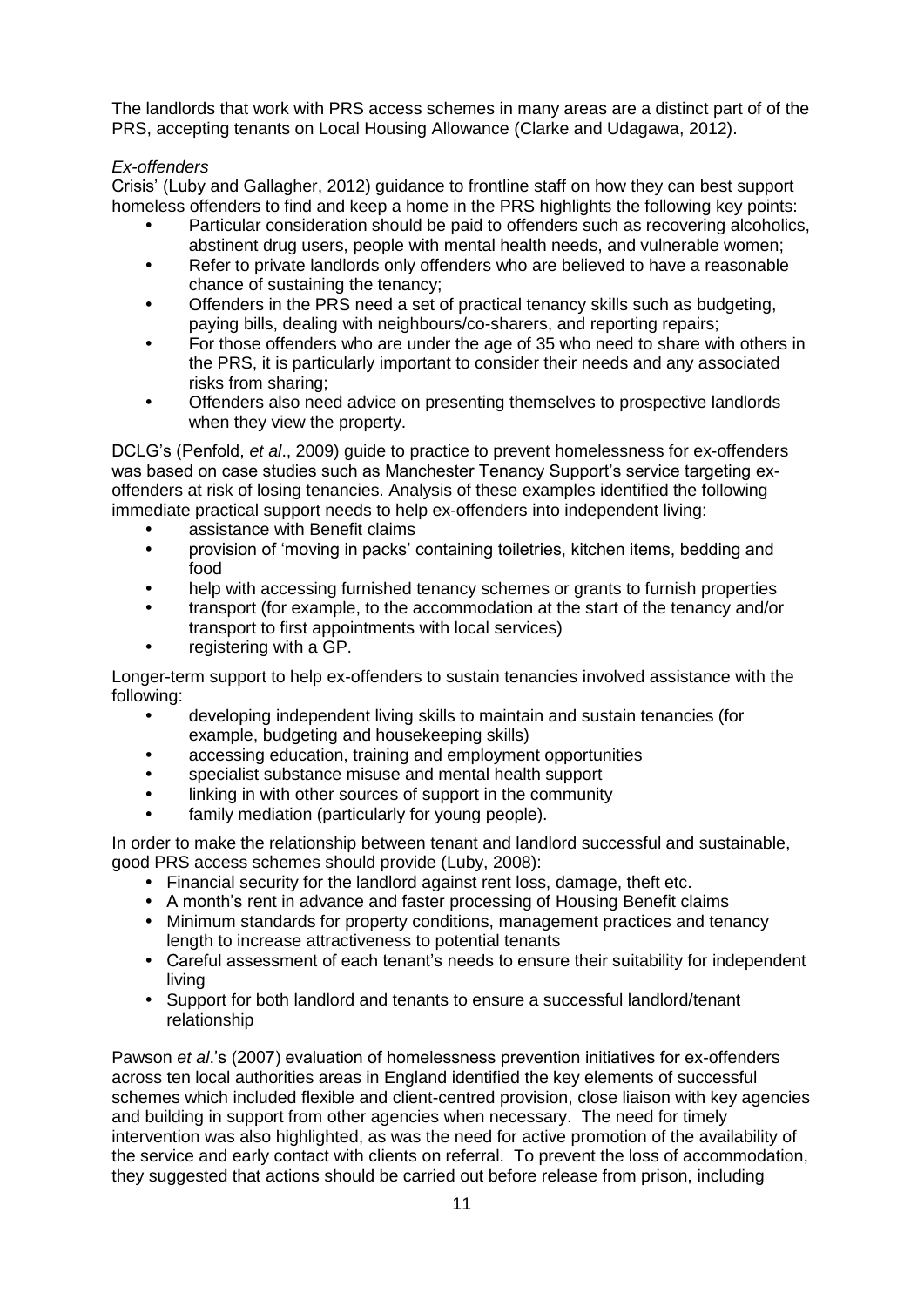assistance with Housing Benefit claims and addressing debt issues such as previous rent arrears.

#### **Costs of PRS access schemes and savings**

Several studies have tried to estimate the cost savings made by PRS access schemes, by estimating the costs that would otherwise be incurred, for instance by providing hostel accommodation. Based on the total original cost of and the number of tenancies actually created in the Crisis Private Renting Access Development Programme Round 1 Schemes (April 2011 to March 2012), the average cost saving was estimated as £1,400 per tenancy (Crisis, 2012).

Cripps' evaluation of the Lewisham Hostels Diversion Project, Cripps' (2010) found similarly that the unit cost saving per tenancy was £1,138, while Ecotec (2008) found an average of around £1,600.

Additional support may be required when working with vulnerable or homeless people. The costs of this additional support will vary from person to person, based on the intensity of support required and the length of time it is delivered. A typical 'floating support' service provides around two hours of support per week at a cost of around £50 per week per person. This is equivalent to a total 'unit cost' for the first year of the tenancy of £2,900 for those requiring six months of support, and £4,200 for those requiring support for a year. After the first year, costs will reduce to £2,600 per year for support only, if still required (Luby, 2008). Nevertheless, a total cost of £4,200 is much lower than the costs of hostel provision, prison, services provided to rough sleepers across homelessness, and criminal justice and health budgets.

Luby (2008) therefore argues that broadening access of PRS schemes to non-priority homeless people as part of a prevention approach is cost-effective and brings a range of savings. In the London context, these included savings from the use of private rented housing for those moving out of hostels and freeing up supported housing for someone else in need such as those leaving care. The total savings for London authorities were estimated as between £10.54m and £13.75m a year at the time (Luby, 2008).

#### **Summary**

#### *What works well*

- Knowledge of the local private renting market
- Screening tenants and choose those who have the ability in sustaining a tenancy
- Tenant training
- Single people not in priority need (i.e., not statutory homeless)
- A single point contact for landlords and tenants personalised services
- A range of support services for both landlords and tenants
- Some forms of rent guarantee to landlords no need for a large amount of financial incentive
- Partnership between local authorities and providers of the PRS scheme

#### *What causes problems*

- Tenants who need intensive support, such as recovering alcoholics and drug users, people with mental health needs and vulnerable people
- **.** Limited PRS stock with rents below LHA levels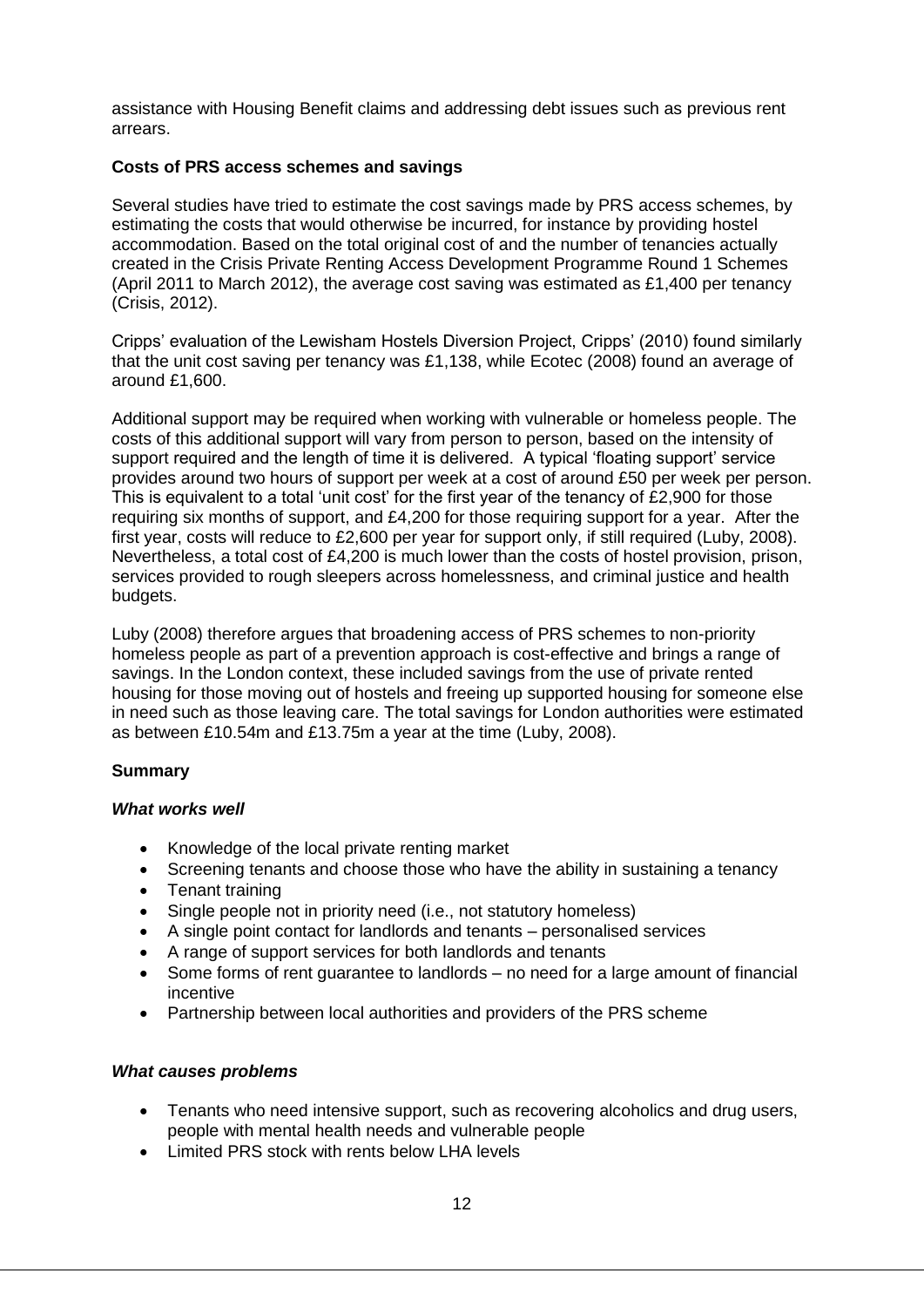- Landlords shy away from tenants who depend on LHA unless they have efficient and effective (financial and personal) support
- The viability of PRS access schemes including growing difficulties in finding properties for those who have been on the waiting list for a long period of time (i.e., those who may lack the ability to sustain a tenancy)
- London because of the high demand for the PRS at the lower end of the market

Problems with the quality of the accommodation was not raised as a major issue in the literature.

Also, whilst it is known that schemes can operate most successfully by focussing on tenants who need less support, little is known about what happens to people who are not helped by the schemes.

## <span id="page-13-0"></span>**Section 2 Implications of welfare reform for PRS access schemes**

The coalition government has introduced a range of reforms to welfare and housing which are likely to have an impact on PRS access schemes.

Some reforms have already come into effect, whilst others will do so over the next three years as Universal Credit is rolled out.

Tenants claiming housing benefit (HB) in the PRS usually claim Local Housing Allowance (LHA). There have been limits on the amount of LHA that a household can claim for many years, and changes were made in 2010 reducing LHA limits, as discussed above, but further restrictions have recently been imposed.

#### **Raising the age limit for the single room rate from 25 to 35**

Single adults aged under 25 have long been limited in the amount of HB that they can claim to the price of a room with shared facilities (the 'single room rate'). In January 2012 the age limit was raised from 25 to 35 for new claims, and this change has now been rolled out for existing claimants. People moving on from hostel accommodation, who have been in the hostel at least three months, are exempt.

Data provided by the DWP shows that there were 162,870 single adults under 25 claiming housing benefit in March 2012, most of whom would have been living in shared accommodation (Clarke and Monk, 2012). There were at this time 265,800 aged 25-34, most of whom prior to January 2012 would have been living in self-contained accommodation. If these people were all to seek accommodation in shared housing (because they could no longer afford the self-contained accommodation) there could be a significant impact on the housing market. The rent for one bedroomed accommodation could be expected to fall, particularly at the lower end of the market, whilst the cost of larger homes suitable for sharing could rise. The increased demand for shared housing by single people may also mean that PRS access schemes that focus on 'non-priority' groups will increasingly be looking for similar housing to those (often run by local authorities) that focus on priority need groups, many of whom will be families.

Some LAs have responded to the changes by developing shared housing schemes to which they could refer under 35s in housing need, engaging both private landlords and housing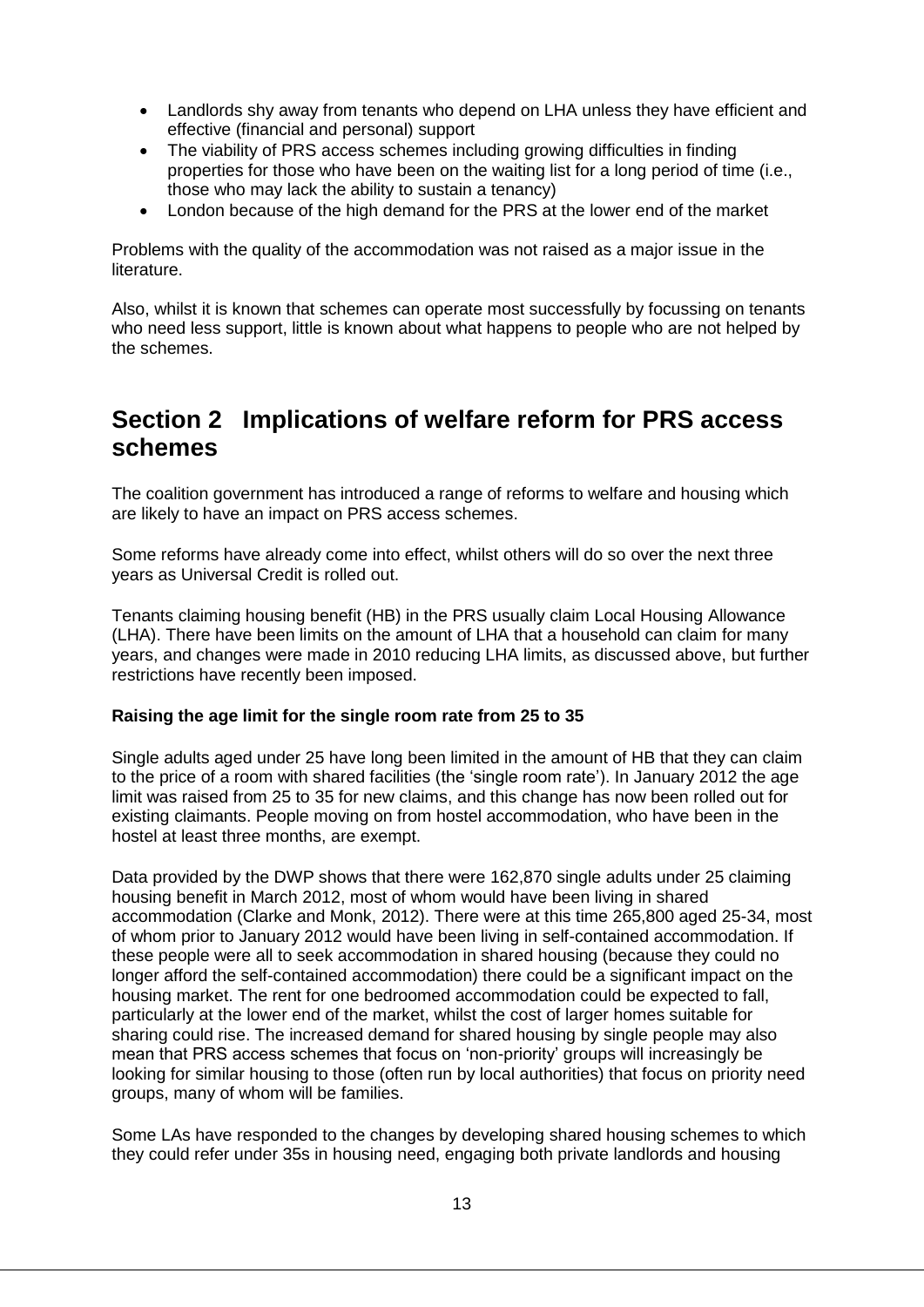associations in providing and managing this accommodation (Clarke and Monk, 2012). It is too early to report on how this is working as they have only recently been introduced.

#### *Implications for PRS access schemes*

This reform created a major challenge for PRS access schemes that were previously assisting the 25-34 age group into self-contained accommodation. Only those who are able to pay their rent in full without the use of HB will be able to continue to afford such accommodation. There may also be increased demand for PRS access schemes by 25-34 year olds who are forced to leave their self-contained accommodation as a result of the cuts. PRS access schemes are likely therefore to need a different portfolio of accommodation, including more bedsits and rooms in shared houses and fewer one-bedroom flats if they are to continue to meet demand from single under 35s. This may pose a particular challenge in rural areas. There are also likely to be more management issues in sustaining tenancies in shared accommodation, especially when tenants are vulnerable or exhibit difficult behaviour.

#### **Changing the LHA limit from the median rents to the 30th percentile and changes to the method of uprating LHA**

The Rent Office uses a Broad Market Rental Area (BMRA) to calculate the level of Local Housing Allowance (LHA) payable to eligible applicants. LHA was previously calculated at the median level of rents in the BMRA. This has been reduced to the  $30<sup>th</sup>$  percentile, meaning that only 30% of properties within the BRMA will be affordable to households claiming HB, rather than half. This change has had the greatest impact in high-priced areas in inner London (Clarke and Monk, 2012).

BMRAs are generally larger than local authority districts, and many districts fall across more than one BRMA. This means that whilst some districts may find most of their rental sector is within LHA limits, others will find that almost no housing falls within the limits, because the cheaper parts of the BRMA are in other districts.

LHA limits used to be updated annually in line with actual rent levels. The government announced in 2012that from April 2013 they would instead rise in line with the CPI, a measure that has historically been lower than rent increases, meaning that the LHA would be likely to cover fewer than 30% of properties in the sector in the future. The recent Autumn statement however, goes further than this and has stipulated that LHA will rise only by 1% from April 2014, which will mean that it is likely to fall further behind rent rises.

#### *Implications for PRS access schemes*

The operation of BMRAs across local authority boundaries already poses a major difficulty in areas where almost no accommodation falls within the limit and schemes must look outside their district in order to find accommodation within the LHA limits. The reduction from the median to the  $30<sup>th</sup>$  percentile, and further reductions in real terms as the LHA falls behind actual rent levels are likely to further restrict the availability of accommodation within LHA limits.

The extent to which the LHA falls behind actual rent levels depends in part on what happens to overall market rent levels. It also depends on the proportion of the market that the LHA sector comprises. In areas where a large proportion of households are dependent on LHA, rents could fall in line with LHA levels, as landlords may have no other choice of tenant. In other areas, where housing-benefit dependent tenants form only a small proportion of the market, LHA levels are likely to fall further behind actual rent levels.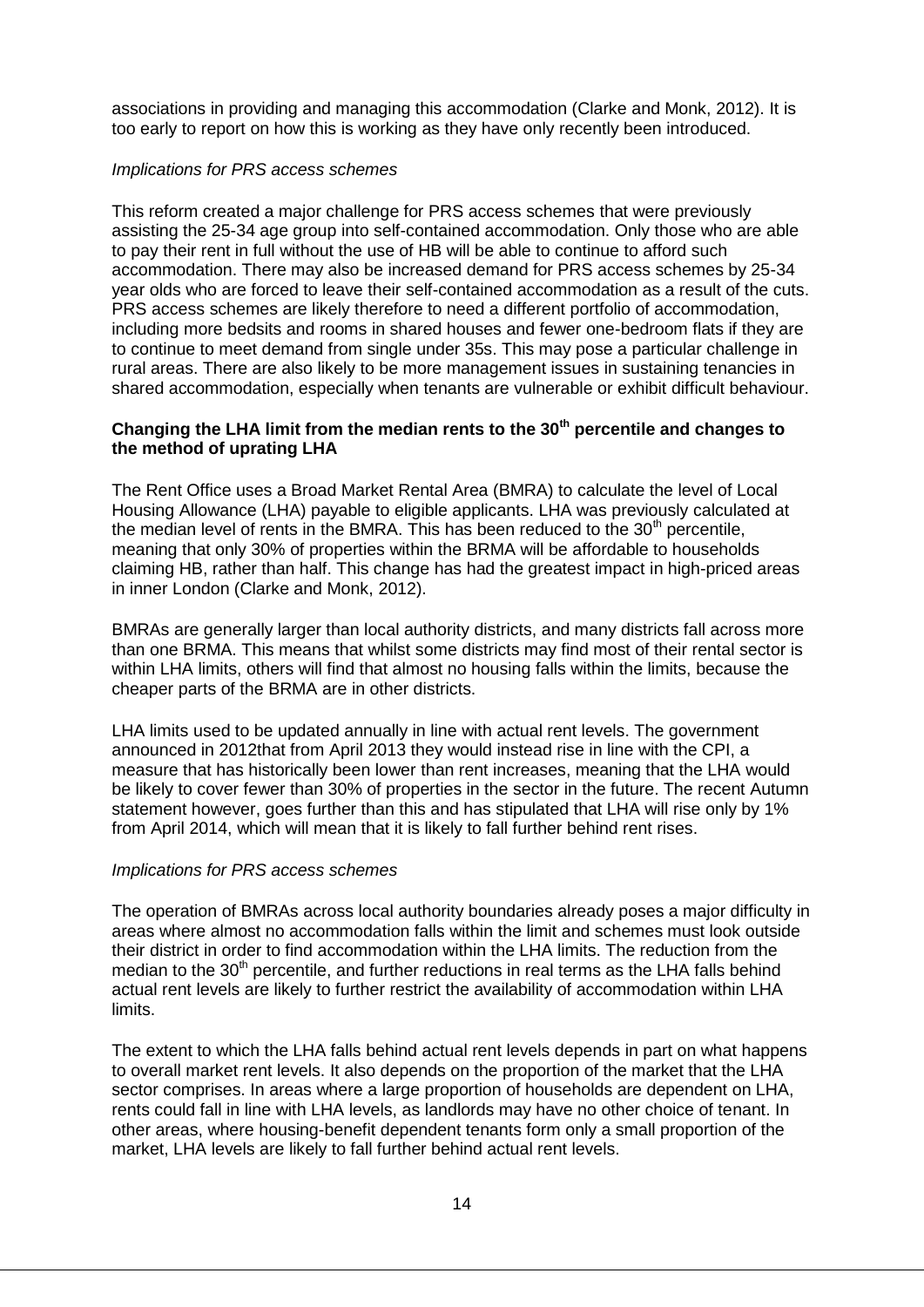PRS access schemes will need to be flexible about the areas in which they operate, which may involve forging new relationships with landlords, local authorities and voluntary sector agencies in new locations. Tenants who move to new local authorities may find that they lose their local connection with their previous area, which could place them at a disadvantage if they want to access social housing in the longer term. PRS access schemes must also compete successfully with other groups seeking accommodation at the lower end of the rental market (such as students) if they are to operate successfully within the LHA limits.

#### **Local Housing Allowance Caps**

Upper limits to the amount of LHA that can be claimed have been imposed since April 2011 for new claimants, and was phased in for existing claimants over 2012. Weekly housing benefit is limited to:

- £250 for a one bed property
- £290 for a two bed property
- £340 for a three bed property
- £400 for a property with four or more bedrooms

Local Housing Allowance is normally set at the  $30<sup>th</sup>$  percentile of market rents in the BMRA but will instead be capped at these levels in expensive areas. Only London has BMRAs in which the 30<sup>th</sup> percentile of rents are above the HB caps.

#### **Table 4: BMRAs affected by the HB cap**

|                                        |         | Current weekly LHA limit (*= capped) |         |       |  |
|----------------------------------------|---------|--------------------------------------|---------|-------|--|
| <b>Broad Rental Market Area (BRMA)</b> | 1 Bed   | 2 Bed                                | 3 Bed   | 4 Bed |  |
| Central London                         | £250*   | £290*                                | £340*   | £400* |  |
| Inner North London                     | £250    | £290*                                | £340*   | £400* |  |
| Inner East London                      | £250*   | £290*                                | £340*   | £400* |  |
| Inner West London                      | £230    | £290*                                | £340*   | £400* |  |
| Inner South West London                | £225    | £288.46                              | £340*   | £400* |  |
| <b>Outer South West London</b>         | £201.92 | £253.85                              | £311.54 | £400* |  |
|                                        |         |                                      |         |       |  |

*Source: VOA, March 2012*

#### *Implications for PRS access schemes*

The implications of the HB caps are quite localised. There are currently no areas outside London where they affect the rents. In inner London, however, they pose a major challenge to PRS access schemes, which will need to be flexible about the areas in which they operate and consider increasing activities in outer London areas if they are to find accommodation for their clients within the LHA caps. There is evidence that this is already happening in several boroughs. For example, Croydon has housed 60 households in the private sector outside London.

#### **The Localism Act**

The Localism Act brought in a range of new powers and duties for local authorities. Of particular concern to PRS access schemes is the change implemented in November 2012 when local authorities were given a new right to discharge their homelessness duties to statutory homeless households by offering them accommodation in the PRS. They were previously allowed to do this only with the applicant's consent.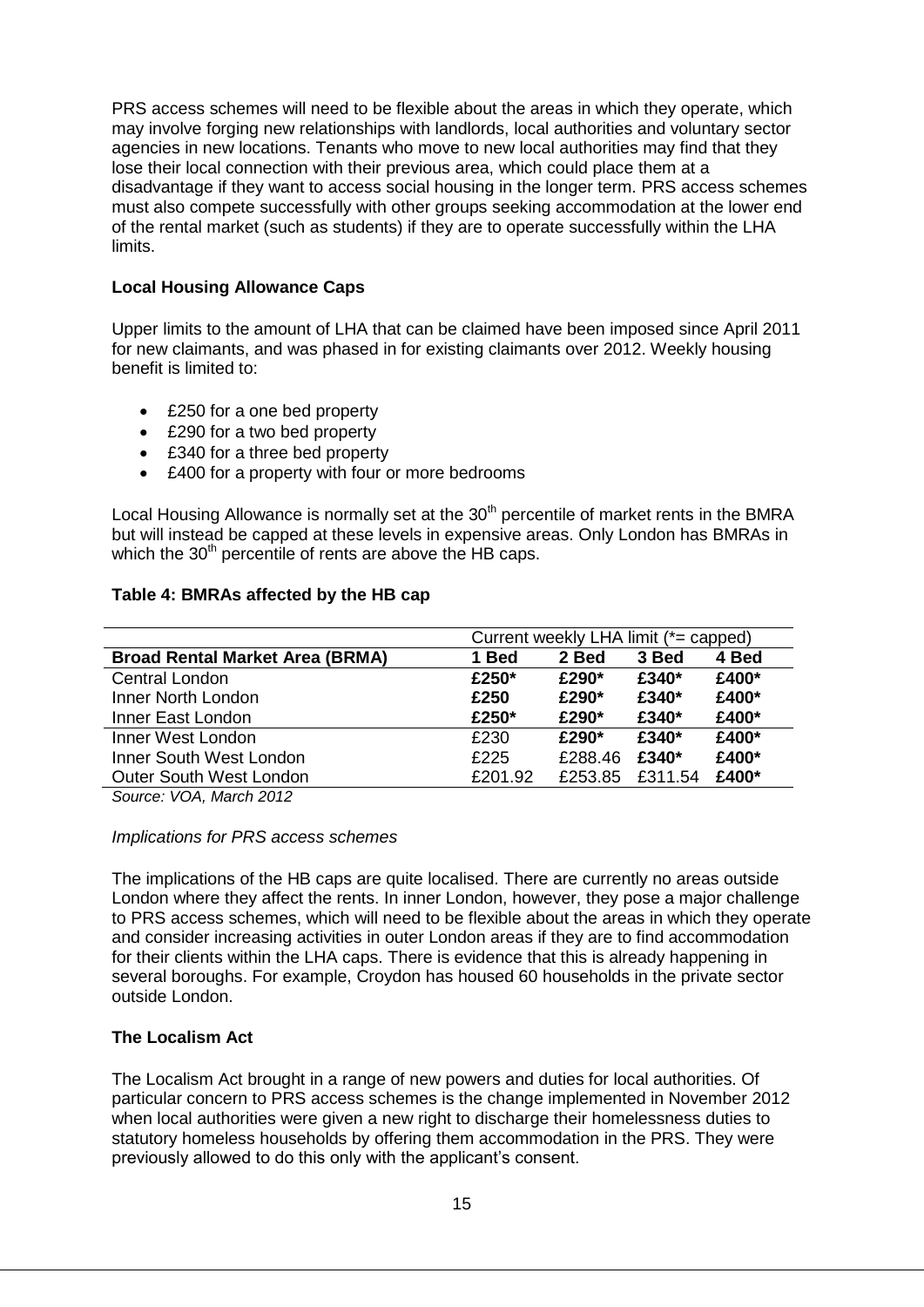To help ensure that the accommodation is sustainable, the tenancy must be for a minimum of 12 months and the local authority must have carried out checks on the landlord.

#### *Implications for PRS access schemes*

Not all local authorities will choose to make use of their new rights, but those that do are likely to need to make greater use of schemes to facilitate access to the PRS. This will mean a greater requirement for accommodation with a minimum tenancy of at least 12 months. Local authorities may need to become more closely involved in PRS access schemes in order to carry out the required checks on landlords and ensure that the offers made are reasonable in order for them to discharge their homelessness duties.

#### **The household benefit cap**

The total amount that an out of work, working age, household can receive in benefits was capped from April 2013 in four London boroughs and throughout the rest of the Britain (but not Northern Ireland) from July 2013 (DWP, 2012a). The cap was set at the median income for a working family of £500 per week for families and couples and £350 for single people. Most out of work benefits are included in the cap, though households including someone who is disabled or being cared for, and war widows and widowers, are exempt. Support costs are not included in the cap. There is also be a grace period for households who have been in work for at least 12 months and lose their job. They are not capped for the first 39 weeks.

Tenants in high rent areas and larger families are the two main groups affected. Previous analysis drawing on data from the DPW on benefit levels for different sizes and compositions of households estimated that amounts that would be left for rent after basic living costs have been met for different sizes of households:

| Size of<br>property | <b>Estimated living</b><br>costs of<br>household | <b>Household</b><br>benefit cap | <b>Amount left for</b><br>rent | <b>Existing LHA</b><br>cap |
|---------------------|--------------------------------------------------|---------------------------------|--------------------------------|----------------------------|
| Room only           | £63.63                                           | £350                            | £286.37                        | £250                       |
| 1 bedroom           | £91.23                                           | £350 $4$                        | £258.77                        | £250                       |
| 2 bedrooms          | £223.70                                          | £500                            | £276.30                        | £290                       |
| 3 bedrooms          | £264.43                                          | £500                            | £235.57                        | £340                       |
| 4 bedrooms          | £451.66                                          | £500                            | £48.34                         | £400                       |
|                     | 1 1 1 1 1 2 2 1 2 1                              |                                 |                                |                            |

#### **Table 5: Amount left for weekly rent by property size**

*Source: Clarke and Monk (2012)*

-

As can be seen, single people and childless couples renting rooms in shared accommodation or one bedroom properties are largely unaffected by the household benefit cap, because if their rent was that high their LHA would already have been reduced to bring it below the LHA cap (£250). Families with three or more children or in more expensive areas, however, have seen their benefits reduced to levels that will leave them little left over to pay rent unless they can make substantial cuts to their other living costs.

 $4$  This would be the cap for a single person. Couples would have a larger cap and therefore more income with which to pay their rent.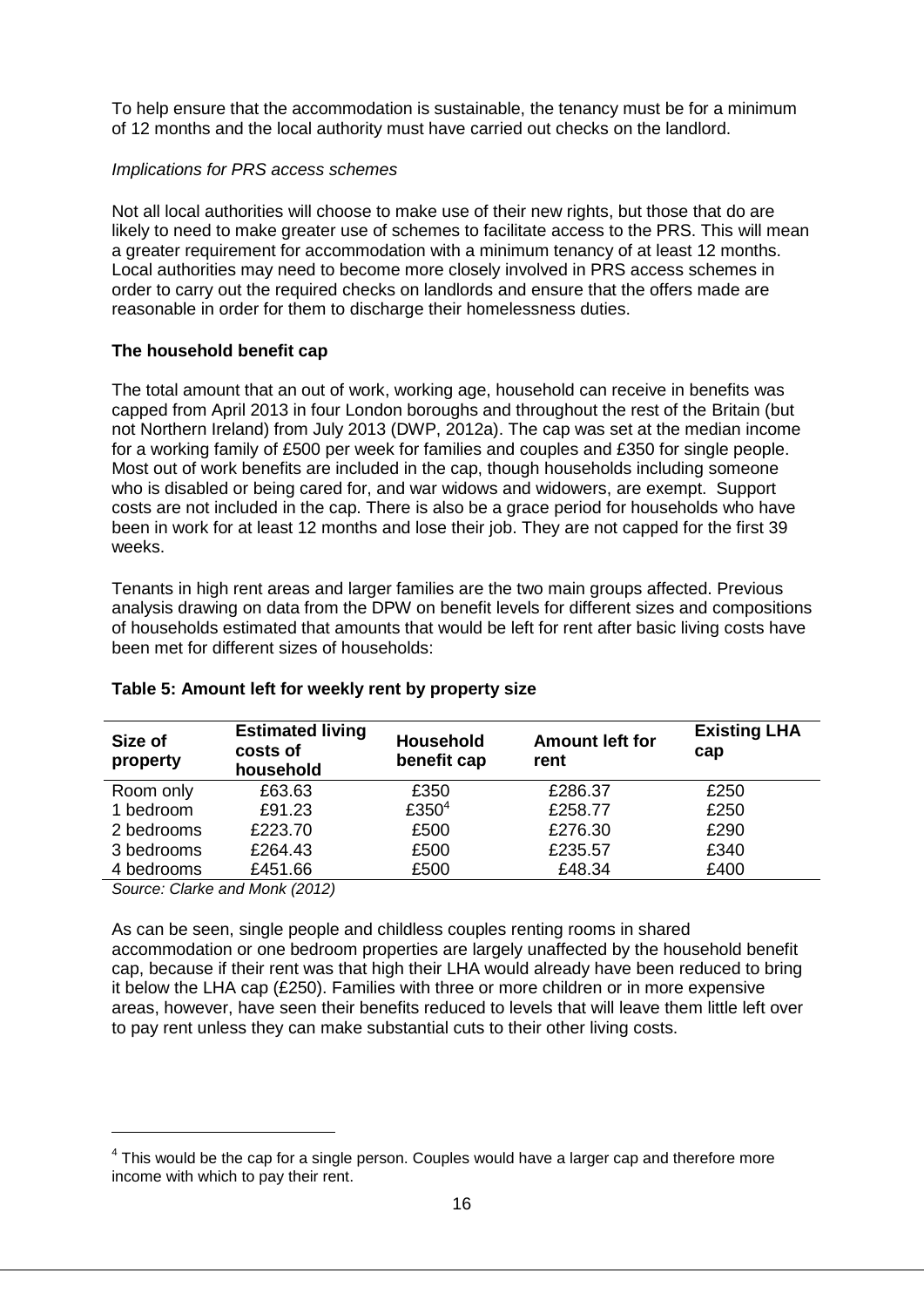#### *Implications for PRS access schemes*

The implications of this particular element of welfare reform for PRS access schemes are likely to be confined to schemes that work with families. Single people and childless couples are largely unaffected. The impact will be felt most strongly in London (Navigant Consulting, 2011).

#### **Council Tax Benefit reform**

Council Tax Benefit is currently available to all households on low incomes, via a national scheme. Most tenants claiming benefits are able to claim 100% of the council tax in benefit, so pay nothing themselves. From April 2013, local authorities have been given control of their Council Tax Benefit scheme and can decide who is eligible for a discount, though they have been banned from imposing any changes to the amounts paid by pensioners. The funding available to them to run their schemes is 90% of what was previously used to fund the Council Tax Benefit, meaning they must make cuts of an average of around 20% to the benefits paid to working age claimants (as around half of all Council Tax Benefit goes to pensioners).

The funding for this, and other council services, is not ring-fenced however, so councils can choose if they wish to preserve existing levels of Council Tax Benefits and make savings elsewhere.

#### **Housing benefit cuts for social tenants who under-occupy their homes**

Termed the 'Removal of the Spare Room Subisdy' or 'Bedroom Tax', these reforms came into effect in Britain (but not Northern Ireland) from April 2013. Housing benefit is cut for working age social tenants who are deemed to have more bedrooms than they require.

The reforms are not likely to have an immediate or direct impact on PRS access schemes as they only affect social tenants. They are likely to have increased demand for one bedroom properties within the social sector, as a result of downsizing and tighter allocation rules (CCHPR and Ipsos MORI, 2013). This may make it harder for single people to access social housing and which may increase the number of single people seeking support from PRS access schemes. A similar reduction in need from families requiring three or four bedrooms may be seen as they may find it easier to access social housing.

#### **Social Fund and Discretionary Housing Payments**

The Social Fund was previously a ring-fenced financial resource available to local authorities to provide grants and loans to people in hardship for one-off costs such as furnishing a new home. This could include help with a deposit to access the PRS.

The government has removed the requirement on local authorities to use the funds for this purpose. Local authorities may continue to offer the Social Fund, if they choose, but under budgetary pressures they may choose not to, or to restrict its scope.

However, there have been increases in Discretionary Housing Payments that local authorities may also be able to use to assist households to access the PRS. Local Authorities have for many years had a fund of money, supplied in part by the DWP, which they can use to make discretionary payments towards housing costs for households in receipt of housing benefit or Council Tax Benefit.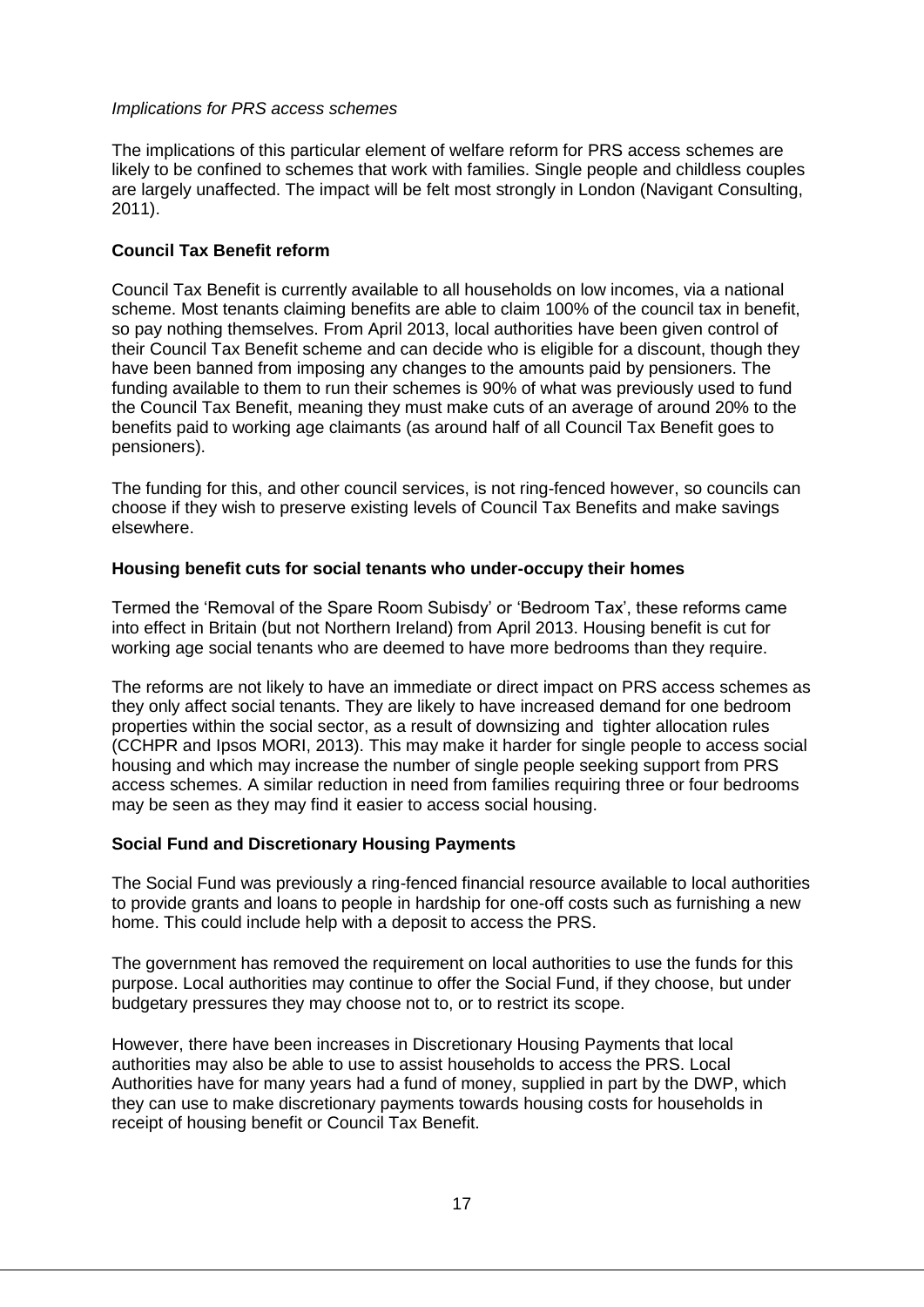The payments can be used to cover rent in advance, or one-off costs such as removals. They can also be used to make up a shortfall between the assessed level of housing benefit and the rent level.

The government has substantially increased the amounts allocated to local authorities as part of the welfare reform measures. However, much of this is required to assist those affected by the housing benefit cuts for under-occupying social tenants, and for those newly affected by the Cap. Local authorities have discretion over the use of the fund and are not obliged to help any particular group of households, though the government has specified that some of it is intended to support those affected by the welfare reform measures. It is too soon to know how the increased DHP is being used by local authorities.

#### *Implications for PRS access schemes*

It is likely that some local authorities will chose to restrict the scope of the Social Fund to save money. This may include reducing the availability of assistance to households to access the PRS, such as help with deposits and money to help furnish a new home. PRS access schemes may want to focus on using furnished accommodation if their clients were previously relying on the Social Fund to purchase furniture. It is possible that discretionary housing payments may plug some of the gap, although there will be a lot of calls on this limited fund.

#### **Universal Credit**

-

Universal credit is a new benefit that will replace existing out of work and in-work benefits for working age tenants.

Universal credit was introduced in the Greater Manchester and Cheshire region in April 2013 as a pilot exercise. It was due to be rolled out to six further authorities in October 2013 but this has only gone ahead in Hammersmith and Fulham. It was introduced in Rugby and Inverness in November and is expected to roll out to Bath and Harrogate in February 2014 and Shotton in March. In all of these pilot areas claims are restricted to single adults who are British citizens aged between 18 and 60 with no dependents. They must not be homeless or living in supported or temporary accommodation.

Migration of people already on benefits whose circumstances do not change is planned to be complete by 2017 when 12 to 13 million tax credit and benefit claims will have been transformed into 8 million households receiving Universal Credit by 2017. However it is not known whether the delays affecting the pilot areas will mean that this programme is also delayed.

Universal credit replaces Income Support, income-based Jobseeker's Allowance, incomerelated Employment and Support Allowance, Housing Benefit, Child Tax Credit and Working Tax Credit to create one simplified benefit with a single taper of around 65p in the pound as claimants' incomes increase. It consists of a basic personal amount with additional amounts for disability, caring responsibilities, housing costs and children.

The intention is to improve work incentives and simplify the benefit system, rather than to reduce benefits. Most claimants will receive around the same amount as present, but in a single payment. For those who will lose, transitional arrangements will cushion their payments whilst their circumstances remain unchanged<sup>5</sup>

<sup>&</sup>lt;sup>5</sup> See [www.dwp.gov.uk/docs/ucpbn-transitional-protection.pdf](http://www.dwp.gov.uk/docs/ucpbn-transitional-protection.pdf)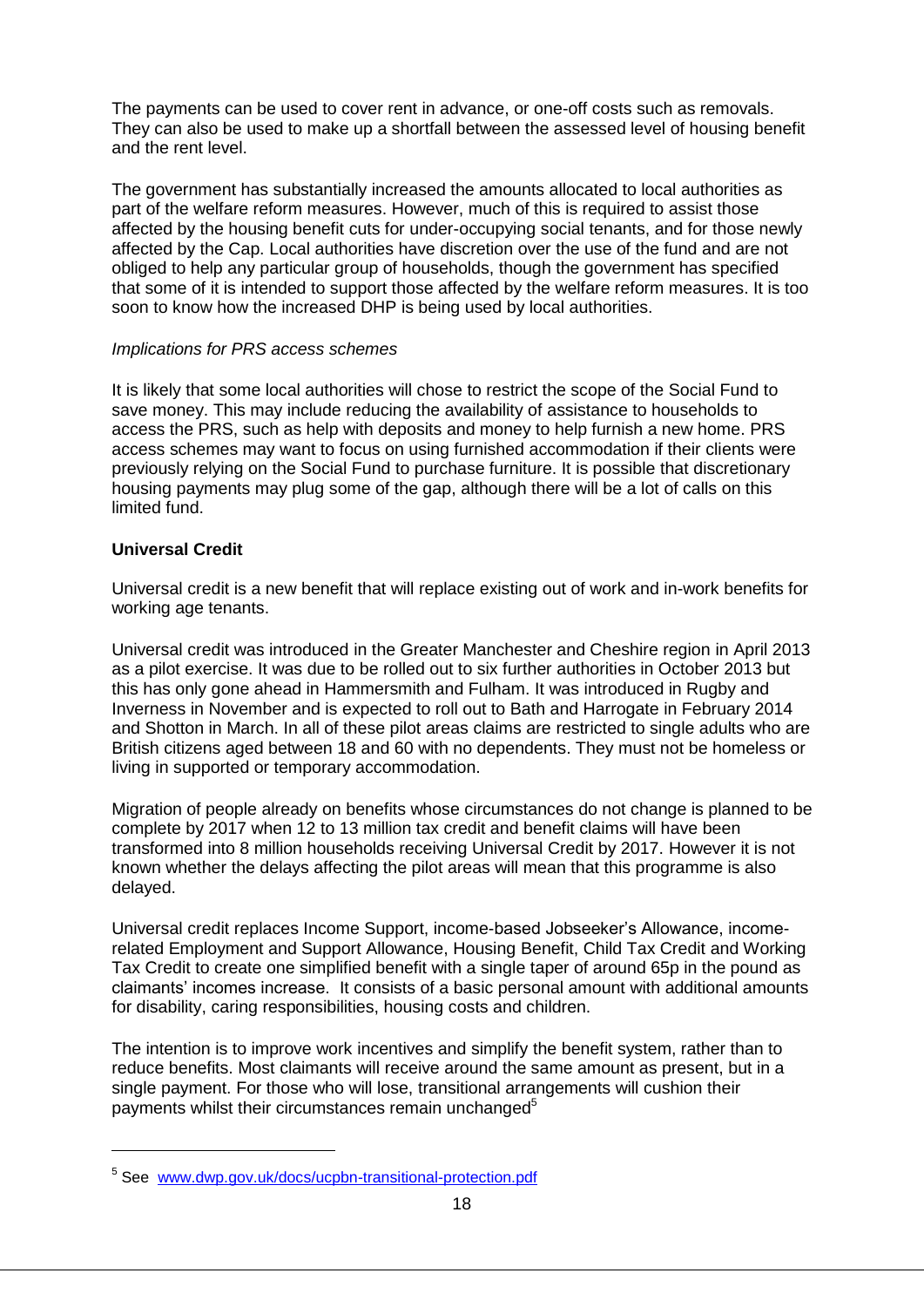One important change is that for most claimants, the payment to cover housing costs will be made to them, rather than to their landlord. Payments are also planned to be made monthly, rather than fortnightly as at present. The government is currently undertaking a pilot study in six local authorities to establish how best to achieve this<sup>6</sup>. Much of the pressure on government to allow tenants to have their rent paid direct to their landlord has come from social landlords and the DWP has already indicated that it will be possible to maintain payments direct to landlords for claimants who are vulnerable, though the ways in which this will be defined, and whether private landlords and social landlords will be treated in the same manner has not yet been made clear. The pilots have been extended to the end of 2013 in order that lessons can be learned on how best to move to direct payments and which groups will need to remain having their rent paid to their landlord.

#### *Implications for PRS access schemes*

<span id="page-19-0"></span>The main concerns with Universal Credit surround making the payments, on a monthly basis, to tenants themselves rather than the landlord, and uncertainty over how well the tenants will manage to pay their rent (Policis, 2012). Landlords need to be confident that the tenants will pay their rent in order to rent to tenants on LHA, unless they have no other choice of tenant. The early lessons from the demonstration pilots suggest that about a quarter of tenants had to be 'switched back' to payments to the landlord, and only a few of these wished to be 'switched forward' once their arrears had been repaid.<sup>7</sup>

## **Section 3: Strategies, solutions and models**

The environment in which PRS access schemes are operating is fast-changing. This research sought to understand the current and newly-arising challenges that face the schemes, along with emerging good practice to take their work forward.

Overall there were three key issues that limit the capacity of PRS access schemes to help more clients. These relate to:

- 1. Supply of affordable private rented housing
- 2. Supporting clients

-

3. Funding the scheme

This section reviews the challenges posed by each of these three elements and explores strategies, solutions and models that have the potential to meet them.

## <span id="page-19-1"></span>*Supply of private rented housing*

This was by far the biggest difficulty faced by the London schemes, although it was also an important issue elsewhere.

<sup>6</sup> [www.dwp.gov.uk/newsroom/press-releases/2012/jan-2012/dwp004-12.shtml](http://www.dwp.gov.uk/newsroom/press-releases/2012/jan-2012/dwp004-12.shtml)

<sup>&</sup>lt;sup>7</sup> [www.gov.uk/government/uploads/system/uploads/attachment\\_data/file/228925/direct-payment](http://www.gov.uk/government/uploads/system/uploads/attachment_data/file/228925/direct-payment-demo-figures-may-2013.pdf)[demo-figures-may-2013.pdf](http://www.gov.uk/government/uploads/system/uploads/attachment_data/file/228925/direct-payment-demo-figures-may-2013.pdf)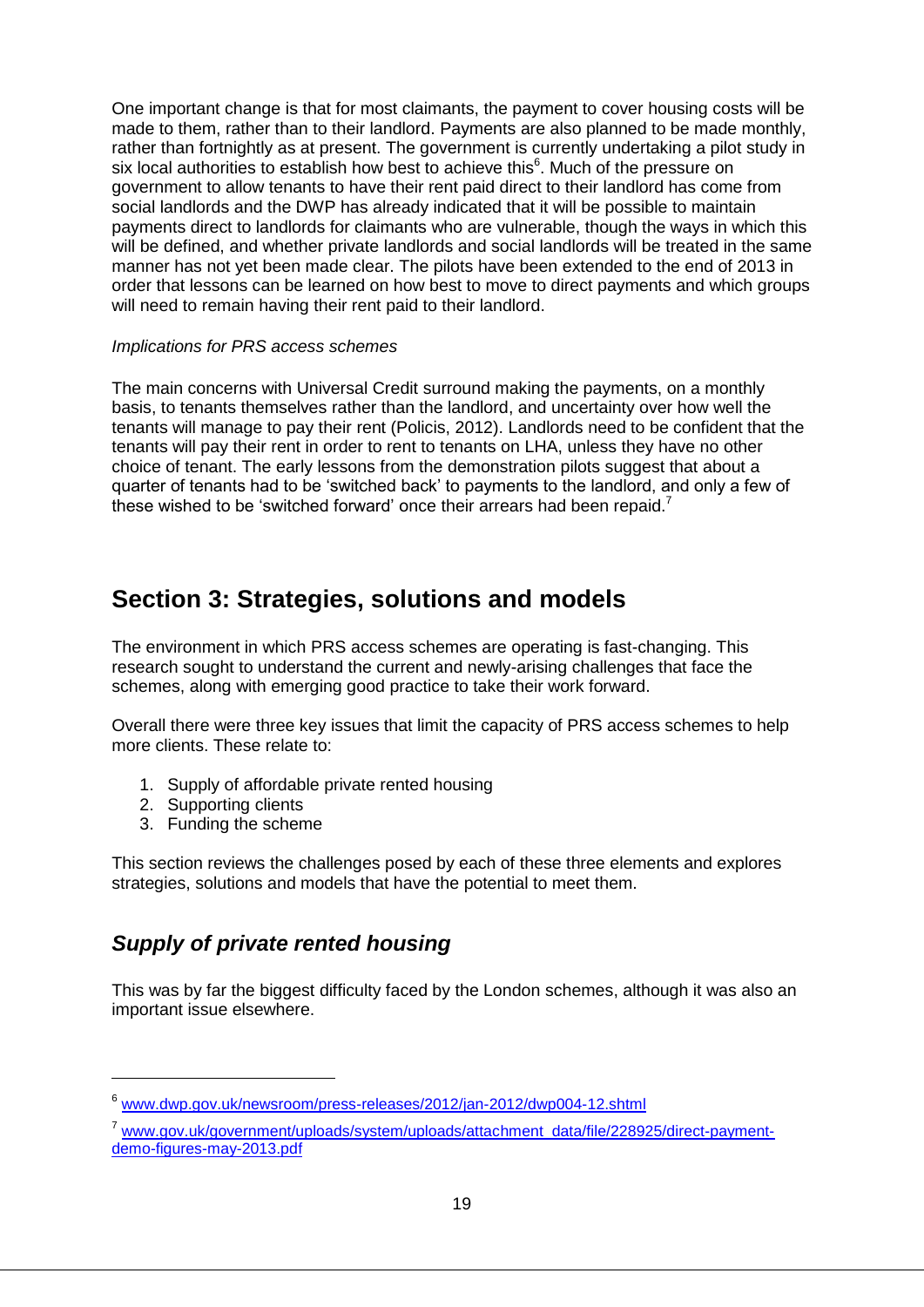## **Challenges**

In most parts of the country, but especially in London, demand for housing exceeds supply. This pushes up rents and allows landlords to choose from many prospective tenants for their properties.

#### **Finding accommodation within LHA limits**

Most people who turn to PRS access schemes to help them find accommodation are intending to rely on housing benefit to pay their rent. This means that they must look for accommodation within the limits set for local housing allowance (LHA). As discussed above, the proportion of accommodation available within these limits varies between areas and can be very low in the more expensive parts of a Broad Market Rental Area, or when rents have increased since the LHA was set.

Our research found this to be a problem particularly in London where there were entire boroughs where the housing benefit caps mean that there is virtually no accommodation within LHA limits, at least for certain sizes of properties. Landlords in these desirable locations would be unlikely to let their properties at LHA rates if they can obtain a much higher market rate from another tenant, challenging the government's assumption that lowering LHA rates will result in lower rents. The increase in supply of PRS accommodation in the last few years has been matched by an increase in demand from better-off households and would-be owner occupiers unable or unwilling to purchase homes in the current housing market, leaving the poorest households as squeezed as ever into the bottom end of the market.

Outside of London in less pressured areas such as the Midlands and Northern Ireland, the market is not so buoyant. PRS access schemes operating in these areas reported that landlords have been willing to reduce rents when LHA rates fell, as they did not have a ready supply of potential tenants who are able to afford the rent themselves.

Concern was expressed, particularly in relation to PRS leasing schemes and those that work solely with priority need households, that increasing the scale of these schemes could have a negative impact on the supply of PRS accommodation available to non-priority need households, especially those on low incomes or dependent on LHA. Increasing the scale of PRS access schemes does not increase the overall supply of housing, and may not increase the number of properties available to low income households to a great extent, as it could potentially divert landlords away from letting direct to tenants.

#### *Delays at the start of new schemes*

Most schemes were overly optimistic around the number of clients they would assist in their first year of working. Scheme designs initially underestimated the time required to recruit staff and set up new projects. In particular, recruiting landlords and building up good relations with them is the aspect of their work that takes the longest to build up. This means that schemes generally found no shortage of clients but an inadequate supply of accommodation, particularly as they were getting started.

#### **Landlords' perceptions of tenants on benefits**

Tenants who rely on housing benefit to pay their rent are not generally perceived as the most attractive tenants to landlords because of possibly delays in processing benefit claims, and hence rent arrears, and because it is assumed they will be at home for most of the day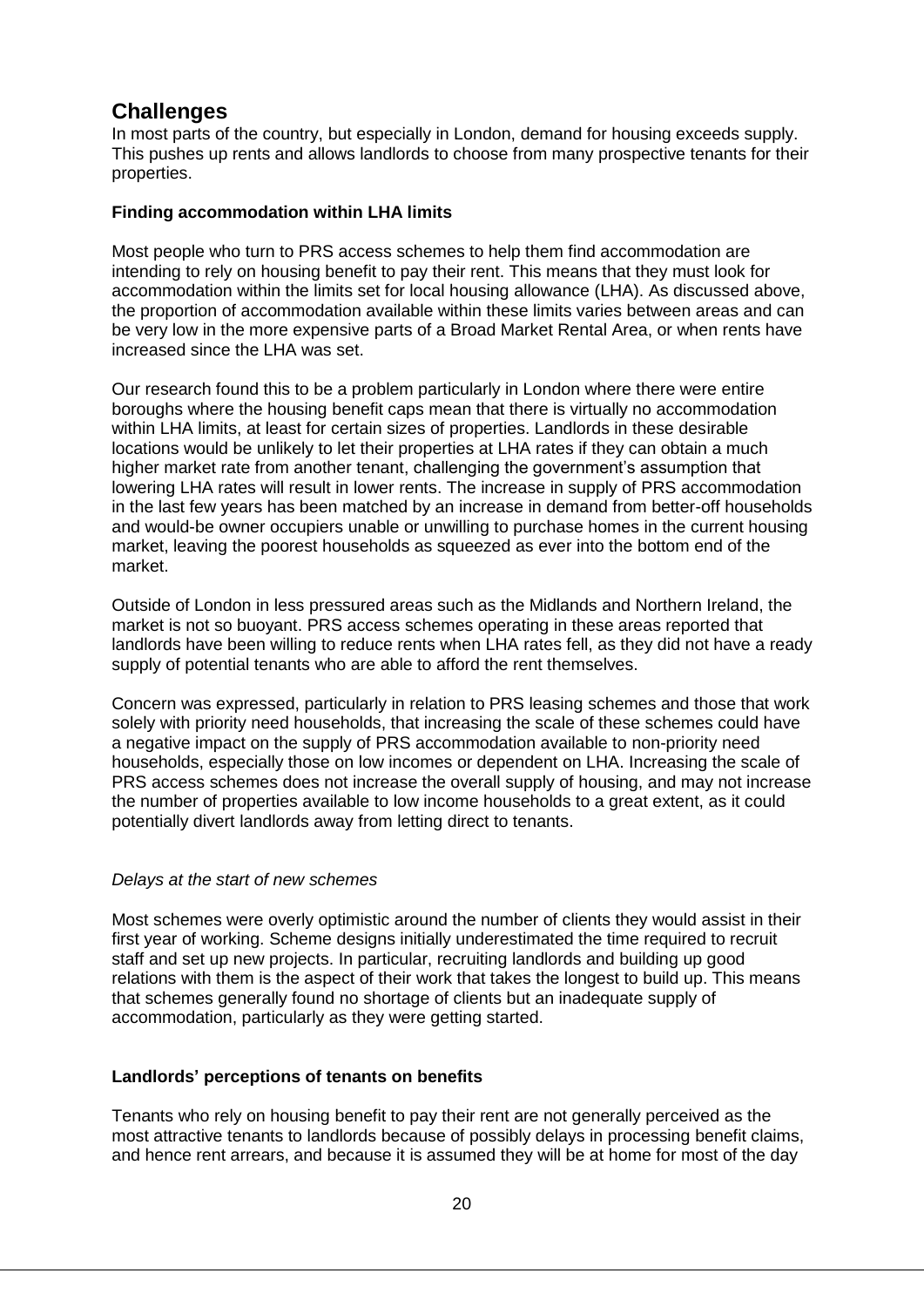and therefore will cause more wear and tear on the property than tenants who are out at work all day.

Again, this issue is most pronounced in the high pressured areas where landlords have a greater degree of choice over potential tenants.

The Prime Minister's announcement in June 2012 that he would like to look at withdrawing housing benefit from under 25s did not result in any formal policy or consultation exercise, but nevertheless provoked debate at the time of the research and a great deal of uncertainty for landlords. PRS access schemes reported that some landlords were now anxious about letting to under 25s who depend on housing benefit in case this is later withdrawn, leaving them with a tenant unable to pay their rent and expensive eviction costs.

#### **Shortage of shared housing**

Changes in housing benefit rules mean that the single room rate has been extended to single people aged up to 35 where before it only applied to those aged 25 and under. This has increased the demand for shared housing. Singles in the 25-34 year old age group are a key component in the client group of most PRS access schemes. Some schemes focus mainly on hostel-move on (whose 25-34 year olds are exempt from the single room rate) but many others seek to house people without them having to live in hostels first. The changed legislation has therefore presented a major challenge for them, affecting the portfolio of housing required to meet their clients' needs, as well as forcing some existing clients to move to shared housing. Schemes also reported that some clients, such as those with a history of drug or alcohol abuse or mental health problems, have difficulty sharing and need more support in order to manage living with others. Other groups identified as sometimes having difficulty sharing, unless they can choose who they live with, include those from religious minorities, vulnerable teenagers and gay and lesbian people.

Schemes reported that landlords who were not already providing shared housing were reluctant to convert their properties because in many cases this would mean they become Housing in Multiple Occupation (HMOs) which have to comply with more arduous legislation (fire doors, mains linked smoke alarms).

The shortage of shared accommodation within LHA limits is particularly acute in London. This is largely because the LHA rate for shared accommodation is a great deal lower than that for studio accommodation. The landlords who deal with the LHA market are aware of this and are reported to have been converting much of their stock to studio accommodation to take advantage of the higher rates. This has led to difficulties in placing under 35s, with one London scheme reporting a reduction in the proportion of under 35s they house from 40% of their clients to 25% over the last year.

This situation is less pronounced outside of London where most of the housing stock is composed of houses with two or more bedrooms. Nonetheless it was also reported in Cardiff and Birmingham.

Many shared houses operate with the tenants jointly responsible for paying the rent. Tenants are often groups of friends who choose to live together, and landlords permit them to choose a new housemate whenever someone leaves. PRS access schemes reported that their clients did not generally make attractive housemates due to a history of drug or alcohol abuse, mental health problems and/or being out of work and therefore at home all day. In a competitive environment (such as London) where existing tenants in shared houses are spoiled for choice, they tend to choose other people to move into any vacancies. PRS access schemes therefore depended upon housing that is let as bedsits, with separate tenancies and where the landlord has responsibility for filling each room separately. This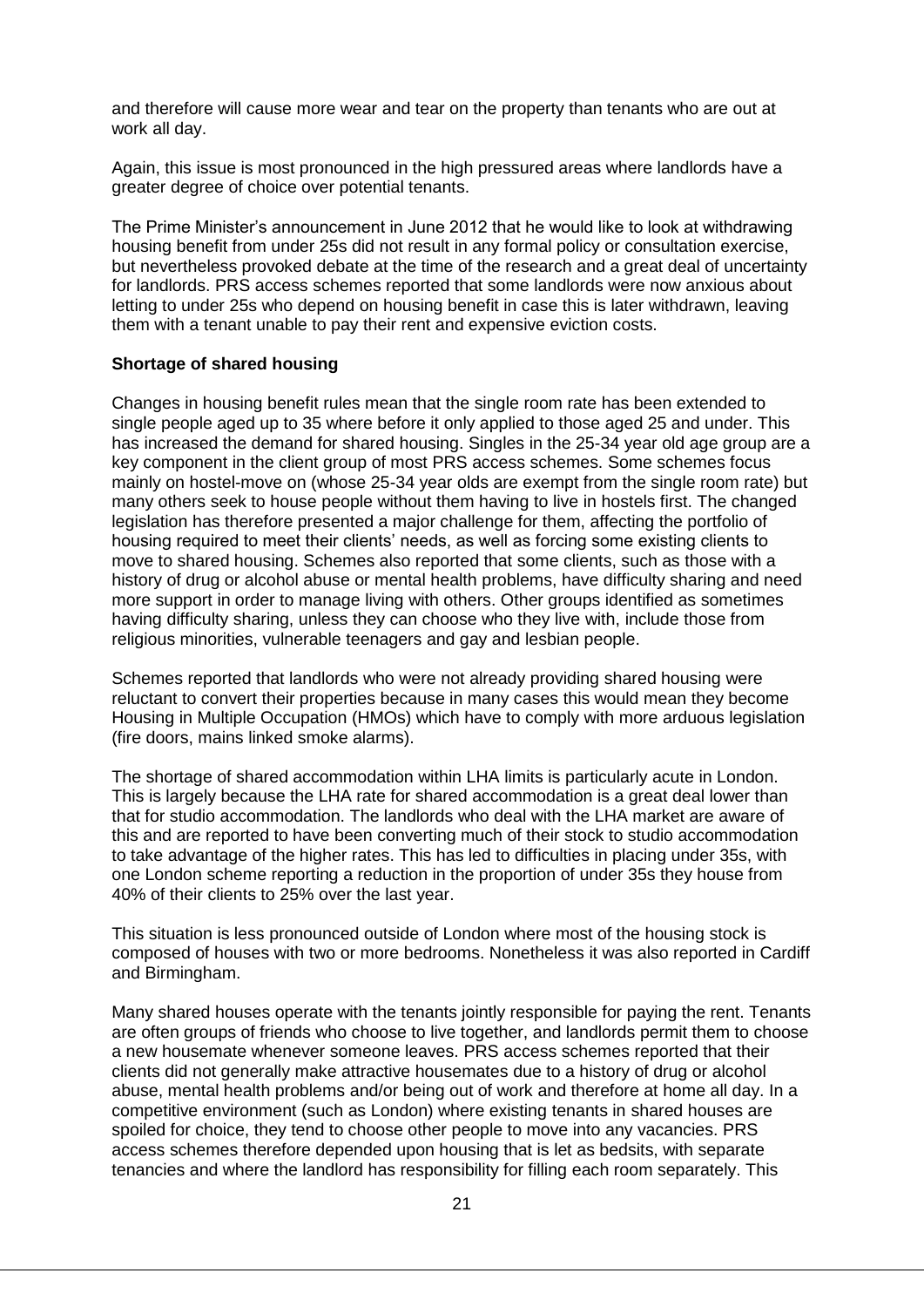entails a management commitment and cost to the landlord, again making it less attractive for landlords to let their property in this way.

Some PRS access schemes reported a drop in the availability of shared housing, thought to be related to the introduction of tighter regulations on Houses in Multiple Occupation (HMO) in many areas. There was speculation that complying with the requirement to provide fire doors deterred landlords as it was cheaper to turn a larger property into self-contained flats rather than comply with HMO licensing requirements.

#### **Accommodating larger families**

The other element of welfare reform that has already affected the workings of some PRS access schemes is the household benefit cap, which was due to come into effect soon at the time of the research. Schemes were anxious to avoid placing families in places they will not be able afford once the cap came into effect.

Most PRS access schemes work predominately with single people and smaller families (such as single parents with just one or two children) and are therefore unaffected by the cap. Those who work with families, however, were concerned that it was going to be difficult for them to source accommodation for larger families without work that will be affordable within the cap.

#### **Competition between PRS access schemes**

There was perceived competition for landlords between different PRS access schemes in some areas. This is something that Crisis have tried to tackle in allocating funding by restricting it to schemes operating in different areas. Nevertheless some schemes operate over a wide area and other voluntary sector schemes operate alongside local authority access or leasing schemes. Local housing allowance limits also mean that some schemes must look outside of their local area for accommodation, thus straying to areas where other schemes operate.

Local authorities' role in facilitating access to the PRS has been increasing over the last ten years, via Housing Options services in response to restricted access to social housing and increased demand from households in need of accommodation. This role is increasing further now that recent legislative change allows them to discharge their statutory duties by offering accommodation in the PRS.

Our research found that in terms of referrals of clients there were generally good relations between PRS access schemes operating in nearby areas. Schemes often differentiated themselves by focusing on families, or singles, or by only taking those with a local connection to their borough, and clients were referred on to more suitable schemes where necessary.

In terms of local authority schemes, however, relations were not always so good. Some NGO schemes reported that they heard via their landlords that schemes run by their local authority, or a neighbouring local authority, had been offering better deals and cash incentives to landlords to accommodate their own clients: "I've had that just this morning. A landlord rang me and said that '[neighbouring local authority] are offering me £300 a month on top of LHA. How are you going to match that?'"

In all cases, this was the first that the NGO scheme had heard of this new offer, and in one case the offer was denied by the local authority alleged to have made it, making it hard for schemes to establish whether the landlord is telling the truth or not. Schemes generally felt confident that once they had established good relations with their landlords, they were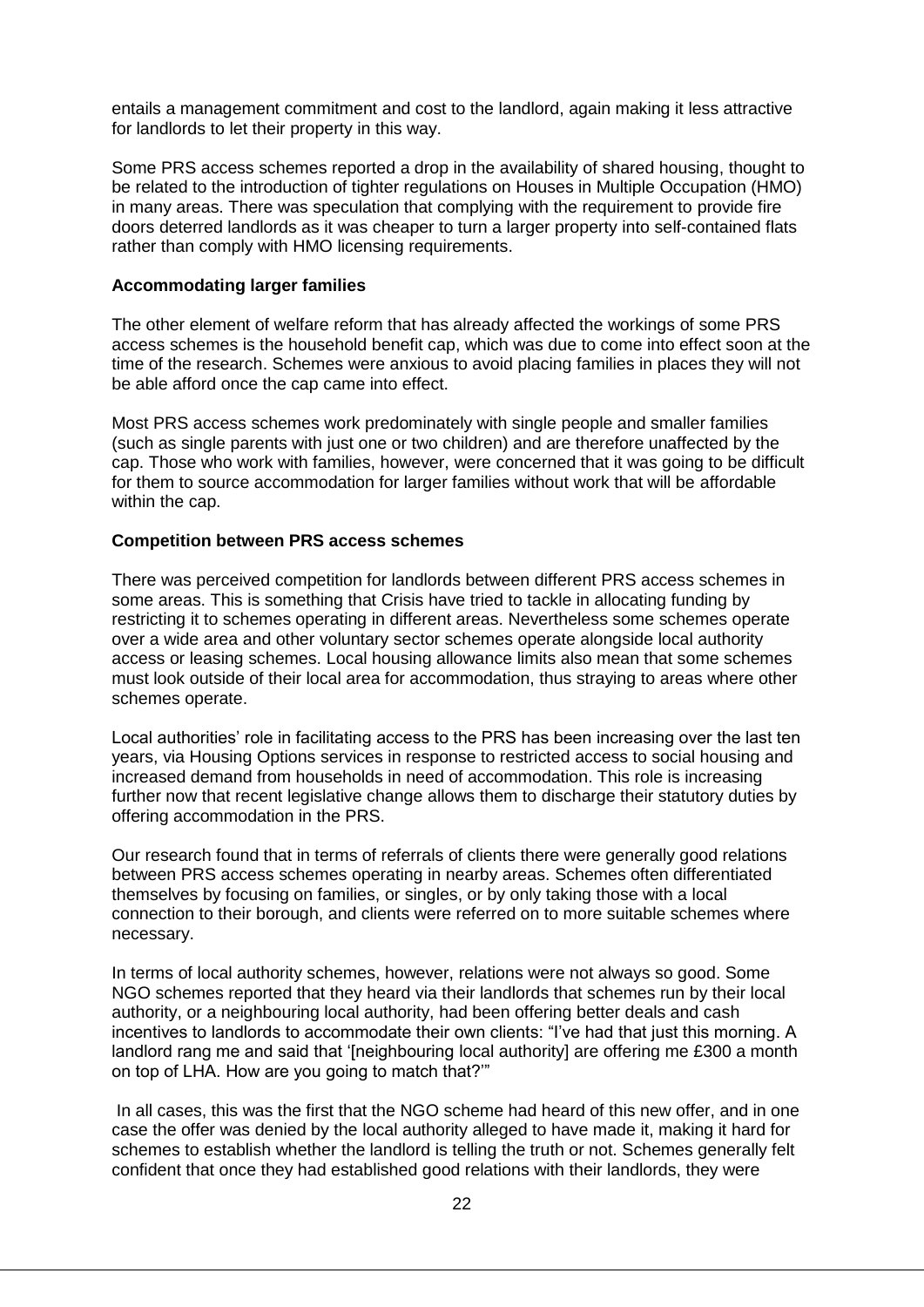unlikely to leave, but were less confident in their ability to attract new landlords in the face of increased competition from other schemes.

### **Best practice**

#### **Recruiting landlords**

PRS schemes engage closely with private landlords. This included not only recruiting them in the first place but providing them with services such as information about their rights and duties, reassurance that clients were thoroughly assessed, vetting their properties for quality and alerting them to funds to improve their property such as energy saving grants. Many schemes focused on the needs of landlords and offer a lettings service, often in conjunction with management services.

Schemes employed a wide variety of methods of recruiting landlords. These included participation in landlord forums, the National Landlords' Association, and a great deal of legwork looking in shop windows and local advertisements. Raising the profile of the scheme overall was a key feature of the more successful schemes with large numbers of clients. This was easier for those with a shop front presence, or large national bodies behind them, but some smaller schemes had succeeded in building up a local reputation. Large numbers of part-time volunteers and fundraisers played a useful role here for some schemes. Landlords were sometimes attracted to the schemes because they wanted to help house homeless people, though they did also expect to let their property for a market rent.

Most emphasised that word of mouth was central to getting their scheme known, and that landlords would talk to one another, spreading information (good or bad) about the scheme. Most emphasised that it took time to build up good links and the time required to recruit landlords was one of the main reasons why many schemes helped fewer people in their first year than they had hoped.

Most schemes worked mainly with larger landlords with extensive portfolios. Amateur landlords were generally reported as being more nervous of benefit recipients, and found it less worthwhile to invest energies in understanding the operation of the housing benefit system, given their small number of properties. Some schemes were, however, aware that new landlords were still emerging. For example, in Glasgow it was suggested that ex-Right to Buy properties, which may be inherited by reluctant landlords, might be potential properties. Amateur landlords were reported as being more interested in private sector leasing schemes which remove all letting and management responsibilities from the landlord in return for a charge or a discounted rent.

#### **Establishing good relationships with landlords**

Key to landlord acceptance of benefit recipients is to ensure that the scheme is working for the landlord not just the tenant, even though the tenant's housing problems are the main reason for the scheme. Successful schemes emphasised how they saw their role as working with and for the landlords just as much as the tenants, ensuring their needs were met and concerns addressed. A professional approach to finding tenants was required.

In some housing markets, charging landlords a 'tenant finding fee' was good practice, though this may not work in high pressured areas where there are real difficulties in recruiting landlords even without a fee. Some successful examples of charges to landlords were reported however, including one in London.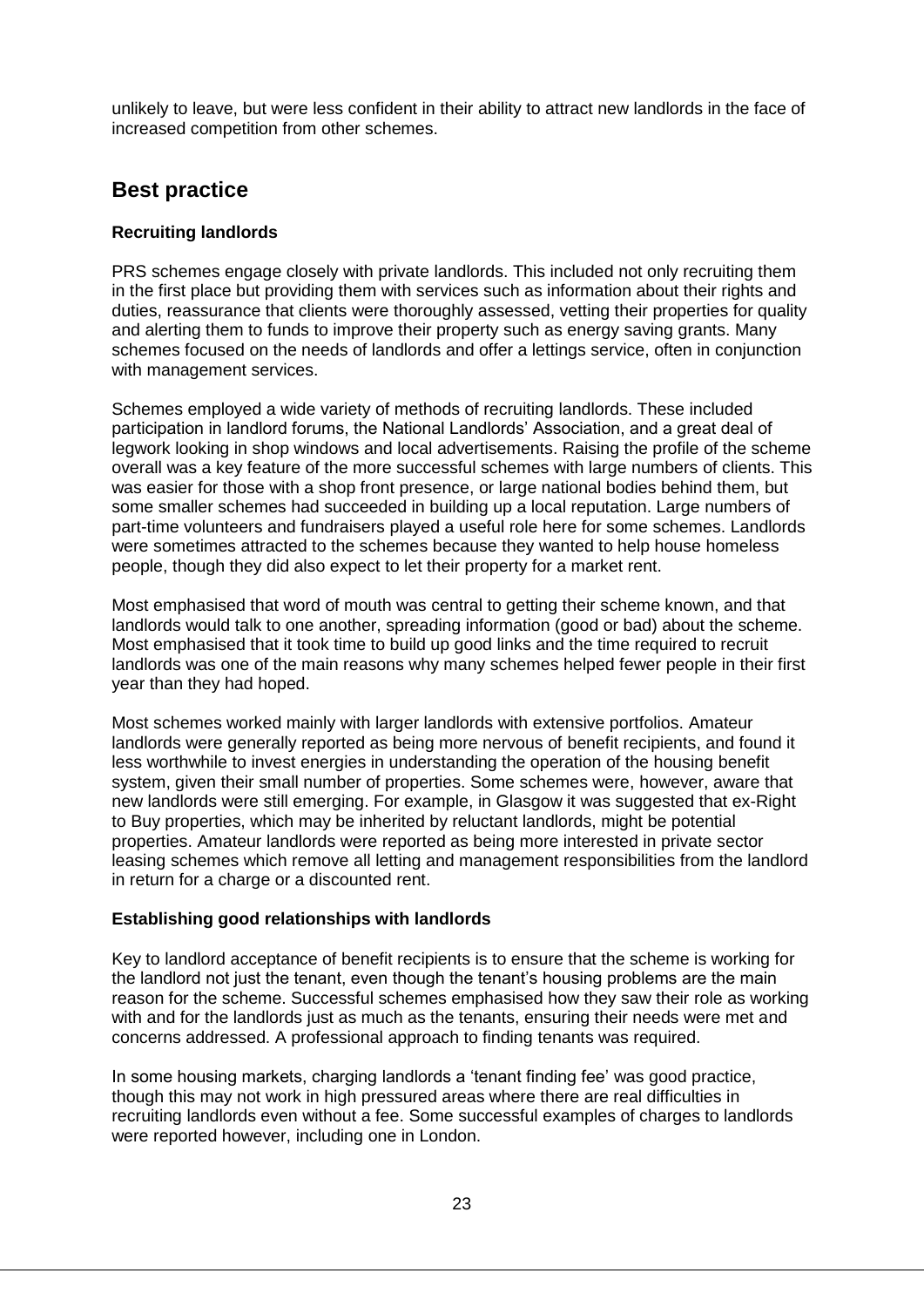Staff skills required for dealing with landlords are often different from those required from working with tenants and as a result many schemes separated these two activities to play to their staff's strengths. Schemes stressed the importance of seeing their role as being as much about helping the landlord as helping the tenant and having staff whose key objective was to ensure that the landlords' needs were met was a good way of achieving this.

Landlords value a professional service. They like to have a named contact at the PRS access scheme whom they trust and know they can pick up the phone to whenever they need. A key part of developing trust lies in assessing tenants thoroughly and ensuring that they are able to sustain a tenancy. Most of the LA schemes reported that they rejected clients with high support needs or who posed too high a risk, in the interests of preserving good relationships with landlords, crucial to the scheme's ongoing success.

#### **Building up a stock of shared housing**

Landlords need to increase their supply of shared housing in order to meet the needs of singles under 35 who depend on LHA to pay their rent. This can involve working closely with landlords to help them meet any requirements of HMO legislation. A leasehold model whereby the PRS access scheme rents the property in its entirety from a landlord, and then sublets the rooms separately can be a solution in some areas, though the financial viability of such a scheme depends upon the market rate for properties and the LHA limits for shared accommodation.

People aged 25-34 years old moving on from hostel accommodation are exempt from the single room rate limit to LHA. Some PRS access schemes already worked with this client group, and one was trying to get their scheme classified as equivalent to hostel accommodation and their clients therefore exempt from the rules. It is unclear as yet whether this will be accepted by the local housing benefit offices/DWP.

#### **Good practice examples**

#### **Giving landlords what they want**

St Giles Trust, an NGO funded by two local authority partnerships, Crisis and internal funding, felt that the most successful aspect of its scheme was its 'really good relationships with landlords'. They keep casework and landlords separate so that landlords and tenants both feel that they have someone 'on their side'. By introducing this set up, they felt they had improved their service significantly: 'It's much better now'.

Cefni lettings in Wales has developed a social enterprise providing services for landlords. The enterprise, 'Marigolds Mawr', provides decorating and cleaning services to landlords at market rates. These services were provided as part of the Cefni lettings package to the private landlords on its books.

#### **Good relationships with other schemes**

Building up good relations with the local authority, and with neighbouring local authorities can help reduce competition between schemes.

Spear, operating in Richmond, have learnt that close working relations with the local authority are worthwhile. When they first set up they did experience the local authority competing for the same landlords, but after working closely with the council and taking referrals from them, this no longer happened.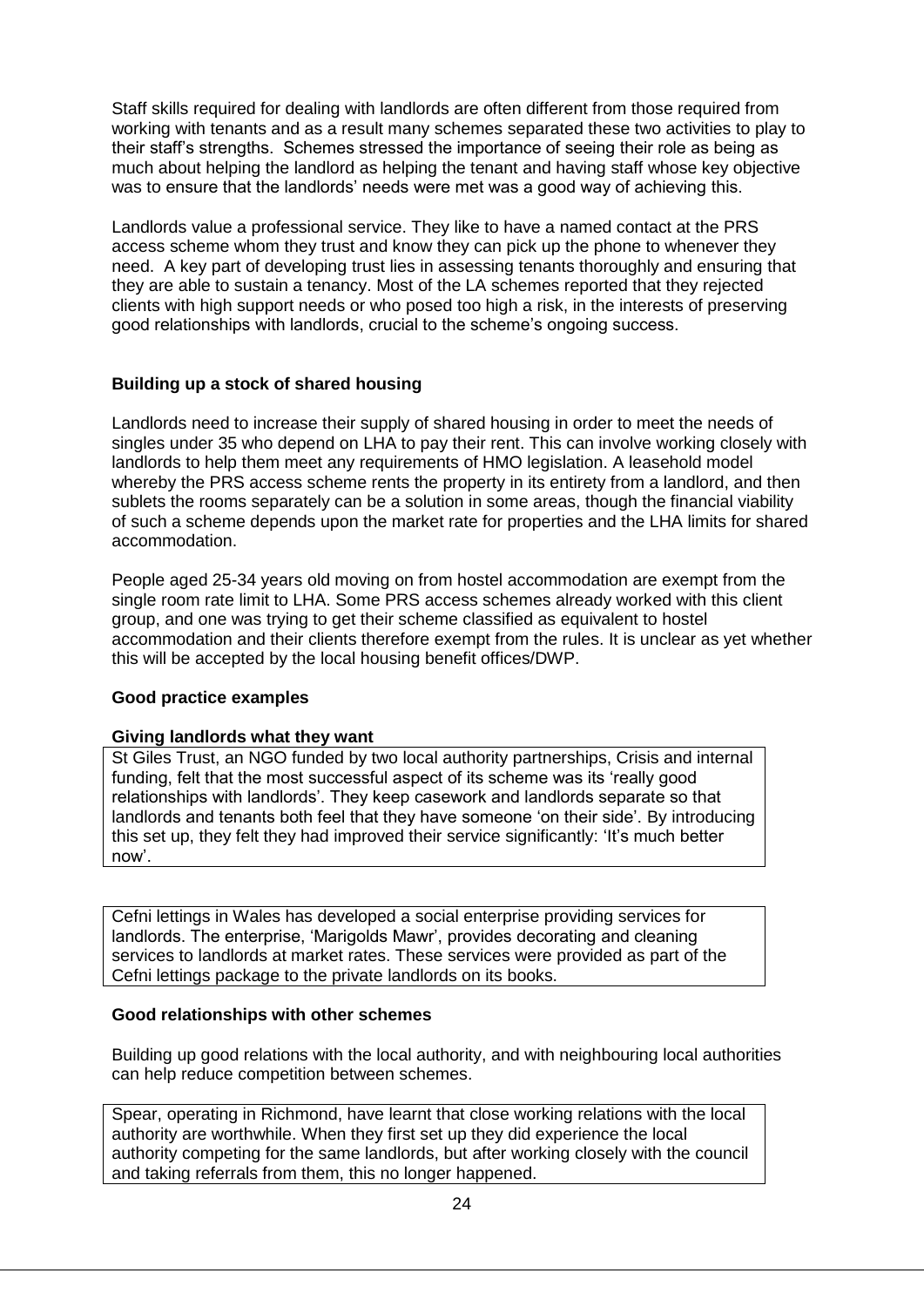Some schemes had managed to build up good relationships with private rented access schemes that deal with a different client group as properties can be passed between schemes, especially if the client groups they work with differ in their requirements. However, this is more difficult today than it was in the past given that the majority of single people are now looking for shared accommodation, which may mean they are competing with families for (rooms in) similarly sized properties.

Z2K in Westminster, which targets families, reported good relations with Freshstart in the same borough, which helps single people. If Freshstart were offered one bedroom flats or bedsits not suitable for families, they passed them over to Z2K and equally when Z2K came across properties suitable for families they notified Freshstart. Z2K reported that several of the landlords with whom they had built up good relationships had initially come via Freshstart.

One potential solution is for large organisations to operate schemes across several areas, or even an entire province, as happens in Northern Ireland at present. An alternative option, which could work within the English model, would be for organisations already running PRS access schemes to tender to run schemes in neighbouring districts and/or to expand their work to cater for new client groups within their existing area.

St Giles Trust hold separate contracts for providing a PRS access scheme to different client groups including those referred by several neighbouring local authorities and prisoners on release. They employ specialist caseworkers working with the clients of each scheme but their work with landlords operates as one unified scheme avoiding any duplication or competition for landlords.

#### **Ensuring clients can afford their accommodation**

Families with three or more children in London and with four or more children elsewhere were the most likely soon to be affected by the household benefit cap , if they were out of work. Schemes were working carefully to identify which of their current tenants and prospective clients will be affected. In some cases they are able to help the family to claim disability benefits to which they are entitled, and in other cases to find work and therefore be exempt from the cap. If neither of these were possible, and the family was not already a tenant, the schemes were generally referring them back to the local authority in the hope that they will be able to access social housing instead as the lower rents leave a greater allowance for living expenses below the cap.

#### **Flexibility around where and how to house people and managing expectations**

The cuts to LHA rates have meant that people who depend on LHA are able to afford a lower quality of housing than was previously the case. Both staff and prospective tenants need to be realistic about where they can reasonably hope to live, and in what kind of housing.

In some parts of London it is no longer possible to find accommodation within LHA limits so prospective tenants must look further afield. Schemes working in these areas emphasised the importance of blunt communication with clients about what they could realistically expect.

Z2K report that it is virtually impossible to house homeless people in Westminster because of a lack of properties within LHA limits, and they do not waste time trying to do so. They, like the local authority itself, house most people outside the borough and instead develop relationships with private landlords in outer London boroughs such as Lewisham.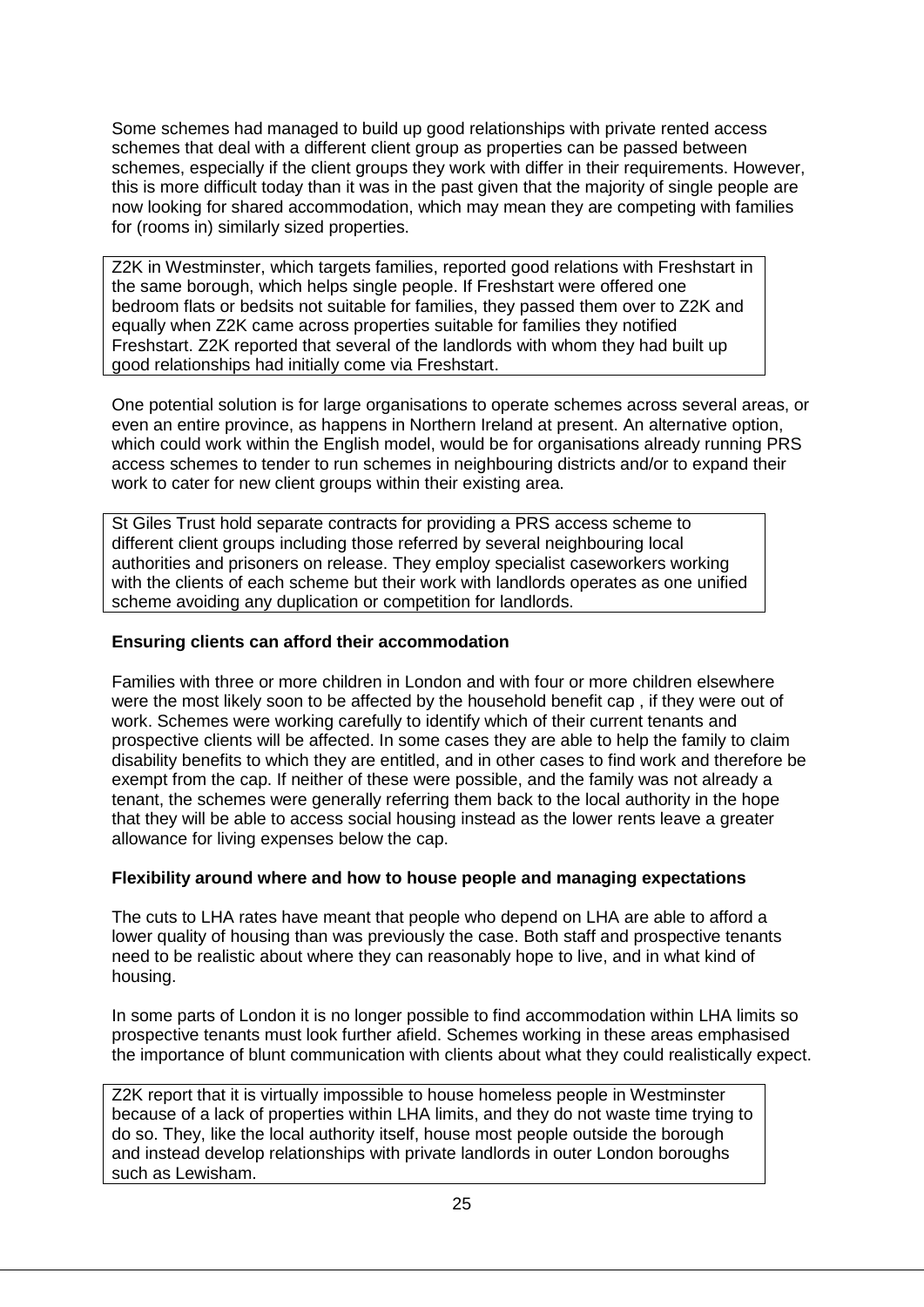Locally-based schemes did however report some difficulties in supporting clients who move long distances. Several schemes spoke of the difficulties in offering any face to face support if the support worker would have to spend most of the day travelling. Good practice in this area is to work closely with support agencies (and possibly other PRS access schemes) in the areas in which the client is being housed, so that the support can be delivered locally. Alternatively, only placing clients with low support needs, and offering support largely by phone or email would improve efficiency.

There is also a need for close work with tenants who are now limited to the single room rate schemes report having to manage expectations of clients who expect to be able to live alone. In Northern Ireland it was reported that the LHA rates for one and two bedroomed homes were so close that single people were already in two bedroomed homes in some cases, and were now trying to move someone else in with them as their LHA now only covered the costs of a room. Providing tenancy training for tenants focusing specifically on getting on in shared housing is seen as beneficial for many of those affected. Issues were reported from single fathers who were reluctant to move to shared housing as they feared they would lose contact with their children.

In some high pressured areas, schemes were looking at whether two people could feasibly share a one bedroom flat, and considered it viable as long as there was a separate kitchen and a living room which could be used as a second bedroom. One scheme was even considering shared bedrooms as a temporary option for young people who would otherwise be on the street.

<span id="page-26-0"></span>Spear in Richmond were experimenting with a model whereby young single people shared rooms with each other, whilst being assessed for their future needs. They considered that this could work as long as they were carefully matched.

## *Supporting clients*

### **Challenges**

In addition to helping their clients to access the PRS, some schemes specialised in helping them to sustain their tenancy over the longer term. Sustainment is important because if it is not working the tenant will simply become homeless all over again. These schemes often targeted particular groups, and provided training in a range of domestic skills including regular rent payments, budgeting and managing incomes. While their clients may present challenges in terms of behaviour, the schemes had developed experience and good practice to enable the support to be provided successfully.

However, many schemes were initially set up on the idea that the majority of their clients would be low support. In practice they found that they were in demand from clients who are more vulnerable than expected, increasingly presenting with mental health problems, drug and alcohol misuse and criminal records.

This means that they required more time input from staff than envisaged. Staff described occasions when they had invested much time in sorting out a property for a vulnerable client only to have them change their mind or simply fail to turn up, a source of frustration to both staff and landlords.

In some cases this lack of co-operation may be due to the schemes taking local authority referrals of people who really wanted social housing, and not the PRS. Some schemes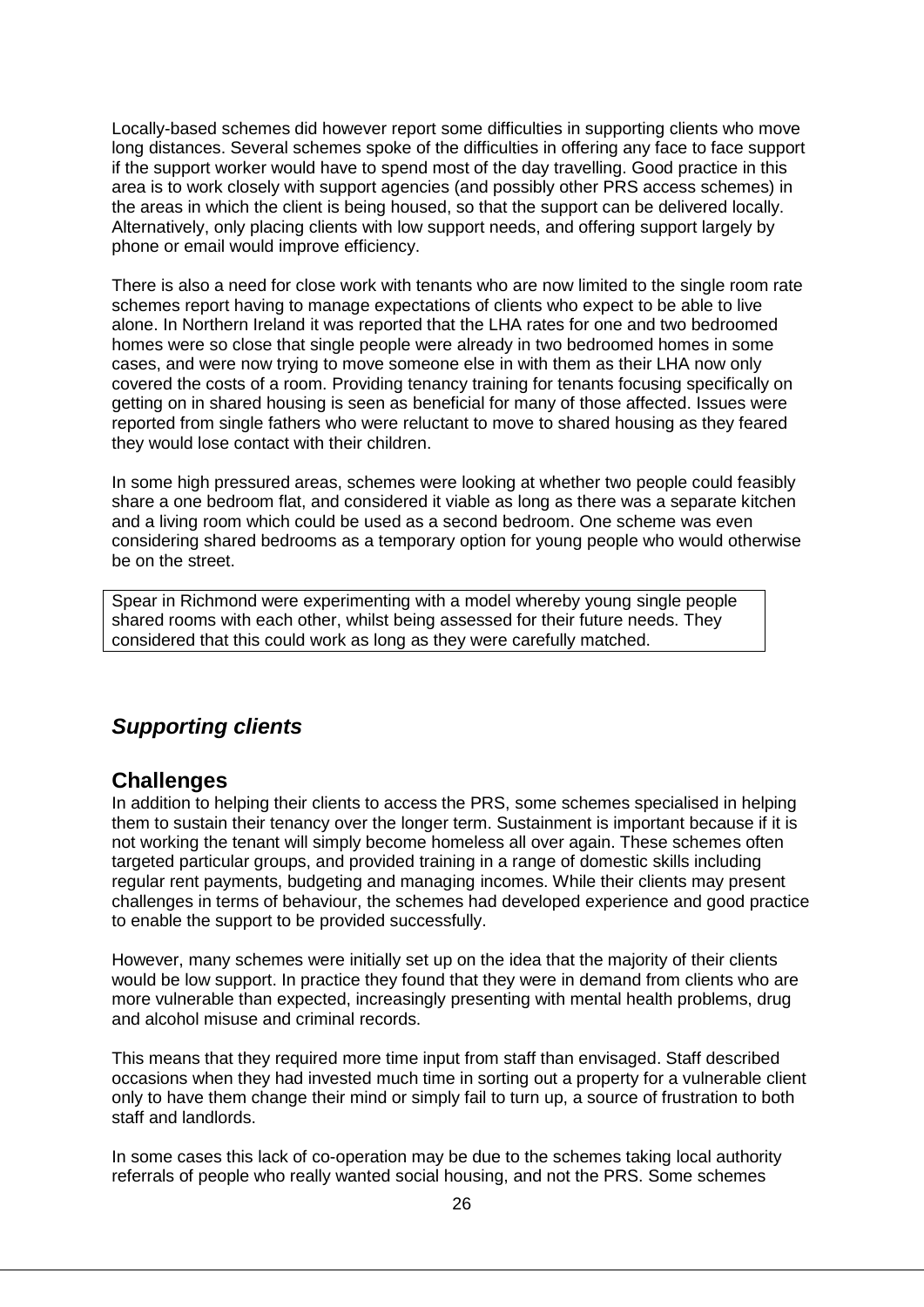described their clients as "priority need", meaning that they were families or other vulnerable adults who would be owed a full duty by the local authority were they homeless. However, they were almost all referred to the schemes without having made a homeless application. This is a common practice that enables local authorities to help them as form of homelessness prevention, rather than having to formally accept homeless duties that are owed. This has the effect of reducing the numbers formally recorded as homeless. Some such clients failed to engage with the scheme in the hope that they will then be owed a full duty by the local authority and so able to access social housing. Schemes were optimistic that the incentive to fail to engage for this reason should reduce in areas where local authorities are making use of their powers to discharge duties into the PRS, once applicants are aware of this new option.

In other cases, the lack of engagement is likely to be a result of the client's chaotic lifestyle, especially if schemes are working with street homeless people. Some schemes preferred their clients to move to a hostel temporarily whilst they worked with them on finding a longer term option, but acknowledged that this didn't suit everyone.

Concerns were also expressed in the London context that it was harder to place vulnerable people outside the borough. Some particular groups (such as ex-offenders and people fleeing domestic violence) may benefit from longer distance moves. Others (such as people with mental or physical health problems) are more likely to find that such a move disorientates them and parts them with local support networks. Schemes that provided ongoing support also found it much more expensive if staff have to travel long distances to meet clients or sort out problems with landlords.

### **Best practice**

#### **Use of volunteers**

Most of the PRS access schemes we spoke to made use of volunteers. A few schemes had started up solely run by volunteers, though all now employed at least one paid staff member and used volunteers alongside them.

Schemes varied in their views on which tasks could be best carried out by volunteers, with some using them for support work with clients, and others using them for scouting around looking for properties. The overall conclusion would seem to be that if volunteers are to be used for assessing and supporting clients, they need considerable training and support themselves. In some cases it may be more cost-effective to have at least the initial assessment carried out by experienced staff. Although potentially good at finding adverts for properties, most schemes sought to confine the further liaisons with landlords to their paid staff in order to offer what landlords would see as a professional service. Fundraising is also something carried out by volunteers for some of the voluntary sector schemes.

The volunteers working for PRS access schemes were very often people who had been through the scheme themselves, and several schemes offered volunteer placements to people directly coming out of prison or other institutions. This has the dual benefit of providing support to clients from someone who they can relate to, and also proving useful work experience for people who may be vulnerable themselves.

#### **Effective use of volunteers**

Vision Housing targets ex-offenders and was established in 2007 in South London by the current Managing Director who herself had recently come out of prison and had firsthand experience of the difficulties faced by ex-offenders finding a home on their release. She started to build relationships with landlords and achieved remarkable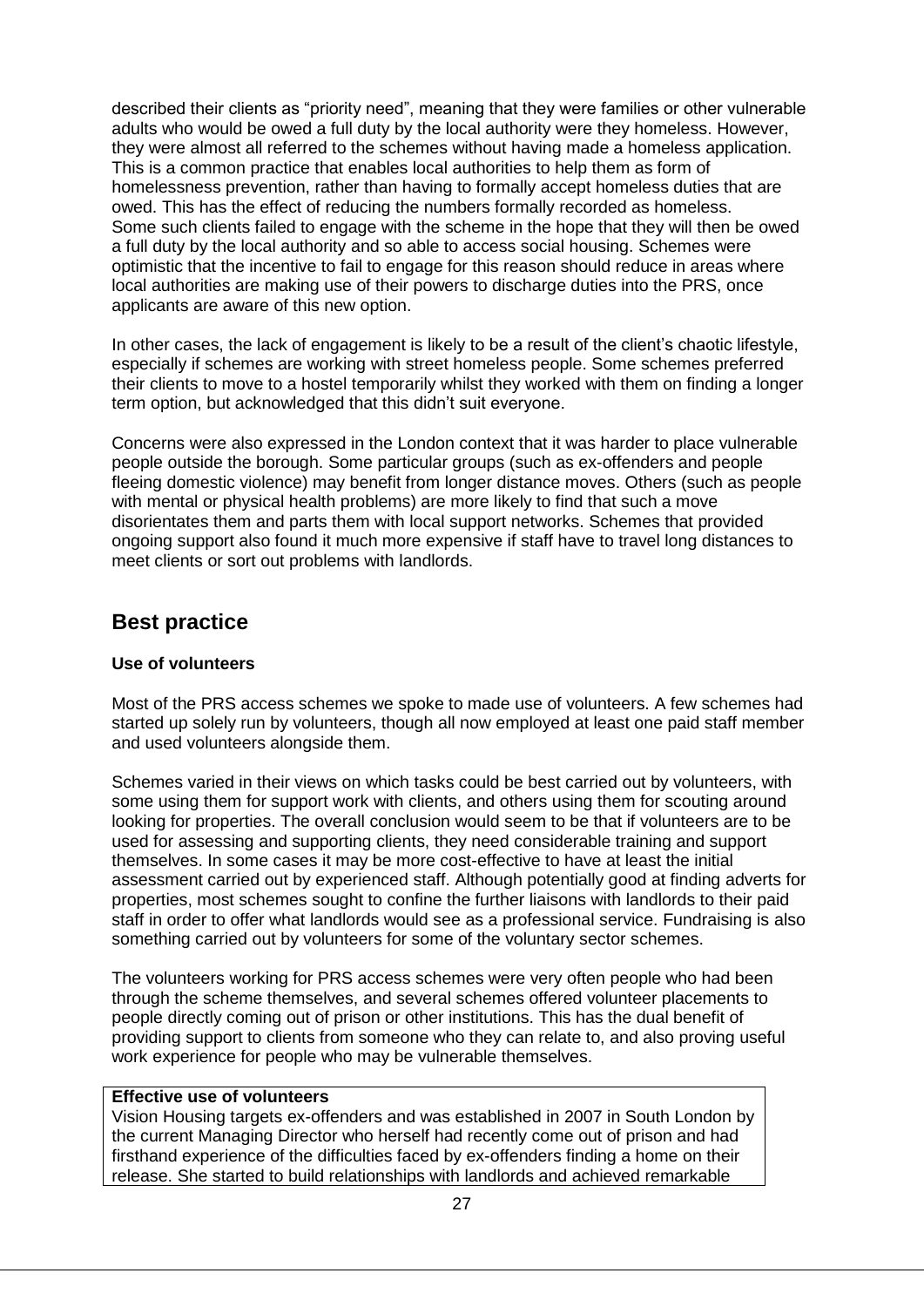results in a short time using volunteers who had also been ex-offenders to deliver the service. This use of volunteers was combined with giving them training and vocational qualifications. By 2013, Vision had eight paid staff and seven volunteers.

Landlords are initially found by volunteers who take phone numbers from shop windows, newspapers etc. Paid staff then phone them, meet them and seek to challenge any fears they may have around housing ex-offenders.

#### **Assessing and addressing support needs**

Schemes need to ensure that they assess support needs carefully and only take on people who are likely to make a success of their tenancy. This does mean that they need to "cherrypick" clients to some extent. However, not to do so would jeopardise relations with landlords and the availability of housing for future tenants. Finite staff resources also mean that it can be necessary to ensure that the number of higher support clients in the scheme is not too large at any one time.

Ensuring that tenants understand their rights and duties from the outset is also helpful, and increasingly schemes were providing pre-tenancy training for clients who have not held a tenancy before. For higher need client groups, referral to other services is important to provide longer term support. For the highest need groups, referral to supported accommodation at least for the short-term whilst working with other organisations to help them meet their long-term needs may be the best option. This was becoming more difficult in the face of local authority cuts to supported housing budgets.

Many schemes were quick to mention, however, that they were keen to give clients a second chance where possible and didn't automatically exclude people for having ever had rent arrears or been evicted, as long as the client's current behaviour and attitude was positive.

#### **Good practice**

Several schemes provided some kind of pre-tenancy training, although none of them were as extensive as suggested by Crisis (see above). Usually it amounted to explaining tenants' rights and responsibilities including appropriate behaviours, the importance of budgeting and paying rent on time, and provision of other information such as sources of affordable furnishings and where to get help with problems.

Most schemes offered support to tenants for a period of time, usually six months, during which time a scheme officer would visit the tenant to check that things were going well. However, some schemes offered a simpler services focussed on tenants with no or low support needs who simply needed help in accessing housing. These schemes would not accept clients likely to need ongoing support and would instead point them to another source of help.

<span id="page-28-0"></span>One way of ensuring that clients with high support needs who present themselves in an expensive area can sustain a tenancy in a new area is to make strong links with services in areas of cheaper housing. Nevertheless, some schemes working with vulnerable households in London, such as Z2k were very concerned about specific families who have mental health problems who they feared would be at severe risk if they are forced to move out of the area.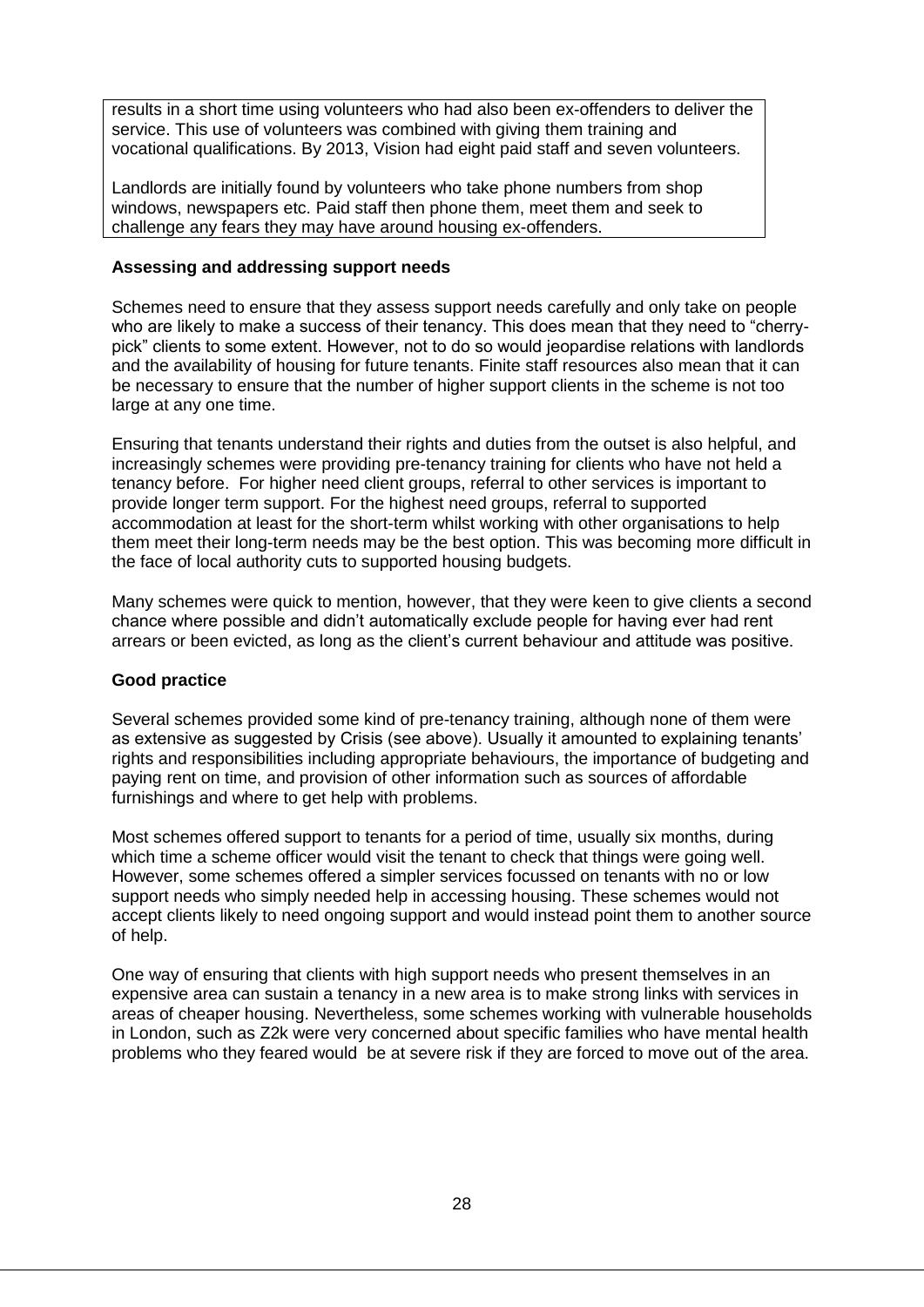## *Funding the work*

## **Challenges**

#### *Funding to operate the PRS access scheme*

Oak funding was deliberately designed as seed finance, to enable a new scheme or a new service to get off the ground with the expectation that within three years they will have established other funding sources and be self sustaining.

Schemes were currently reliant on funding from a range of sources including local authorities (and Local Housing Partnerships), the Refugee council, Crisis, Oak, other philanthropic trusts, the probation service and local fundraising efforts. Those holding Supporting People funds to provide hostel accommodation were also expected to use some of those funds to support move-on, which could include supporting the PRS access scheme. Schemes based within larger organisations were generally able to make use of free office accommodation and/or had some of their overhead costs covered from internal sources.

Funding from statutory sources was generally tied in with a commitment to assist specific client groups or take referrals from statutory agencies.

#### *Funding rent deposits and rent in advance*

Most landlords require a deposit and the first month's rent in advance when the let a property. Schemes have previously been helping their clients apply for the social fund for the rent in advance, but this was becoming much more problematic, creating difficulties.

## **Best practice**

#### *Funding the scheme's running costs*

Some of the schemes interviewed for this study were experimenting with models of seeking to reclaim their costs by charging landlords and/or local authorities. However, most felt that it was already so difficult to find landlords that it would not be viable to charge them. Local authorities could be asked to pay per referral taken as an alternative or complementary route to funding the service directly. However, the only scheme that was currently charging reported that the fee charged did not currently cover the costs of a placement.

#### **Charging local authorities**

St Mungo's PAL scheme for hostel move-one provides support for single people and childless couples in London. It has a payment by results contract with the East London Housing Partnership which is a sub-regional grouping of local authorities. They also have a contract with the Partnership to find landlords.

Most funding sources for the running costs of schemes were time-limited, but schemes did not generally have any long-term options for self-funding other than obtaining funding from local authorities. Whilst some local authorities were keen to use PRS access schemes for non-priority homeless applicants and others in housing need, some were under considerable pressure to accommodate the families and other priority need groups that approach them for help, and therefore likely to seek to restrict the focus of PRS access schemes that they fund to helping just these groups.

A leasehold or social lettings agency model offers potential to meet the needs of some landlords and tenants. Leasehold schemes undertake to pay the rent regardless of whether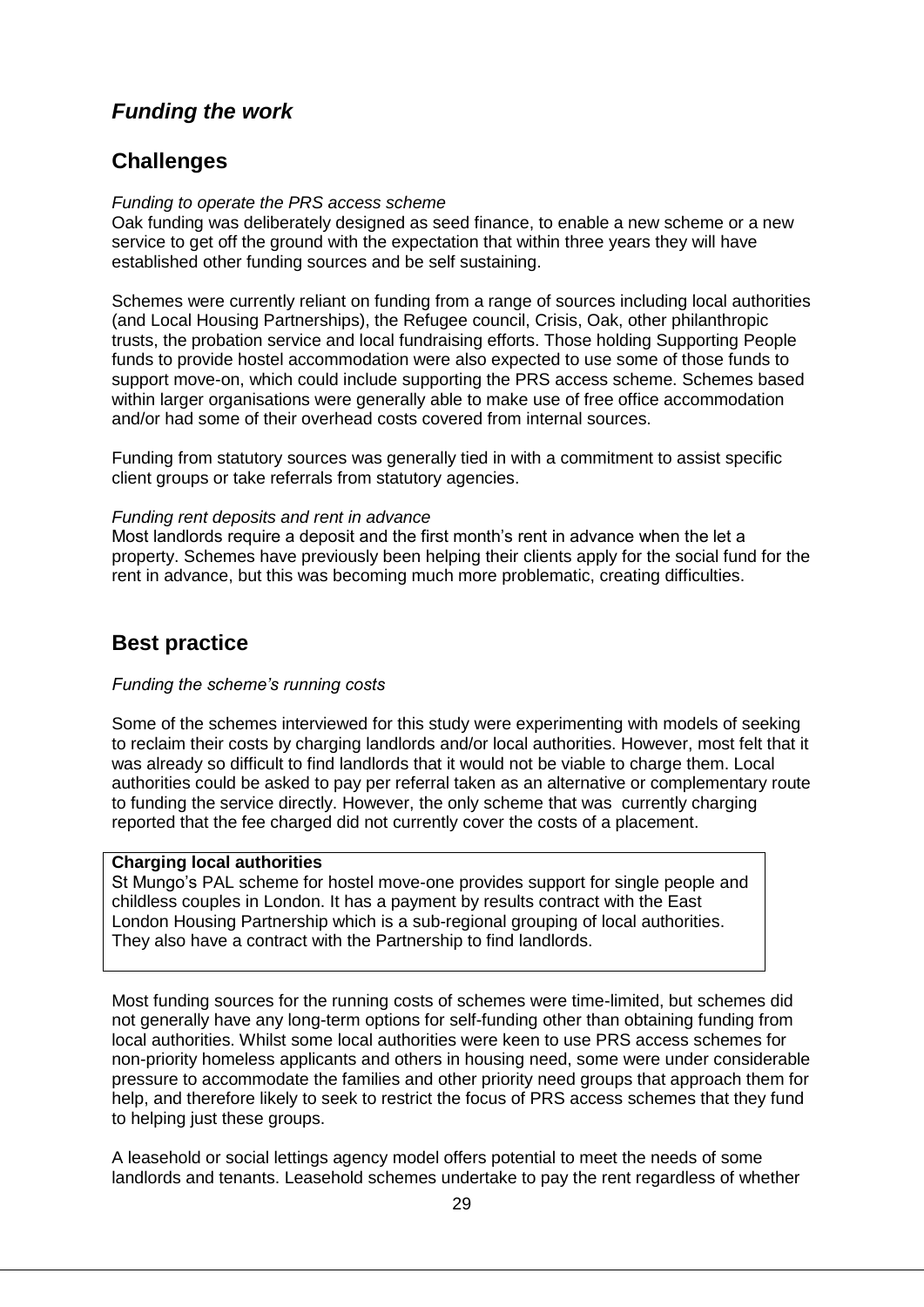the property is let or not, and to carry out basic ongoing maintenance and management work, whilst a lettings agent model offers management services, equivalent to a high street lettings agency, in exchange for a small proportion of the rental income.

#### **Social lettings agency**

Worcester council's scheme, 'City Life Lettings', which was operated by a housing association, offered three types of service. The 'bronze service simply finds a tenant and pays housing benefit direct to the landlord. It is free of charge. The silver service provides a range of property management services for a charge of £170 per tenancy, while gold is a complete management service costing £150 plus eight percent of the monthly rental income.

These models only work where properties can be sourced for an amount significantly under the LHA limit. Otherwise, the management costs cannot be funded from LHA and the scheme therefore requires significant financial input. This is not currently possible in London, though in other areas, such as the West Midlands, it such schemes are financially viable. The leasehold model poses the largest financial risk however, and is difficult for small charities to undertake.

There may be ways in which schemes can put in stronger cases for funding. The Crisis toolkit aims to assist with this process. Successful schemes had also sought funding from a wide variety of sources including local authority service commissioners, charitable trusts and private and corporate donors.

Schemes had a variety of different approaches to enabling clients to meet the costs of accessing PRS accommodation.

#### *Deposits*

Very few schemes actually handed over a deposit to the landlord, but many did offer a rent guarantee or bond, ensuring that should the tenant fail to pay their rent or damage the property, the landlord could draw on it. The difficulty with this approach is that the number of clients who can be assisted at any one time is limited by the size of the liability that the organisation can take on. Most of the Oak schemes were fairly new so did not yet have large numbers of clients housed and hence had not yet hit a constraint on their activities from this direction. In order to go on helping people into the PRS, schemes do need to ensure a sustainable solution to offering bonds or deposits.

One option is to encourage the tenant to save a little money each week so that after a period of time (eg six months) they have enough to put the deposit in themselves and therefore enable the scheme to formally withdraw its support. This has the advantage of enabling the tenant to move on to other accommodation in the future without the need of the PRS access scheme. Saving their own deposit was reported to be most feasible for families, especially if they had money such as child maintenance payments on top of their benefits. Schemes reported that single people on benefits struggle to put aside any spare money.

An alternative is to seek other sources to underwrite the deposits or bonds for a longer time period. Some schemes have successfully drawn on local authority's discretionary housing payments for this purpose.

A third option is to negotiate with landlords to take tenants without a deposit. Some schemes had been successful at this, even in London. It was found that landlords do really appreciate having someone they can contact at the scheme if necessary, and once they'd built up some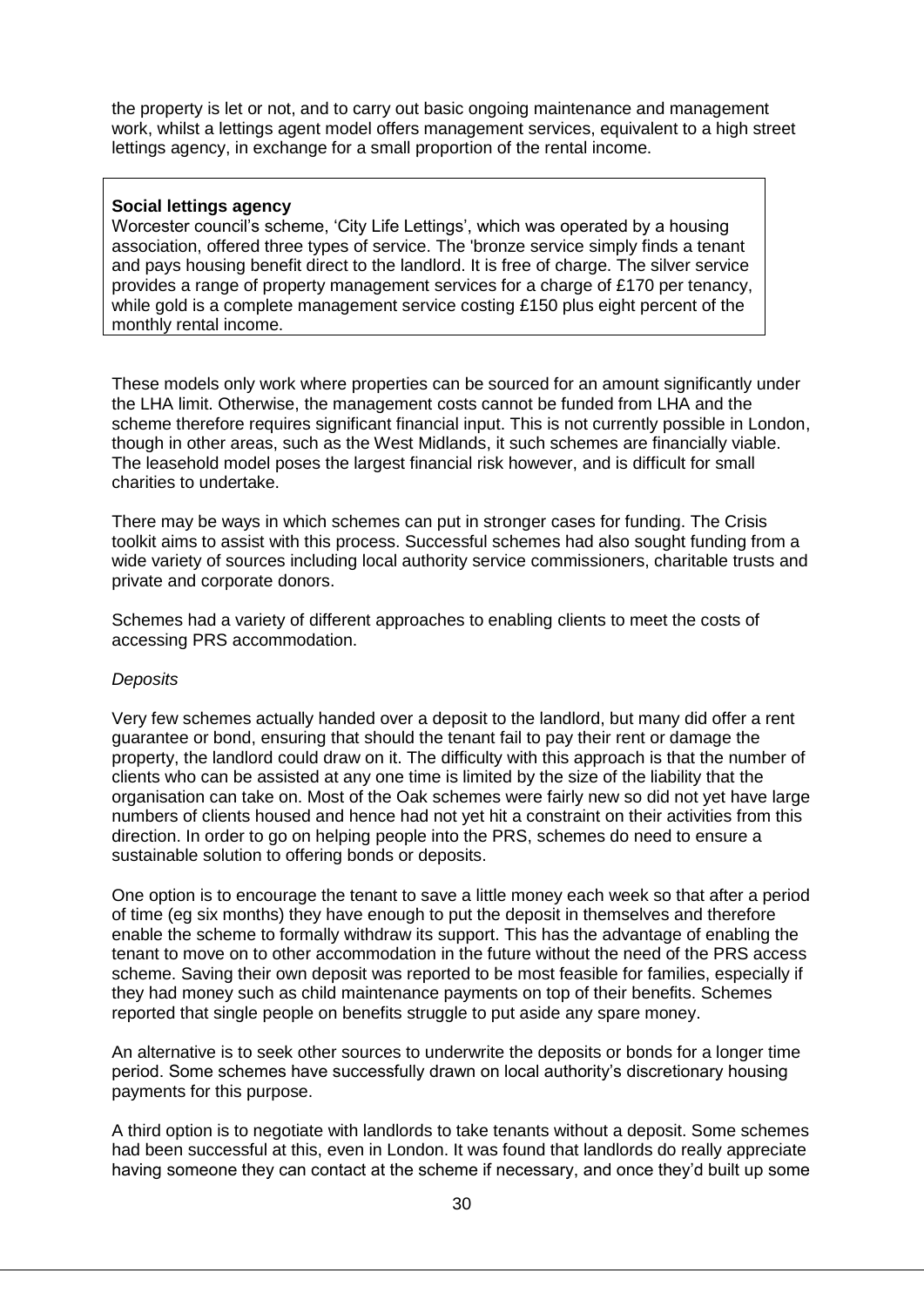level of trust would be prepared to continue letting properties without requiring a deposit. Concern was expressed that this system could be undermined by competition between schemes, or even by landlords from different schemes talking with one another and becoming aware that some schemes did guarantee deposits.

Reigate and Richmond YMCA run a bond guarantee scheme for two different client groups – families in priority need, referred by the local authority, and people not in priority need, funded by Crisis. They consider that the low claim rate on the bonds is the most successful aspect of the scheme, as they work with clients to save up for their own deposit. The bond is in place for six months, during which clients save a little each month so that the bond can be replaced by a cash deposit. This allows the funding to be recycled to help other clients. The need to save gives people a greater incentive to look after the property. The scheme is very successful with families, but singles find it harder to manage on benefits.

Cardiff Bond Board run a bond guarantee for single people not in priority need. The scheme reports that good relationship with local landlords enable them to offer a bond of just £250 in most cases. I These landlords are prepared to wait for the LHA to be sorted out, foregoing rent in advance. A few landlords require a further £50 rent in advance as well as a bond, to show goodwill. By contrast, letting agents were reported to be asking for a bond of £450 as well as rent in advance and a management fee which together can total £1,200 which homeless and low income people cannot pay.

#### *Rent in advance*

Landlords normally require the first month's rent in advance, whereas LHA is paid in arrears. Again, schemes took a variety of approaches to solving this difficulty.

Many have previously been making use of the Social Fund, a funding stream administered by local authorities for a variety of purposes, one of which is to help people into accommodation by lending them the first month's rent in advance. The Social Fund however has been abolished in its current form and replaced by discretionary schemes, the design of which is devolved to local authorities. Whilst some appeared to be retaining rent in advance, others were cutting this strand of work. There was also a great deal of confusion amongst PRS access schemes as to exactly what is available in each area. Staff reported frustrations around spending time helping people apply unsuccessfully for the fund, and are unsure what replacement (if any) there was to be in each area in which they worked. This was especially difficult for schemes operating across many different local authority areas, each with different policies.

A few schemes, with statutory funding sources, had been able to access resources directly from local authority housing partnerships to assist with rent in advance. Some schemes expected the client to find the first month's rent in advance, and those working with low need client groups reported that many were able to do this via relatives or from their last month's housing benefit payable on their previous home.

Other schemes were successful at least some of the time in persuading landlords to take tenants without the rent in advance, though all reported that this was difficult and that landlords were reluctant to do this unless they were otherwise unable to let the property.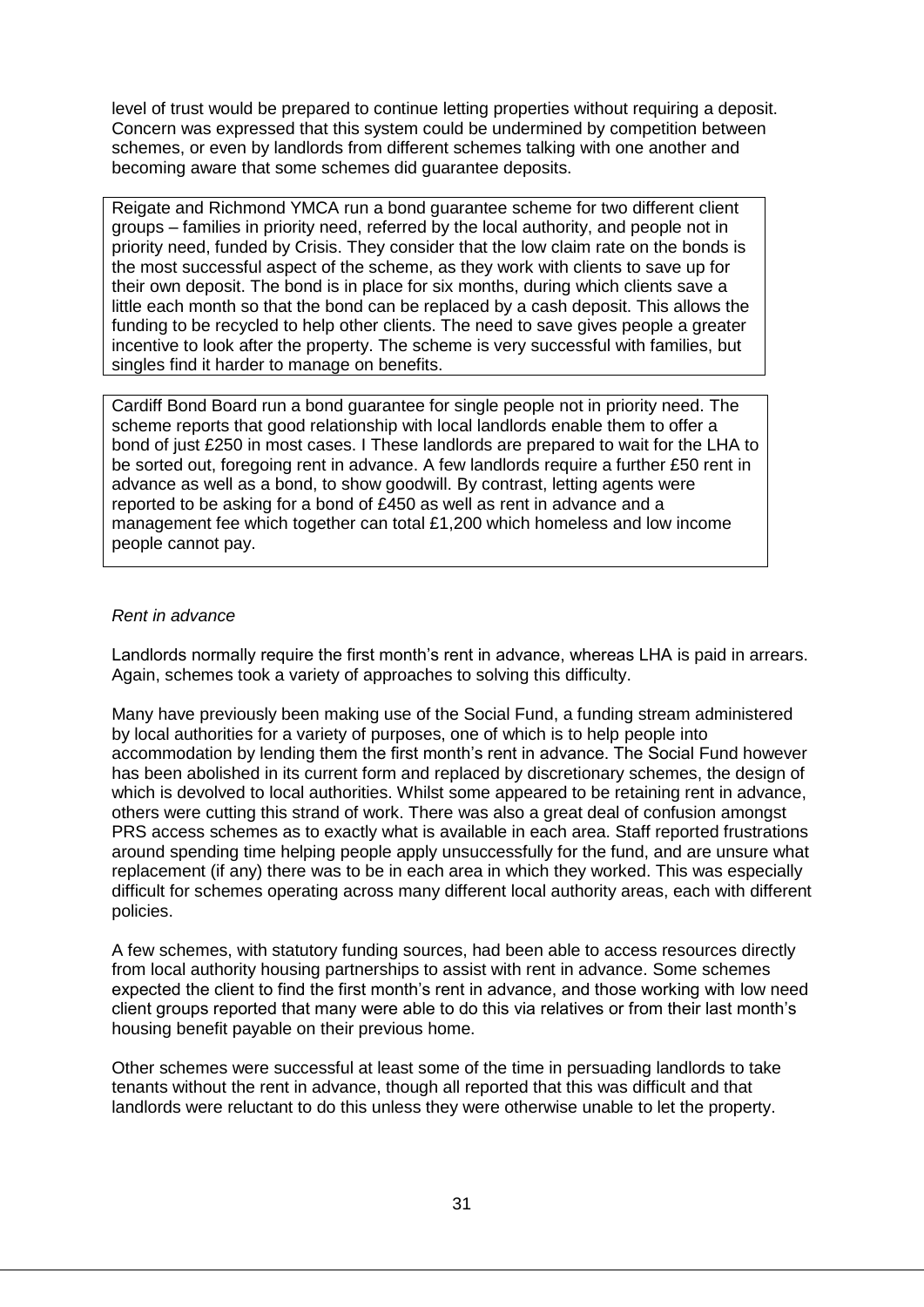# <span id="page-32-0"></span>**Conclusions**

#### **Barriers and challenges**

PRS access schemes face many challenges in today's climate. These include:

- There is a severe shortage of accommodation within LHA limits in some areas, and this is particularly acute in central London.
- Core funding for PRS access schemes is an ongoing problem as there is a lack of long term options outside of local authority homelessness sections.
- Clients face difficulties in paying the first month's rent in advance. The social fund used to help with this but at the time of the research PRS access schemes were unsure of the extent to which local authority schemes would replace this.
- Local authorities are likely to seek to make greater use of the PRS in the future, given the constraints in supply of social housing and their increased rights to discharge homelessness duties to the PRS. They may however seek to limit access to such schemes to households to whom they owe statutory duties, or at least have a local connection.
- Restricting 25-34 year olds to the shared accommodation rate is the biggest welfare reform measure facing PRS access schemes at the current time, altering the balance of properties required and in some areas reducing schemes' abilities to help single people under 35.
- Persuading landlords to let their accommodation to groups of single sharers is timeconsuming for scheme staff, and managing such accommodation also takes more time from both landlords and scheme staff.
- Looking to the future, the introduction of Universal Credit payments directly to tenants is a big concern in some areas such as London, but less so in others, particularly the North and Scotland.
- The overall benefit caps mean that schemes cannot generally work with large families any more in many areas (defined as three or more children in London) so unless they are working or claiming disability benefits.
- Schemes are generally reliant on funding from charitable sources or local authorities. This can be either in the form of a grant, or payment by results. The time taken to establish a new scheme however means that the cost-effectiveness of services is reduced without long-term secure funding streams.
- The high competition seen in the PRS in most areas, together with tightening limits on LHA means that it is difficult for schemes to self-finance. Charging landlords for the service offers little potential in the present rental market.

#### **Good practice: strategies, solutions and models**

This research has uncovered many examples of good practice in response to these emerging challenges. This includes:

 In areas where there is some differential between LHA limits and the amount of rent that can be negotiated for a longer lease on a property, leasing schemes offer the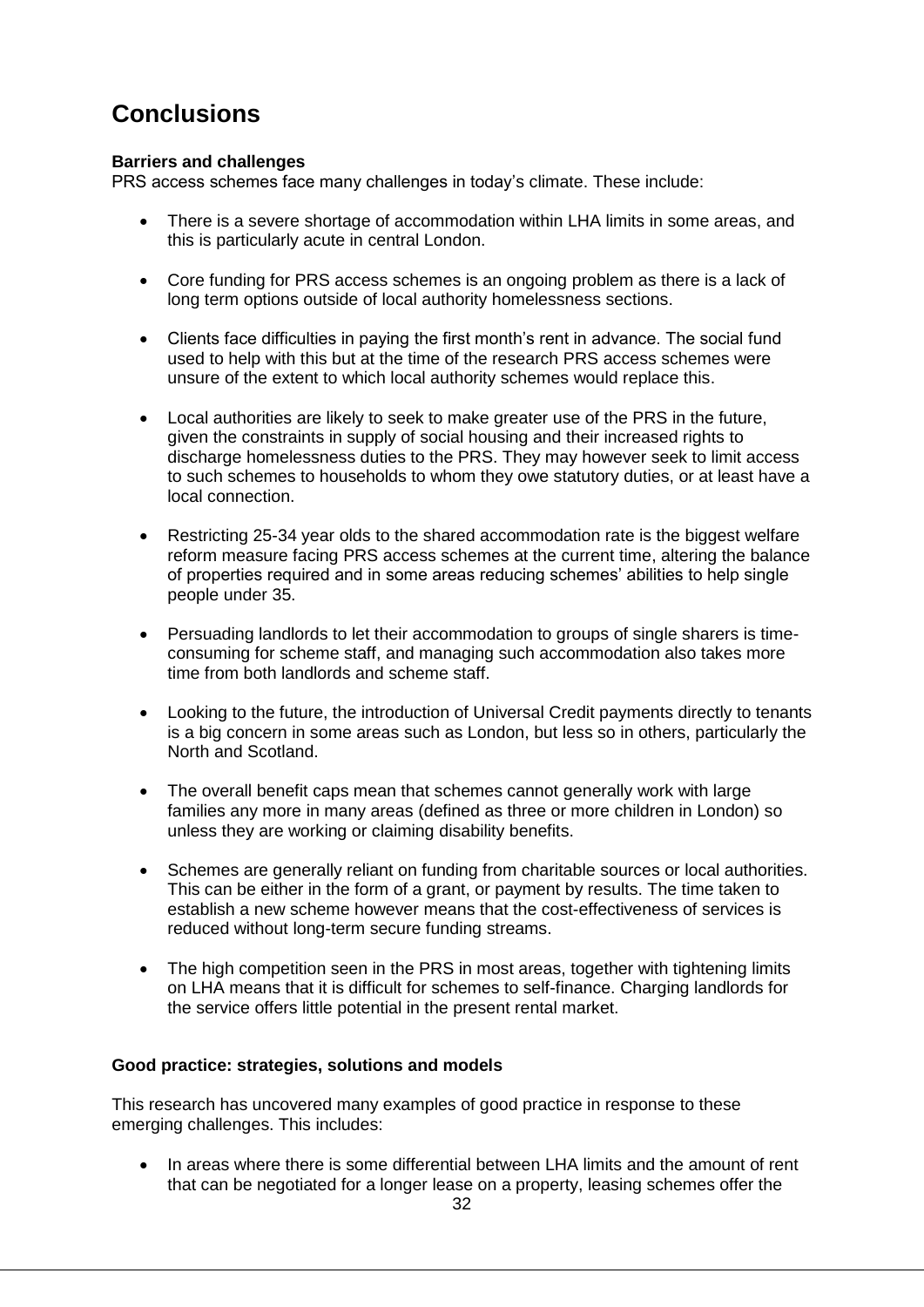potential to give greater security of tenure to tenants, whilst also creating at least some of the funding for the schemes from the differential in rents charged and paid. They may have particular benefits for local authorities rehousing statutory homeless households into the PRS as they could guarantee security of tenure for at least a year, and fulfil the other requirements for checks on landlords and the properties more easily.

- Social lettings agencies offer potential, again most strongly where there is some differential between the rent that landlords will accept for their properties, and the amount that households dependent on LHA can afford to pay.
- Schemes in London need to respond creatively to the lack of accommodation within LHA limits and accept that their clients will often have to compromise on housing standards. Whilst it is hard after over a century of improving housing standards to accept a drop, most people would prefer to share a one bedroom flat between two, live in a box room or even share a bedroom than be on the streets.
- The LHA caps have made some areas of central London unaffordable to people on housing benefit, and the only sensible response to this environment is to house people further away.
- Encouraging tenants to save a small amount each week to repay the first month's rent in advance that was lent to them and/or the deposit ensures that the tenant can access future accommodation without assistance, and enables recycling of the scheme's resources.

PRS access schemes in England are generally small-scale and localised in nature. This helps them to respond to the very different housing markets throughout the country, but it does mean that in some areas, there is competition between schemes for landlords. Competition between schemes will benefit landlords (who are able to shop around for the best deal) but will increase the costs for schemes, and thus reduce the number of people they can afford. Good practice in avoiding competition for landlords includes:

- Co-operative and close working arrangements between schemes operating in the same area.
- Larger scale schemes running across wider areas, as currently happens in Northern Ireland. This would reduce the scope for competition between schemes over landlords, though could also reduce schemes' ability to respond creatively to meeting needs.
- Where an out of district move is necessary, developing systems for referring clients on to the schemes that already operate in a new area rather than trying to support them at a distance. The people best placed to support a client to settle in a new area are the staff already based in that area, both in terms of the practicalities of visiting the client, and having knowledge of local services. Some schemes were restricted by their funding arrangements to taking clients only with a local connection. However, they did not own the PRS accommodation in their authority, and could not force landlords to let them their accommodation. Taking clients from elsewhere may be a better option than refusing to do so, and facing competition from other schemes offering landlords financial incentives to let to their clients.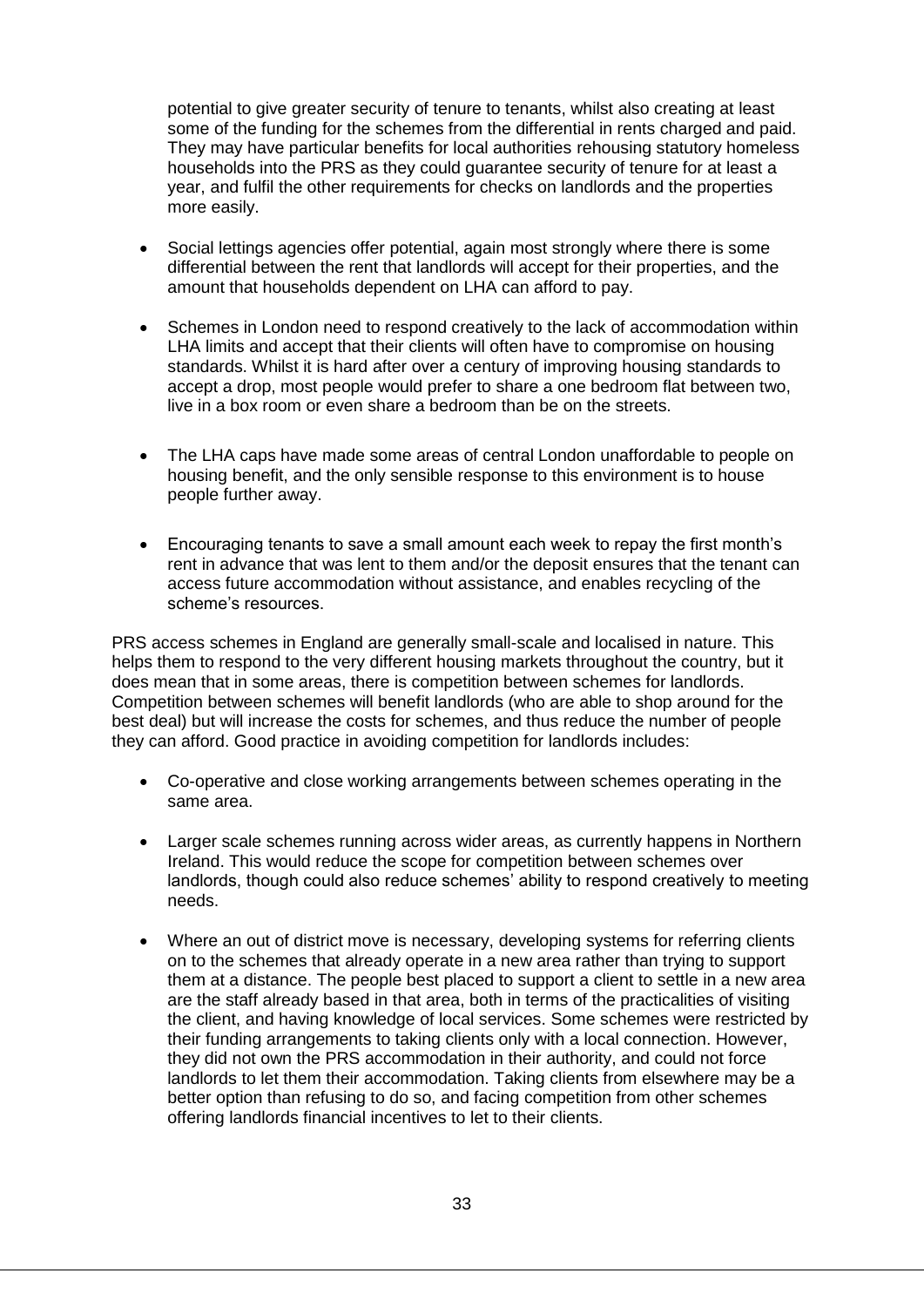#### **Conclusions**

There is clearly no obvious single strategy or solution that will work in the face of the forthcoming challenges – not least because we do not yet know the full outcome of the welfare reforms. It is also clear that what works in one type of housing market will not necessarily work in another – and here London stands out as facing particularly severe problems.

However, some potential models did emerge from the findings. While some of those interviewed for this study expressed concern about public sector leasing schemes, largely because they were perceived as reducing the potential supply of PRS property for nonstatutory homeless, examples of successful schemes in Glasgow, Belfast and Cardiff appear to work quite well alongside the work of the PRS schemes.

Among the lessons learned were that volunteers could be add a great deal to a scheme if given appropriate training and support. Separating the work of supporting tenants from that of working with landlords had also proved a successful aspect of many schemes, as these elements required staff with different skills and focus. This type of good practice could continue under the changing welfare regime, enabling scarce resources to be stretched further, while always ensuring that volunteers are not exploited or used to carry out work that should really be done by the local authority or skilled service providers.

Overall, PRS access schemes are piloting a range of approaches and responding well to the challenges posed by welfare reform. The situation in London is more difficult, but nevertheless schemes are looking to the future to develop the work that they do. PRS access schemes have grown over the last ten years and look likely to continue to do so, despite the challenges that are posed by welfare reforms.

#### **Areas for further research**

The research highlighted several areas where the outcome is not known or fully understood. These were:

- Those aged 25-34 years old who have previously been living in a hostel are exempted from the single room rate. It would be useful to explore whether schemes respond to this exemption by focussing more on this client group. It would also be useful to know whether single people in this age group are trying to access hostels for the required length of time in order to access self-contained accommodation in the future.
- The extension of the single room rate to the 25-34 age group means that larger numbers of people are now restricted to this type of accommodation. It would be useful for PRS access schemes to have a better understanding of whether there are particular challenges in living in shared housing for certain client groups. Women, religious minorities and gay people were all mentioned in the course of this research as having difficulties in some cases, but this would merit further investigation to establish whether it is more widespread.
- The regulations that permit local authorities to discharge their duties to statutory homeless households into the PRS only came into effect in late 2012. Future research could usefully explore the extent to which these powers are being used, and what impact they are having on PRS access schemes already in place.
- Concerns about the quality of accommodation used for PRS access schemes were not particularly highlighted by this research. LHA cuts are however forcing PRS access schemes to focus on the very bottom end of the market. Concerns over quality may therefore be an issue of increasing importance in the future.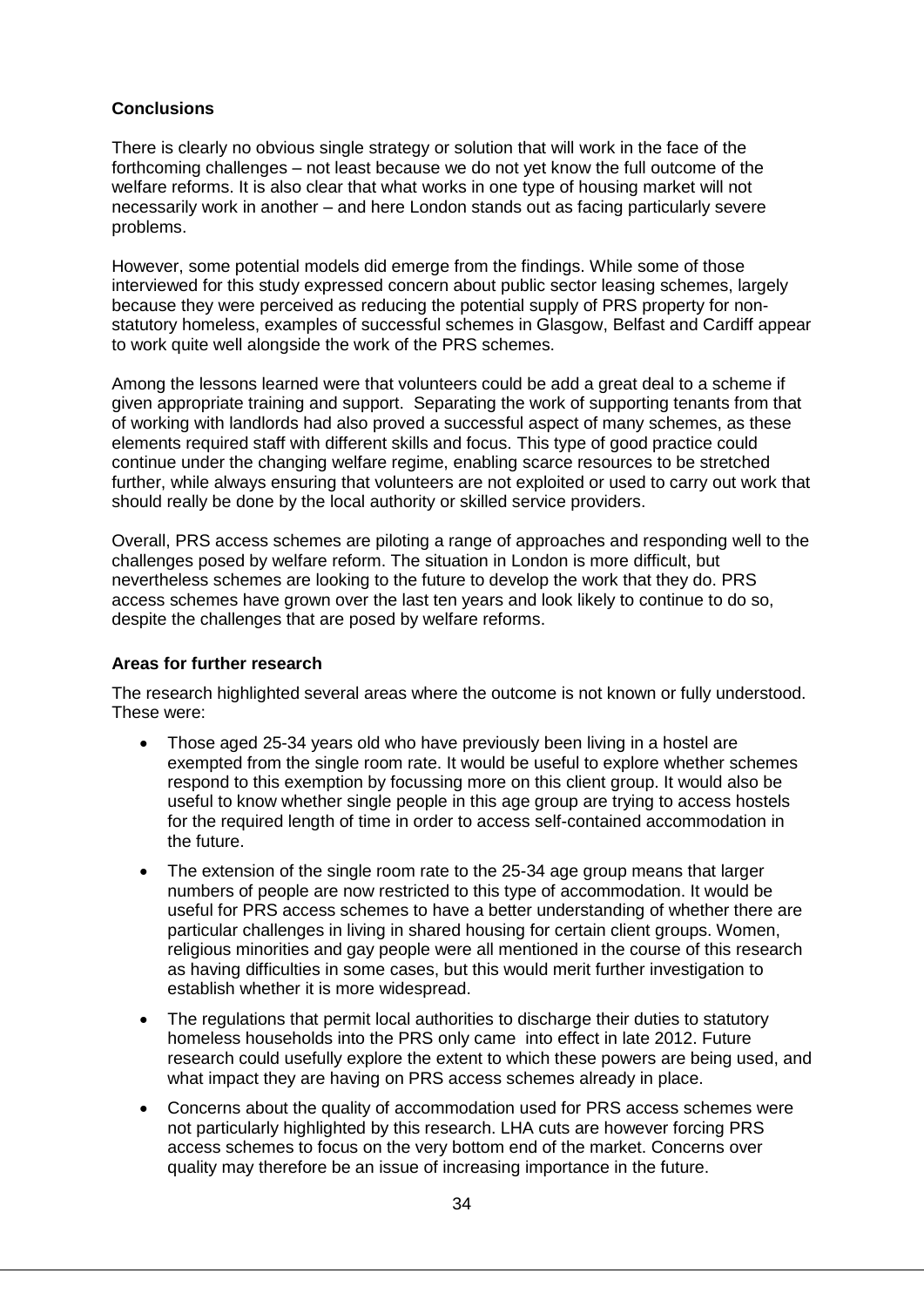- There was a variety of practice in terms of charging landlords and/or referral agencies. A small-scale qualitative study such as this cannot establish the extent of different financial models, though it has noted the importance of responding to differing market conditions. Further research could usefully pinpoint best practice in this respect, which would be particularly helpful in the light of concerns voiced about the local authority practice of paying landlords to house their clients and thus diverting funds from other PRS access schemes.
- Tenancy sustainment is likely to become of greater concern to schemes, given intention that payment to cover rent will be paid directly to tenants rather than landlords under Universal Credit. Monitoring the impact of welfare reform on PRS access schemes would seem a valuable exercise.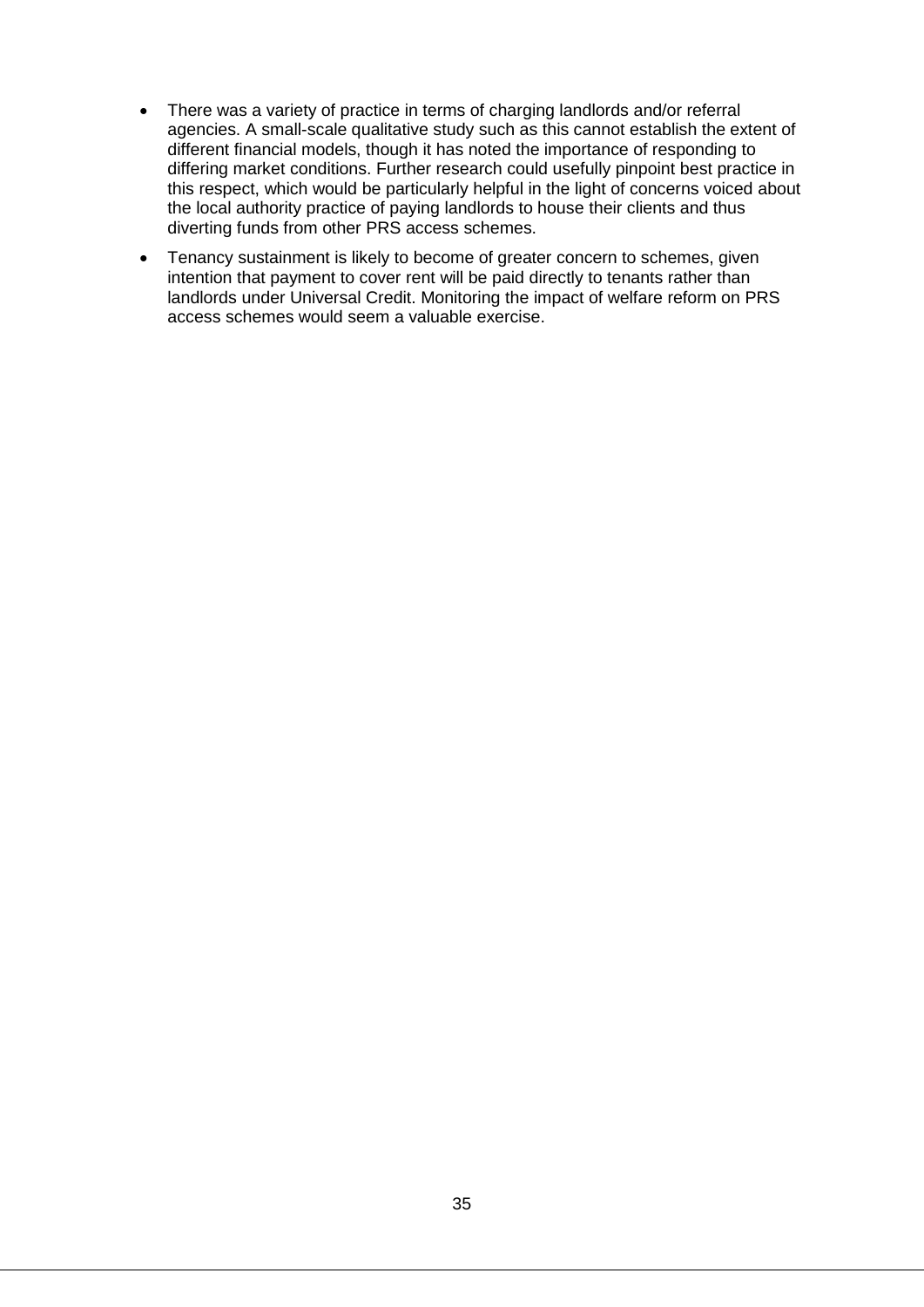## **References**

Association of Housing Advice Services (AHAS) (2010) *Giving Landlords What they Want: Private Renting Best Practice*, AHAS, London.

CCHPR and Ipsos Mori (2013) *Impact of Welfare Reform on Housing Associations – 2012 Baseline Report* (National Housing Federation)

Chartered Institute of Housing (2012) *How to...Work in Partnership with the Private Rented Sector to Tackle Homelessness*, Chartered Institute of Housing, Coventry.

Crisis (2010) *Key Principles for Private Rented Sector Access Schemes*, DCLG, London.

Crisis (2012) *Private Renting Access Development Programme – Report on the Achievements of Round 1 Schemes: April 2011 – March 2012*, Crisis, London.

Department for Work and Pensions (2010) *Impacts of Housing Benefit proposals: Changes to the Local Housing Allowance to be introduced in 2011-12* (London: DWP)

Donald J, Clarke A and Quigley P (2011) *Making the Most of Northern Ireland's Private Rented Sector to Meet Housing Need*, Chartered Institute of Housing, Department of Social Development and SmartMove NI.

[http://www.cih.co.uk/resources/PDF/NI%20policy%20docs/Making%20the%20most%20of%](http://www.cih.co.uk/resources/PDF/NI%20policy%20docs/Making%20the%20most%20of%20NI%20private%20rented%20sector%20to%20meet%20need.pdf) [20NI%20private%20rented%20sector%20to%20meet%20need.pdf](http://www.cih.co.uk/resources/PDF/NI%20policy%20docs/Making%20the%20most%20of%20NI%20private%20rented%20sector%20to%20meet%20need.pdf)

ECOTEC (2008) *Private Rented Sector Access Schemes in London: Outcomes, Costs and Success Factors*. Edited by J Luby, ECOTEC, Leeds. [http://www.lhf.org.uk//resources/1/PRS\\_schemes\\_outcomes\\_costs\\_success\\_factors.pdf](http://www.lhf.org.uk/resources/1/PRS_schemes_outcomes_costs_success_factors.pdf)

Fenton A (2010) *How Will Changes to Local Housing Allowance Affect Low-income Tenants in Private Rented Housing?* Shelter, London.

Fenton A (2011) *Housing Benefit Reform and the Spatial Segregation of Low-income Households in London.* Shelter, London.

Fitzpatrick S, Pawson H, Bramley G and Wilcox S (2011) *Sustain: A Longitudinal Study of Housing Wellbeing in the Private Rented Sector Baseline Report*, Crisis and Shelter, London.

Fitzpatrick S, Pawson H, Bramley G and Wilcox S (2011) *The Homelessness Monitor Baseline Report*, Crisis, London.

Fitzpatrick S, Pawson H, Bramley G and Wilcox S (2012) *The Homelessness Monitor England 2012*, Crisis, London.

Hoffland A and Watson P (2007) *Private Rented Sector Access Schemes in London: An Analysis and Directory of Provision that Helps Homeless People to Access Rented Accommodation in the Private Sector*. Crisis, London. [http://www.crisis.org.uk/data/files/publications/Private%20Rented%20Sector%20Access%20](http://www.crisis.org.uk/data/files/publications/Private%20Rented%20Sector%20Access%20Schemes%20in%20London.pdf) [Schemes%20in%20London.pdf](http://www.crisis.org.uk/data/files/publications/Private%20Rented%20Sector%20Access%20Schemes%20in%20London.pdf)

Luby J (2008) *Private Access, Public Gain: The Use of Private Rented Sector Access Schemes to House Single Homeless People*, Crisis and the London Housing Foundation, London.

[http://www.crisis.org.uk/data/files/publications/FULL%20PRS%20REPORT\\_WEB.pdf](http://www.crisis.org.uk/data/files/publications/FULL%20PRS%20REPORT_WEB.pdf)